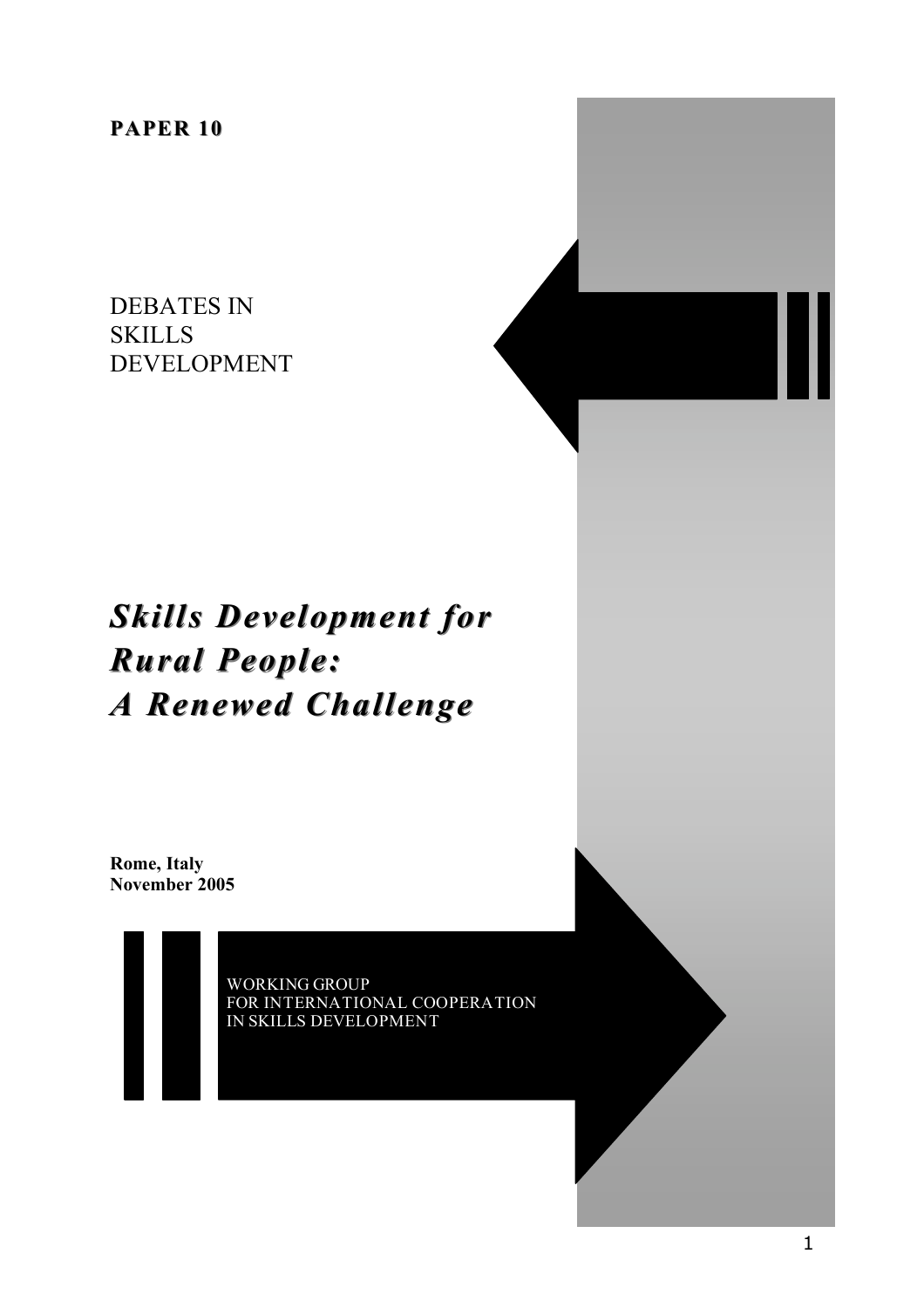#### **Secretariat:**

International Labour Organisation, NORRAG, Swiss Agency for Development and Cooperation

#### **Co-ordination:**

c/o Network for Policy Review Research and Advice on Education and Training (NORRAG) IUED, P.O.B. 136, CH - 1211 Geneva 21, Switzerland Phone: +41 22 906 59 00 Fax: +41 22 906 59 94 E-mail: michel.carton@iued.unige.ch

#### **Website:**

**http://www.norrag.org/wg**

#### **2005 Working Group for International Co-operation in Skills Development, Geneva**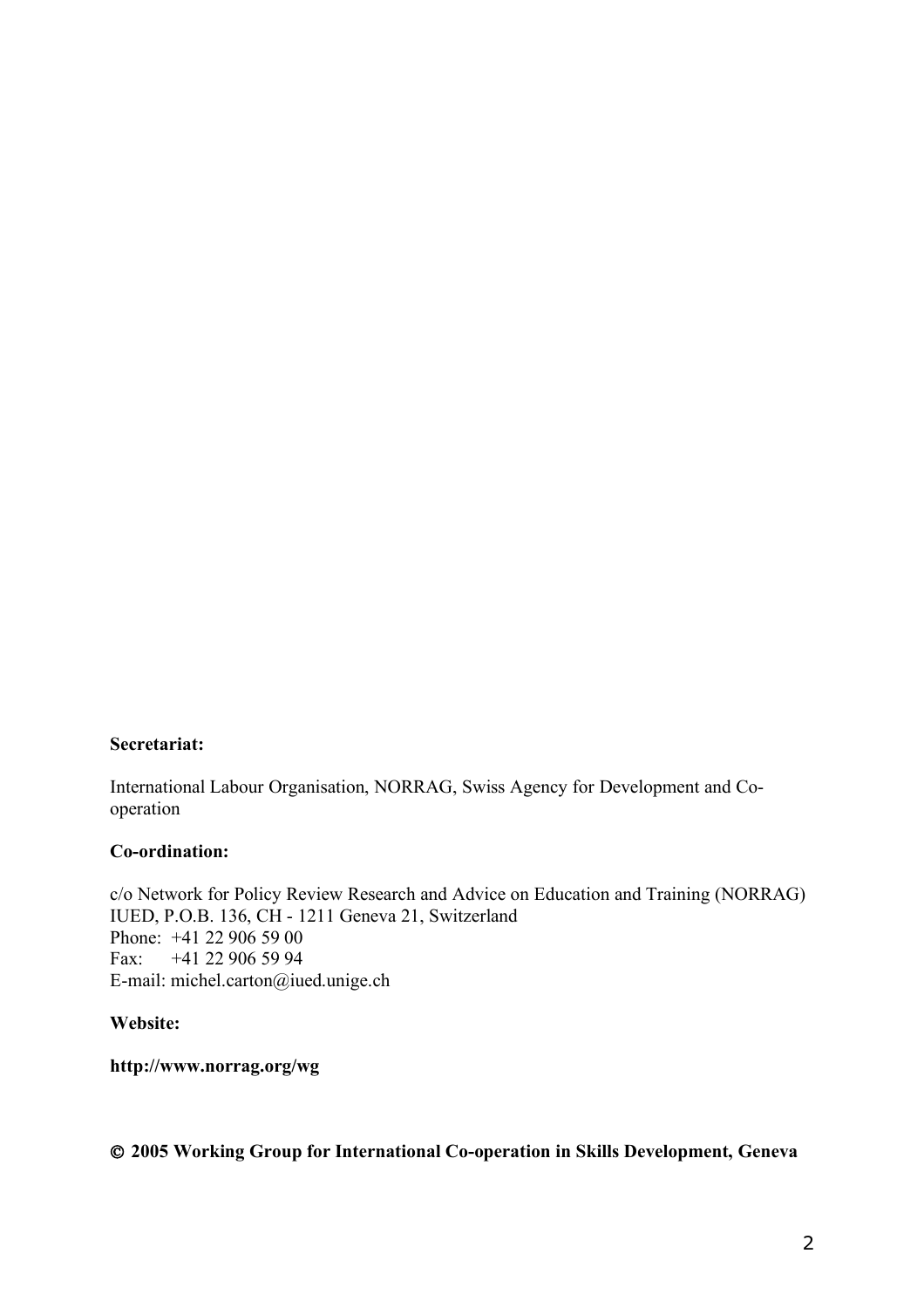| <b>Introduction</b><br><b>SECTION ONE: THE CHALLENGE OF RURAL SKILLS</b><br><b>DEVELOPMENT</b><br>Simon McGrath |                                                                                                                                                                              | p.5<br>p.6 |
|-----------------------------------------------------------------------------------------------------------------|------------------------------------------------------------------------------------------------------------------------------------------------------------------------------|------------|
|                                                                                                                 |                                                                                                                                                                              |            |
| 2.1                                                                                                             | <b>SKILLS DEVELOPMENT FOR RURAL PEOPLE:</b><br>THE FAO/IIEP COLLABORATION ON EDUCATION<br><b>FOR RURAL PEOPLE</b><br>Marcelino Avila, David Atchoarena and Lavinia Gasperini | p. 14      |
| 2.2.                                                                                                            | TRAINING FOR LOCAL ECONOMIC EMPOWERMENT:<br>AN ILO APPROACH<br>Josiane Capt                                                                                                  | p. 20      |
| 2.3.                                                                                                            | <b>SKILLS FOR LOCAL ECONOMIC DEVELOPMENT</b><br>IN CENTRAL ASIA: THE ETF APPROACH<br>Henrik Faudel                                                                           | p. 24      |
| 2.4.                                                                                                            | <b>SKILLS DEVELOPMENT IN RURAL AREAS:</b><br>A GERMAN PERSPECTIVE<br>Edda Grunwald                                                                                           | p.26       |
| 2.5.                                                                                                            | <b>SKILLS FOR RURAL EMPLOYMENT:</b><br>A FRENCH PERSPECTIVE<br>Jean Bosco Bouyer, Pierre Debouvry and Alain Maragnani                                                        | p. 29      |
| 2.6.                                                                                                            | <b>RURAL SKILLS DEVELOPMENT:</b><br>A SWISS PERSPECTIVE<br>Fabienne Lagier                                                                                                   | p.33       |
|                                                                                                                 | <b>SECTION THREE: WHO UNDERSTANDS AFRICAN</b><br><b>AGRICULTURE? TOO FEW! TOWARDS A WORLD</b><br><b>BANK STUDY</b><br>William Saint                                          | p.36       |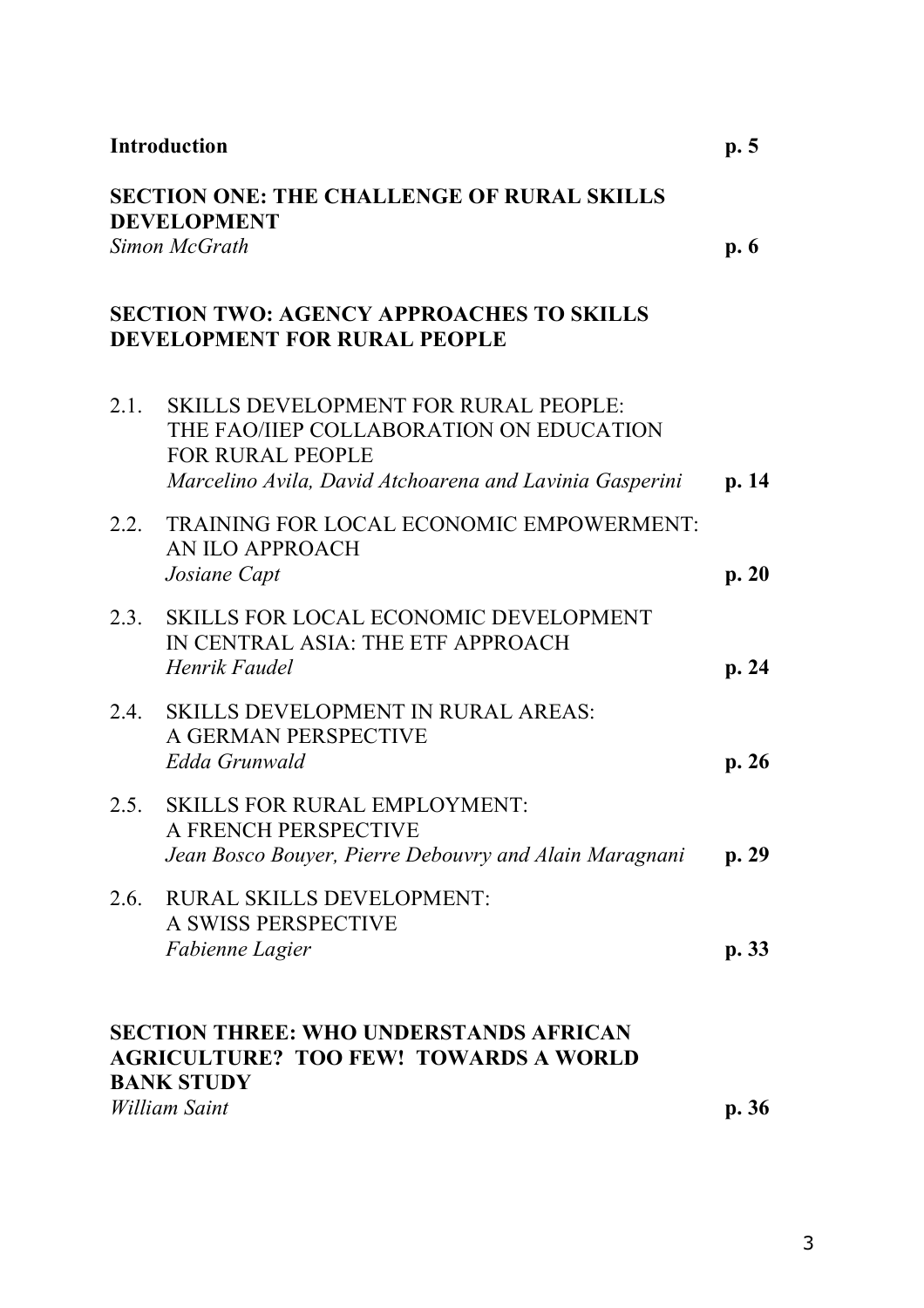| <b>Appendix One: The programme</b>             | p.42 |
|------------------------------------------------|------|
| <b>Appendix Two: List of Participants</b>      | p.44 |
| <b>Appendix Three: About the Working Group</b> | p.49 |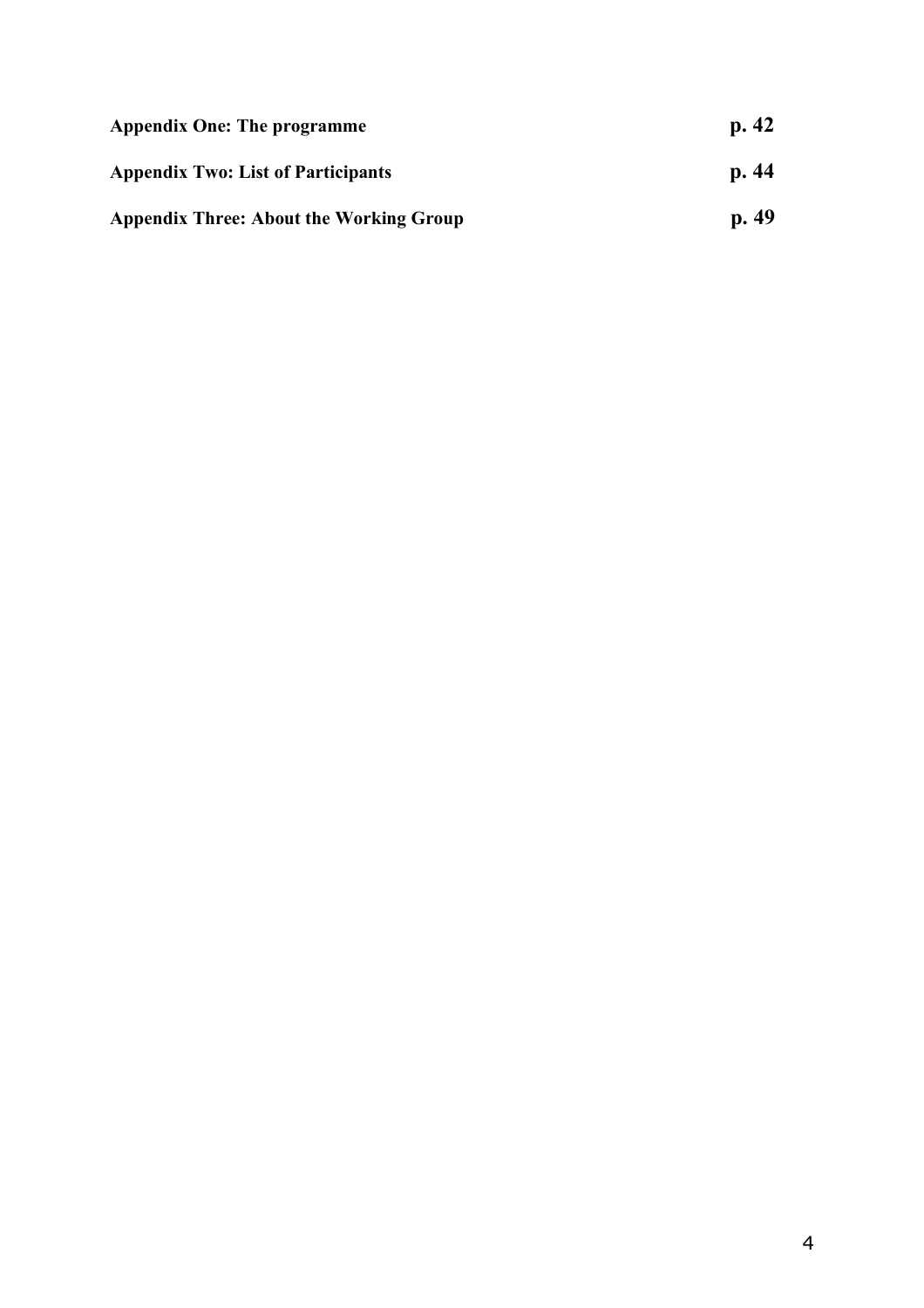# **INTRODUCTION**

This eleventh Working Group meeting was made possible by the continued support of SDC to its secretariat. This particular meeting would not have been possible without the kind invitation of both the Food and Agriculture Organisation and the International Institute for Educational Planning of UNESCO. The Working Group thanks Lavinia Gasperini from FAO and David Atchoarena from UNESCO-IIEP for facilitating the meeting.

The focus of the meeting reflected our visit to the FAO and its collaboration with IIEP on the issue of education for rural people. We also took advantage of this meeting to explore the experiences of several other agencies in this field and to discuss plans by the World Bank for new research in this area.

The meeting was organised by the Secretariat under the leadership of Michel Carton and was chaired by Kenneth King. This discussion paper is authored by Simon McGrath.

In addition to the inputs synthesised in this paper, a review of current approaches to rural skills development of bilateral and multilateral agencies, authored by Frédérique Weyer and Juliane Ineichen, is available on the Working Group website.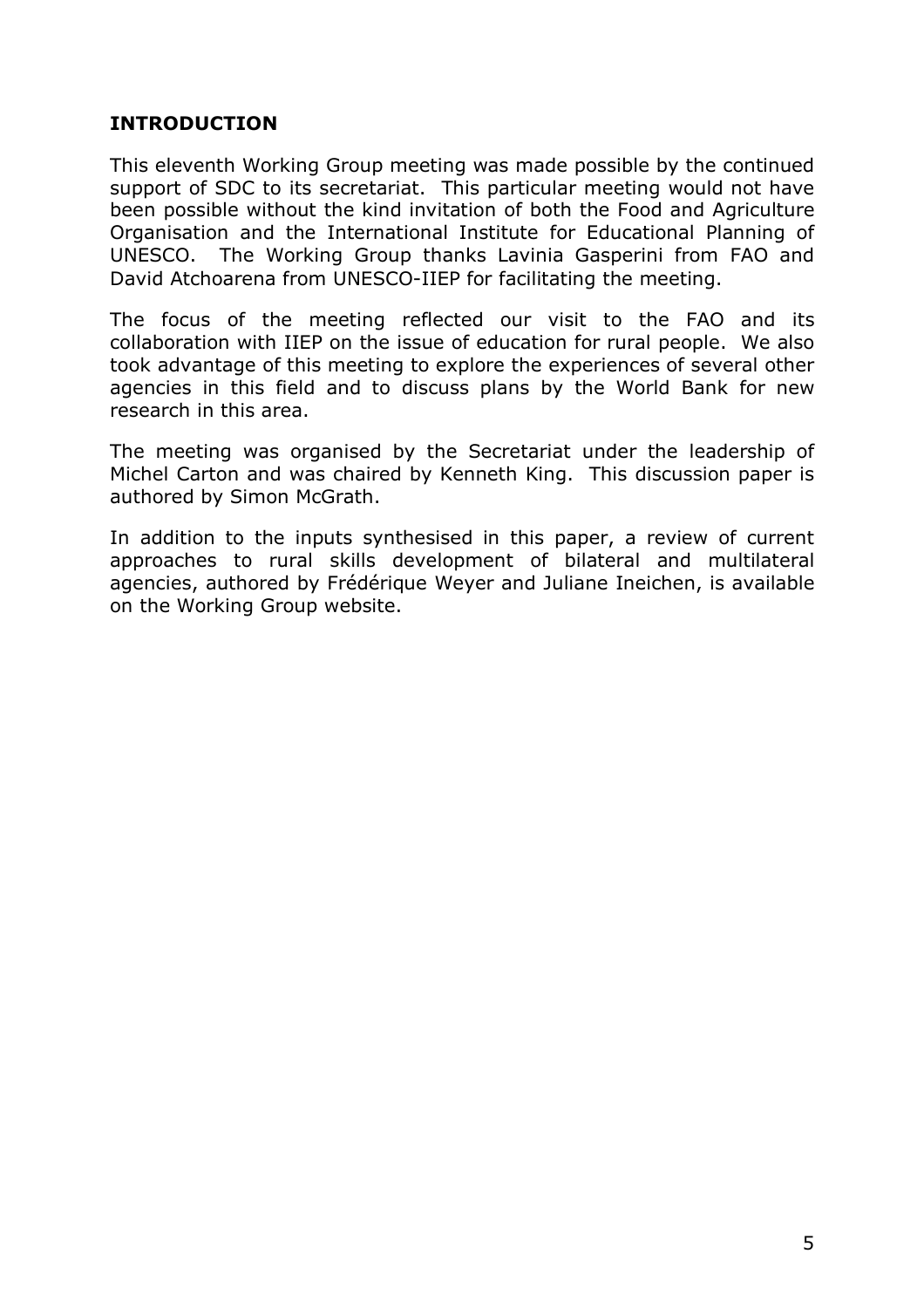# **SECTION ONE: THE CHALLENGE OF RURAL SKILLS DEVELOPMENT**

Simon McGrath

#### **1.1. The development challenge**

As the subsequent papers show, there is a clear case for arguing for a stronger focus on issues of rural development. This is perhaps particularly true in the African context, which is the main focus of some of the contributions to this discussion paper. Furthermore, a case can also be made relatively easily for the importance of skills development in supporting rural development.

There is considerable evidence for the marginalisation of rural populations and the incidence of poverty within rural areas. Rural people in general are the most disadvantaged in terms of access to services, including education and training, and are the worst served by infrastructure of various kinds. Rural people are most likely in many settings to be amongst those who are not being reached in the drive towards the Millennium Development Goals (MDGs). Moreover, such problems are typically starker for rural women and girls, given their multiple burdens.

In spite of the pro-poor orientation of much of international and national development policy for more than a decade, there are ways in which the situation of rural areas has got worse. In some cases, rural areas are the most adversely affected by HIV/AIDS. Their historical brain drain to the cities has been accelerated by the international outflow of skilled people from poorer countries.

Notwithstanding the pro-poor focus, many of the problems caused by structural adjustment are still keenly felt in rural areas. The cost of inputs and the decline of state subsidies and service delivery have made many poorer.

Specific investments in areas such as rural development and agricultural education and training were reduced during the 1980s and 1990s by both national governments and donors in many cases. At the same time, rural development issues easily fall through the cracks in the "joined-up" thinking of these organisations.

#### **1.2. The rationale for intervention**

All of these challenges have led a range of agencies to focus specific interventions towards the needs of the rural poor. In a number of these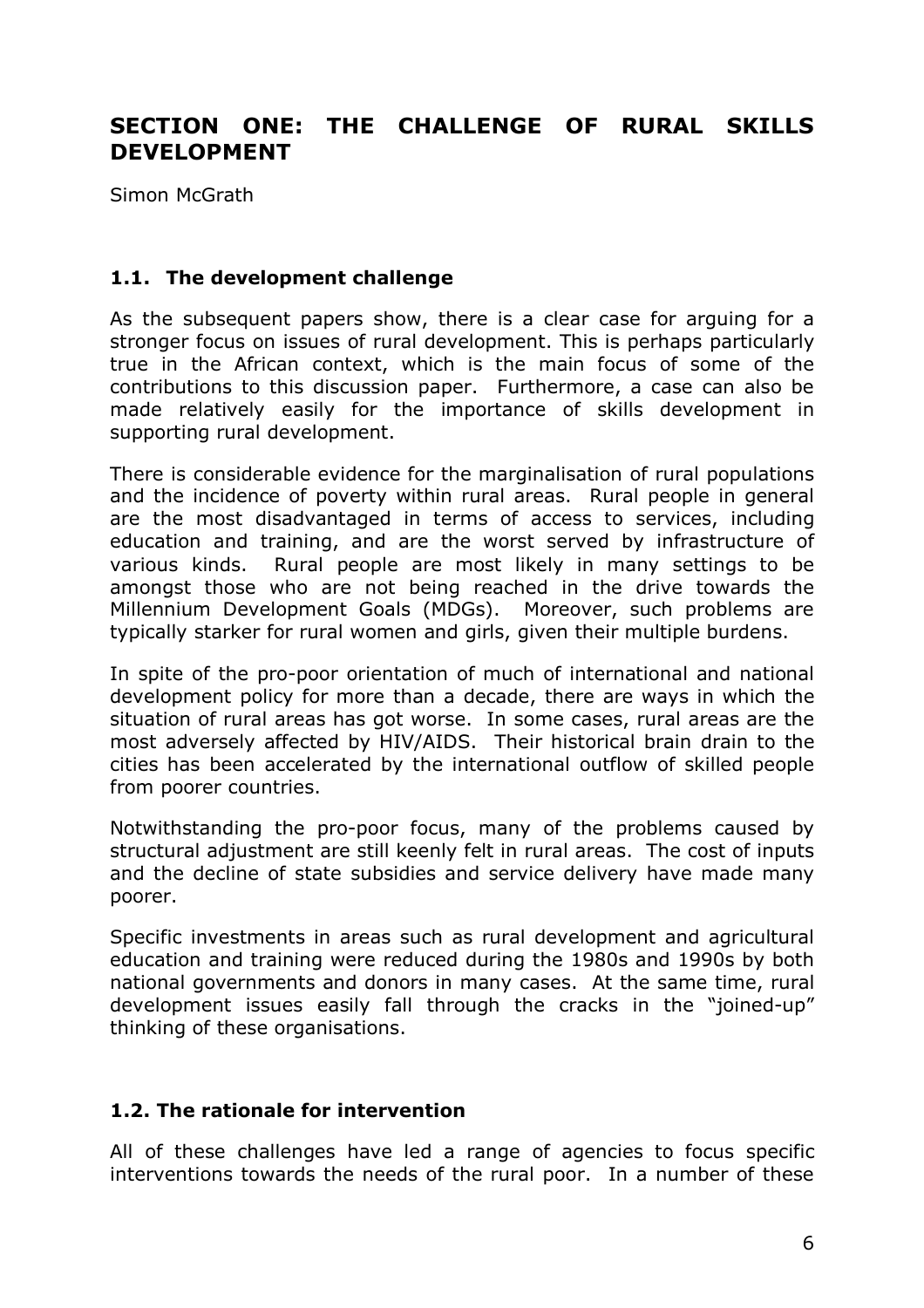interventions, skills development has been given an important role. This is evident in several of the inputs that follow in this discussion paper – most notably those of FAO/UNESCO-IIEP, ILO and the World Bank.

The rationale for this is multi-faceted. First, as the FAO/UNESCO-IIEP presentation makes clear, improved skills and improved agricultural development can work in a mutually reinforcing manner to assist with the realisation of the MDGs.

Second, it is argued by some agencies that a pro-poor focus inevitably requires a major commitment to attacking rural poverty. This is justified by the size of the rural population, the incidence of poverty therein and the stubbornness of much of this poverty. Again, for several agencies, skills development is an integral part of any strategy to address these issues.

Third, there is a more growth-oriented case made. There is considerable historical precedence for arguing that a rise in agricultural productivity and innovation has been a major engine of overall economic growth and development. It is argued that, particularly in Africa, there are real possibilities for significant productivity increases that are easily achievable and are sustainable. Clearly, such a breakthrough will require improvements in skills and knowledge. Thus, importance is given in some accounts (relating in particular to the World Bank presentation in section three) to ways of enhancing skills, knowledge and attitudes for productivity, innovation and diversification. Such arguments are linked to recent experiences of successful development of niche markets for Southern produce (fruit, vegetables and cut flowers) in OECD countries, including opportunities provided by the expansion of markets for free trade and/or organic produce.

# **1.3. The challenge of focus**

Readers may have already noted some of the slipperiness of the terms that I have been using. This highlights one of the greatest challenges in this area: that of definition. Crucially, issues of definition here are not mere questions of semantics. Rather, they go to the heart of important debates about the definition of problems, target groups and intended outcomes.

Regular readers of this discussion paper series will be attuned to the ways in which the language of skills development has evolved into new forms of complexity. Similar patterns are evident in the area of rural development. In the presentations that follow and in the broader debate, there is a tendency towards conflation and confusion of terms. The following ten questions give only a flavour of this: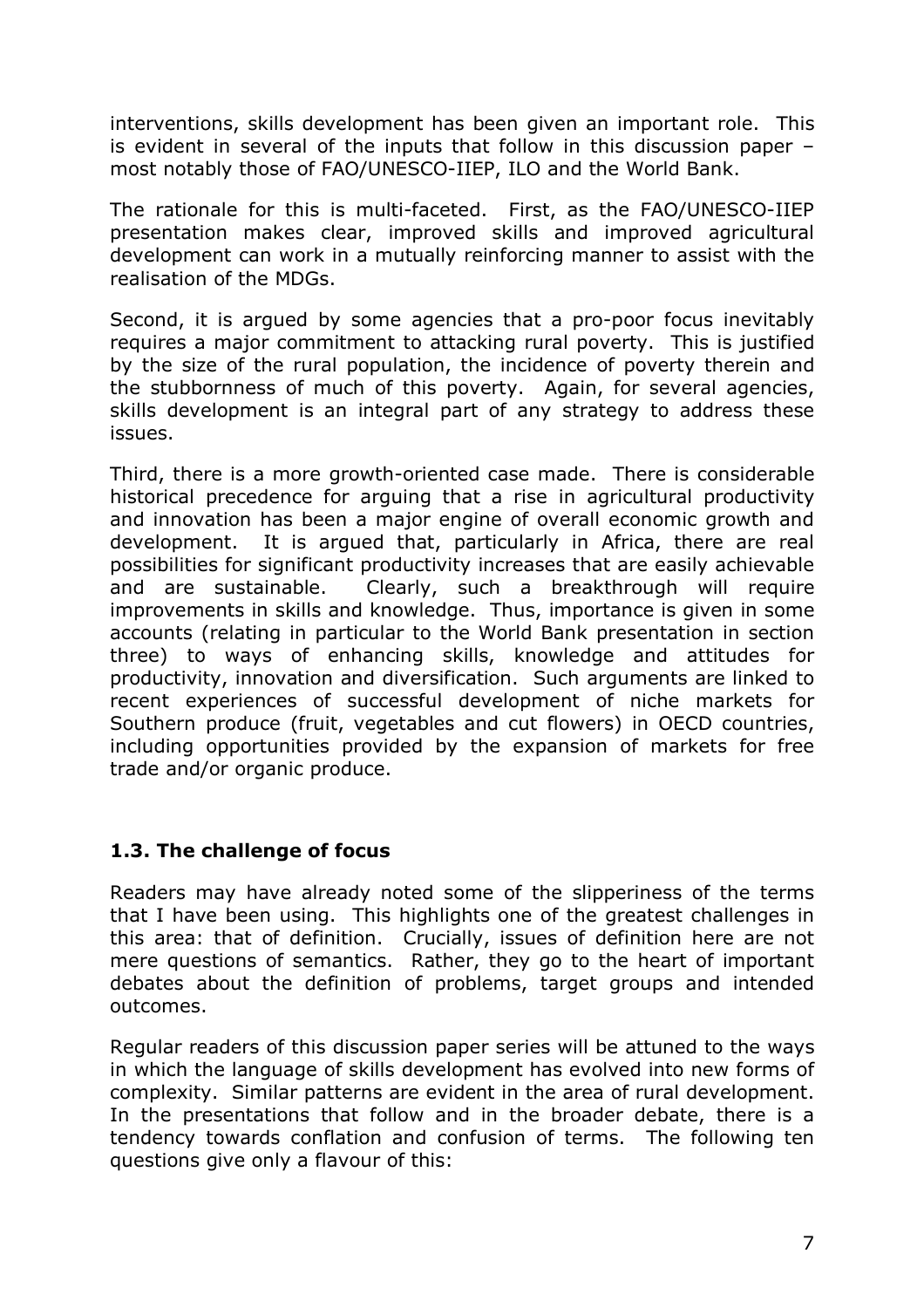- Are we talking about rural populations/people or rural areas?
- Are we implicitly or explicitly interested in the rural poor only or do we see rural innovators (typically wealthier farmers) as central to any strategy for rural development?
- Do we only consider agriculture or does rural development carry more weight for us?
- If our view is agricultural, then do we want to exclude the notinsignificant numbers of urban farmers, foresters and fishers?
- Do we, at least implicitly, consider our target group as a marginalised and vulnerable group of aid recipients or as economic actors and change agents requiring support to enhance their existing skills and strategies?
- Where does the complexity of rural-urban migration and the role of remittances feature in our models?
- How do we avoid the distorting dichotomy of thinking about farm and non-farm activities?
- Are we advocating a two track training system, with one focused on the urban the formal and the other on the rural and informal?
- If so, are there any dangers in such a bifurcation?
- How do we manage the tension between a broad and comprehensive vision of sustainable agricultural and rural development and the need to operationalise such a vision effectively?

What is clear is that context matters very much in debating such questions and in responding to rural/agricultural development issues. Thus, the ETF presentation poses one more important question for certain transition economies: what are the particular challenges in skills for agricultural and rural development in the context of growing impoverishment?

### **1.4. Strategies for skills development for agricultural and rural development**

It is evident that much of the debate about skills development for agricultural and rural development mirrors the general skills development debate, as outlined in previous volumes in this discussion paper series.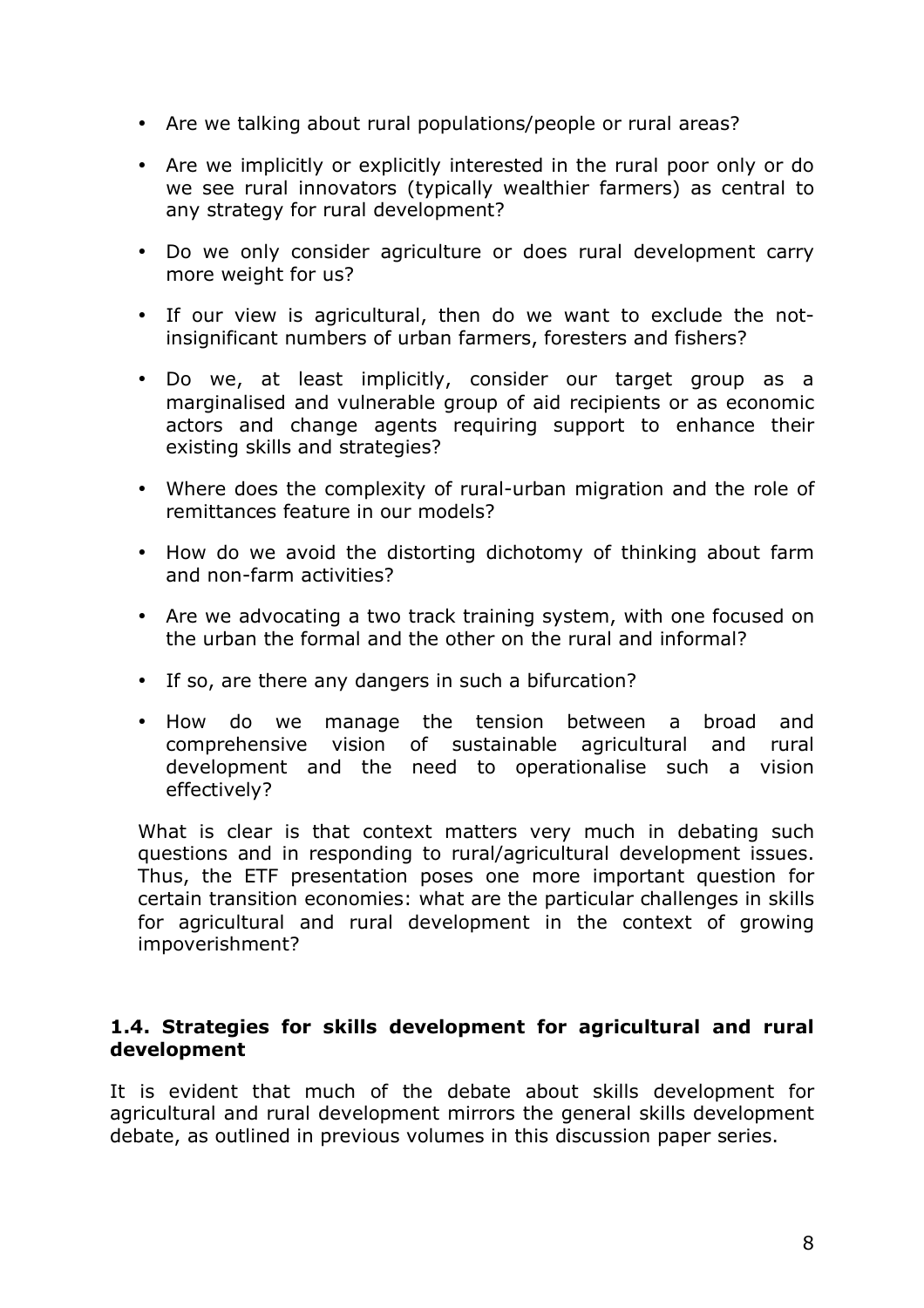# **1.4.1. Reforming public providers**

The FAO/UNESCO-IIEP, ETF and World Bank contributions all reflect on the urgent need to reform public providers of vocational and/or higher education. The contributions mirror previous accounts about the need for reforms in public provision. The same issues are focused upon:

- Outmoded curricula;
- Lack of market-relevant short courses;
- The need to shift from supply-side orientations to a demand-led focus;
- Poor quality;
- Inadequate staff capacity;
- Poor infrastructure;
- Underfunding;
- Lack of institutional autonomy;
- Weak linkages to employers;
- Inadequate governance; and
- Unequal access.

Rural location does much to increase several of these problems. Moreover, the location of many public providers under Ministries of Agriculture is widely held to exacerbate the problem by making agricultural education and training a backwater that is largely cut off from the transformation processes being experienced in systems led by Ministries of Education or Labour.

#### **1.4.2. The role of private providers**

In the 1990s, ideological certainty about the superiority of the market led to an emphasis both on the failure of public provision, as detailed above, and the need to support private provision. More recently, this position has tended to mature into one where the language is more about the fact of the existence of private provision and the need to develop systemic solutions that strengthen both public and private offerings.

Private provision does not receive a major focus in the discussion that follows. This may reflect the orthodoxy that certain forms of private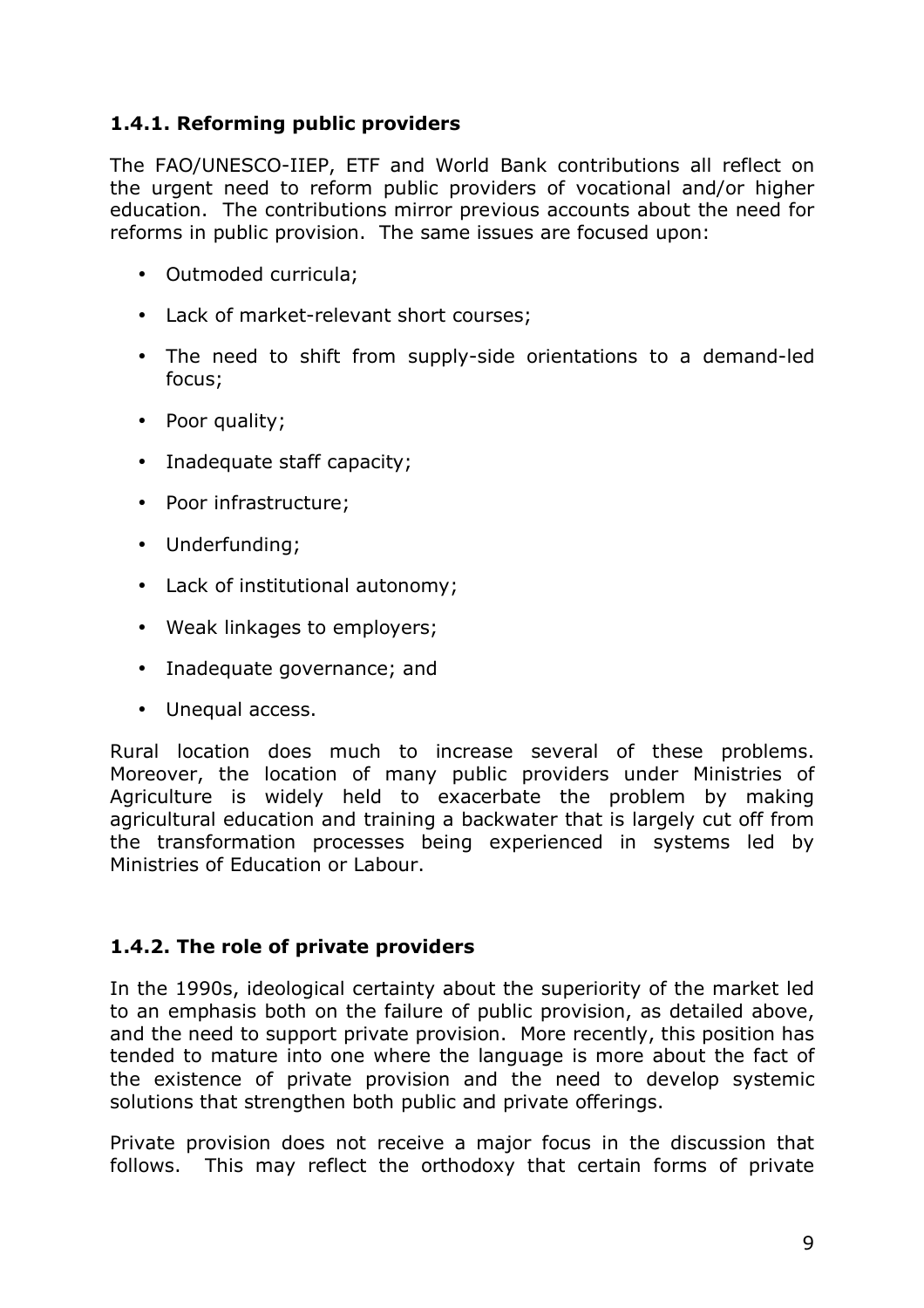provision struggle in rural settings due to the weakness of effective demand. However, what does emerge as a theme is the need to see private providers as an integral part of any skills development strategy for rural and agricultural development.

# **1.4.3. Non formal approaches**

When skills for rural development was highest on the international development policy agenda (some 30 years ago), there was a strong belief in the importance of non-formal mechanisms in meeting this challenge. Some sense of the potential role of non-formal education and training does emerge from the agency presentations in this volume but it is clear that NFE(T) has not yet regained its old importance, not withstanding the emergence of the lifelong learning concept during the 1990s.

# **1.4.4. Beyond VET**

The deliberations of this Working Group are an illustration of how the predominant terminology in this field has shifted from (technical and) vocational education and training to skills development.

We have previously discussed some of the advantages and disadvantages of this shift. What is clear in the thinking about skills for agricultural and rural development is that a broad notion of skills development is being used.

The discussions of this paper note the importance of both technical and generic skills. Thus, it is argued by the World Bank that agricultural graduates need to develop skills that would prepare them for private sector employment, such as team working and problem solving skills. The SDC presentation is more radical, stressing the importance of developing the political and organisational skills of farmers' organisations.

Across several of the contributions there is also a sense of the need to support the innovation and knowledge systems of farming/rural communities. Thus, the emphasis becomes, in part, how to build on existing skills and knowledge of communities and individuals in order that they can access new ways of working. Such an approach is more akin to certain traditions in literacy and adult education than it is to the traditional approaches of vocational education and training.

There is also much in the presentations that mirrors the recent return of a capacity agenda to the development debate. Through the efforts of the UNDP and through recent reports such as the Commission for Africa and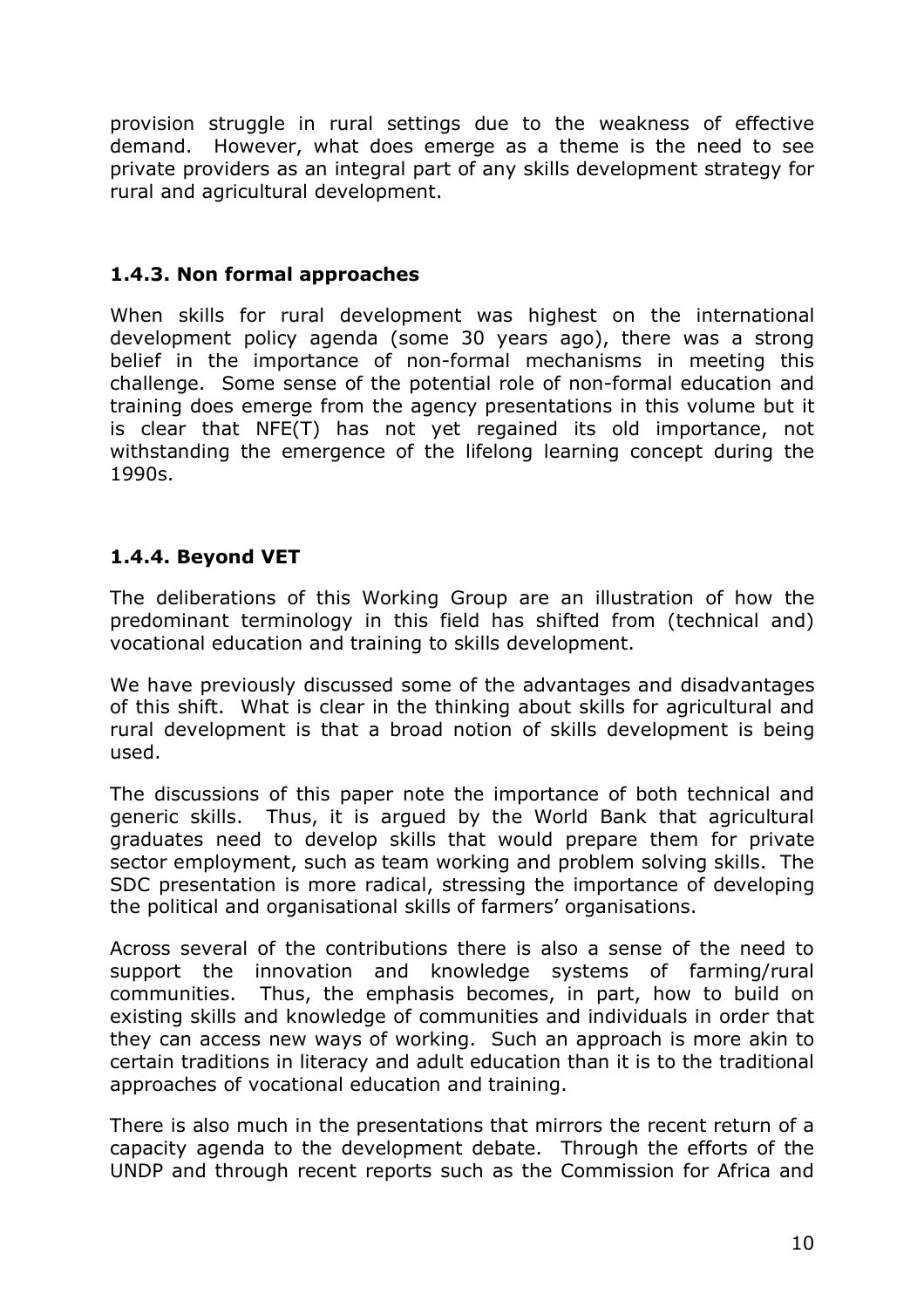*Investing in Development*, the need to build capacity has become a major element of current skills thinking. Such capacity development is seen as being necessary at all levels: for individual farmers and their organisations, for skills providers and other service organisations, for national departments and agencies, and for international organisations. In some of the contributions, this capacity agenda is linked to other notions such as social capital, decentralisation and participatory development.

In keeping with previous Working Group papers where small enterprise development and the informal economy have been considered, there is also a sense in some of the presentations, most clearly that of the ILO, that skills development needs to be seen in conjunction with a set of other inputs, such as micro-credit.

In a sense, this is complementary with the way that discussions about agricultural development have traditionally looked at the educationresearch-extension triangle. Such discussions make clear the need to see skills development as only one part of a larger picture.

This is reinforced in turn by the point that skills for agricultural and rural development need to be supported by a positive macroeconomic environment and institutional framework. However, the presentations are significantly silent on the constraining nature of the international trade regime and the particular issue of agricultural protectionism within the OECD countries.

# **1.4.5. The relationship to other development strategies**

The FAO/UNESCO-IIEP contribution makes most explicit mention of the need to relate such strategies to wider development approaches. It shows how skills for agricultural and rural development can support the MDGs.

It also argues for the need to insert skills issues more explicitly into PRSPs. This has not been particularly successful to date, although the ETF presentation does point to some regional progress in this regard. Nonetheless, there are concerns about the suitability of the PRSP approach as a way of driving reforms of skills development.

Unsurprisingly, the FAO/UNESCO-IIEP paper also emphasises the importance of relating skills for agricultural and rural development to the Education for All Initiative, which is under UNESCO's leadership. The paper notes that the Dakar Framework for EFA goes well beyond the MDGs in stressing appropriate skills for adults and youth. Thus, skills for agricultural and rural development can be argued to be an integral part of the EFA approach.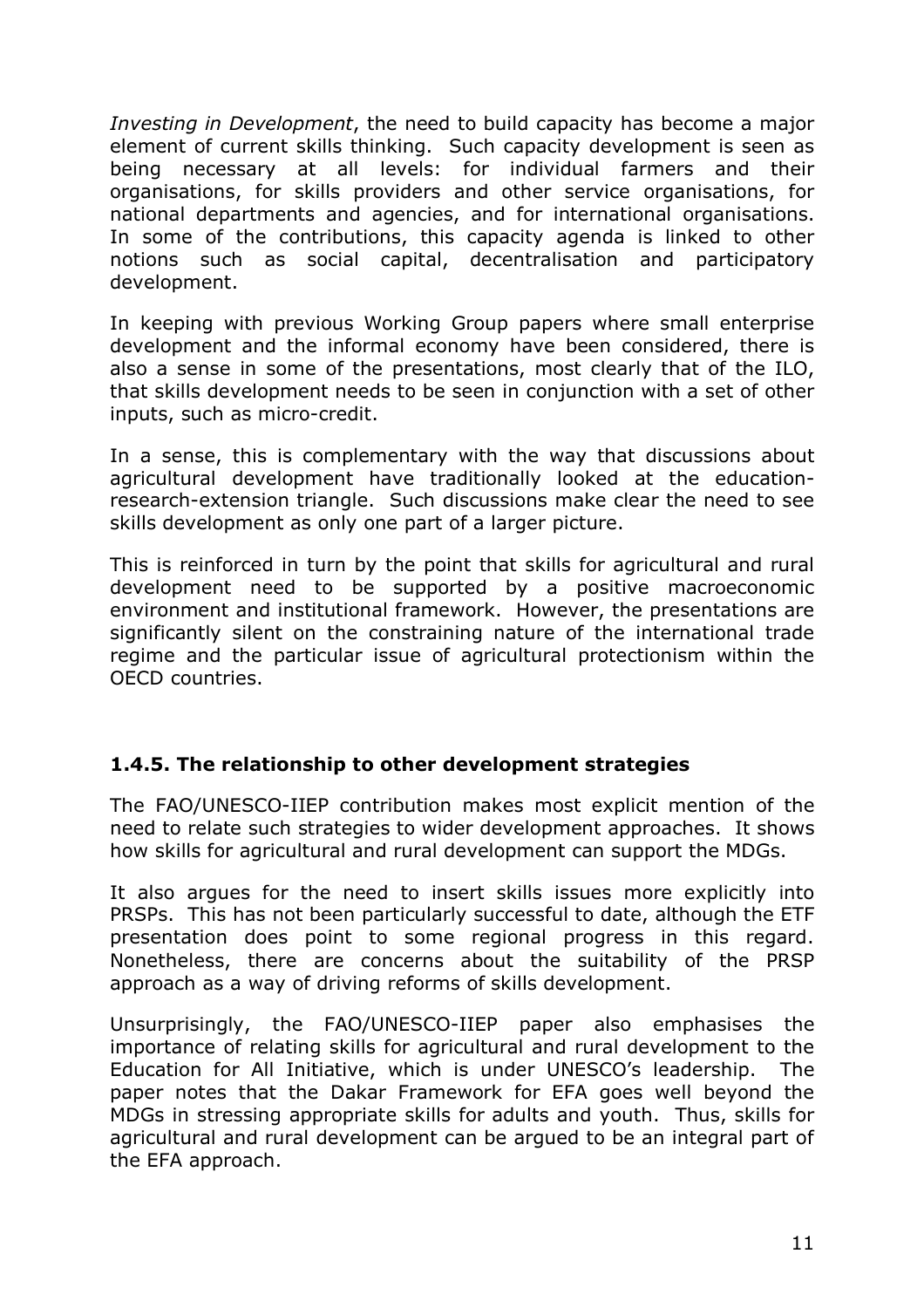# **1.5. The need for lesson learning**

The case for a greater focus on skills for agricultural and rural development is a strong one. However, it is evident that such an approach needs to take account of a range of potentially relevant lessons.

First, it is necessary for agencies pushing such an agenda to consider the lessons of history. What can be learnt from the experiences of the push towards rural education and training in the late 1960s and early 1970s, or from the integrated rural development strategies of the same period?

Second, what can be learnt from recent theoretical debates and practical experiences in OECD countries? Academic work has developed new stresses on the complexity of the concept of rurality and the centrality of the relationships between identity, community and learning. Equally, the European Union in particular would appear to be a fertile source of practical experience on how rural and agricultural development strategies have performed.

Third, I have already noted the obvious parallels with existing debates about vocational education and training reforms and about small enterprise and informal economy development. It is important that new rural initiatives learn some of the lessons of the long experience in these areas.

Fourth, there are a set of potential lessons from the wider debate on development. This includes considerations of how to scale up; to build partnerships; to promote sustainability; and to minimise dependence.

Whilst there are lessons to be learnt in each of these areas, it is also important that these be seen as a starting point for explorations of how they might play out in the particular area of skills for agricultural and rural development and in specific national contexts. Blind acceptance of historical precedent may be even more dangerous than the developmental tendency to ignore history.

# **1.6. Implications for agencies**

Each agency will need to decide on whether and how the skills for agricultural and rural development argument speaks to their concerns. For some, it is not apparent that a rural focus adds anything to their existing concerns with reaching the poorest. Indeed, to the extent that many of this constituency are urban-located, there are agency concerns that a predominant rural focus might be dangerous.

Even for agencies that do see a need to focus in this direction, there are real challenges. The lack of agency capacity in skills development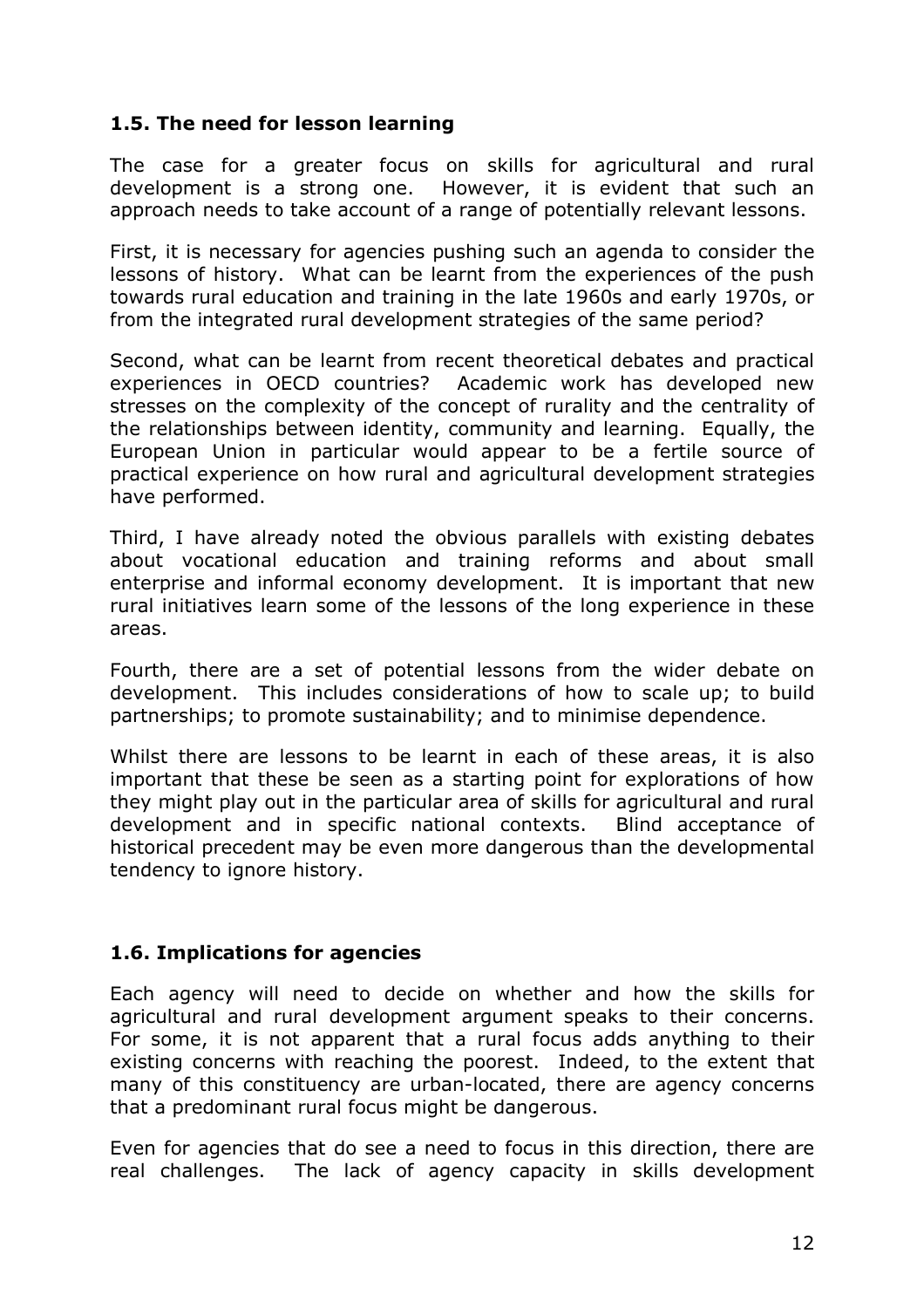discussed in our last paper is even greater when it comes to the rural dimension of skills. Not only do few education and training experts have a rural background but agricultural educationalists are also in short supply in many agencies.

Moreover, whilst it is correct to point to the weaknesses of interdepartmental coherence within agencies regarding rural issues, it is a far more greater challenge to see what can realistically be done to build such coherence. Indeed, the well-charted growth of decentralisation within agencies appears to make such coherence more difficult to ensure.

Agencies may need to acquire new knowledge in this field if they are to intervene effectively. The World Bank proposal is an important step in this direction, although there are legitimate questions about the advisability of a sole focus on the post-secondary level. It is important for other agencies too to consider knowledge gaps in this area. The background paper for the Rome meeting<sup>1</sup> points to innovations emerging from newer development cooperation actors, such as Korea, China, Mexico and Brazil. Finally, agencies need to give more consideration to the possibilities of supporting regional activities, such as those under NEPAD that are mentioned in the World Bank paper.

 $\overline{a}$ 

 $1$  Weyer, F. and Ineichen, J. 2005 "Background Document", available on the WGICSD website.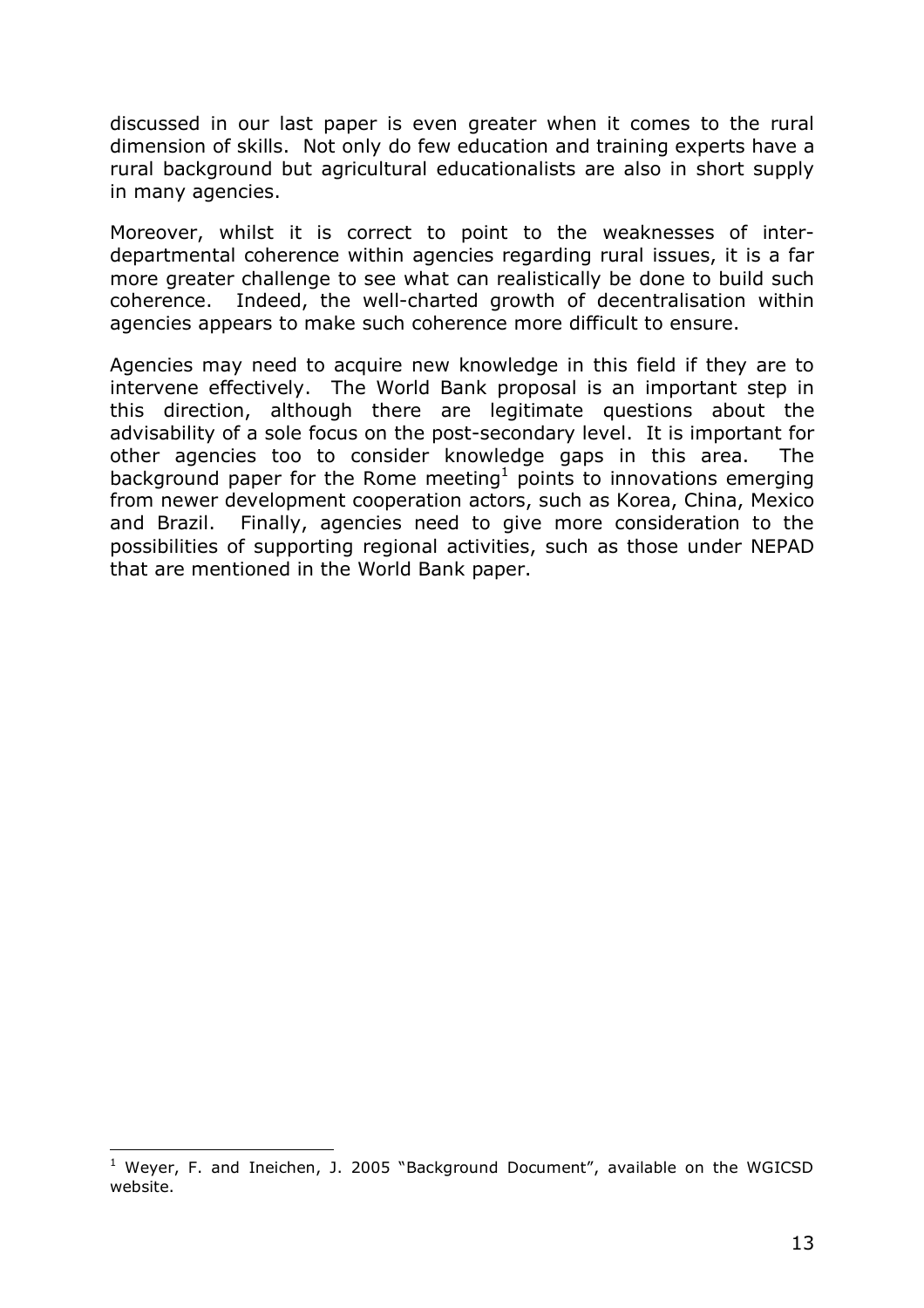# **SECTION TWO: AGENCY APPROACHES TO SKILLS DEVELOPMENT FOR RURAL PEOPLE**

#### **2.1. SKILLS DEVELOPMENT FOR RURAL PEOPLE: THE FAO/IIEP COLLABORATION ON EDUCATION FOR RURAL PEOPLE**

Marcelino Avila, David Atchoarena and Lavinia Gasperini

#### **2.1.1. The contribution of skills development for rural people to the MDGs**

One of the strongest reasons for a focus on skills development for rural people is that 70 percent of the world poor are rural. Skills development is essential to consolidate agriculture, and by strengthening the agriculture sector, progress will be made towards achieving the MDGs. The following points show the potentially positive relationship between education and skills, agriculture and rural development, and the MDGs:

#### 2.1.1.1. MDG 1: Eradicate extreme poverty and hunger

Much of poverty and hunger is concentrated in rural areas. There is also strong evidence for the direct impact of literacy rates on hunger and poverty. Agricultural production stimulates employment and improves incomes. At the same time, food security positively affects labour productivity, livelihoods and education. Thus, there is the possibility of a virtuous cycle between food security, sustainable agriculture and education and training.

#### 2.1.1.2. MDG 2: Achieve universal primary education

There is a clear effect of illiteracy on poverty, food security and nutrition and vice versa. Hunger, malnutrition and food insecurity erode cognitive abilities and reduce school attendance. Conversely, illiteracy and lack of education reduce earning capacity, and contribute directly to hunger and poverty.

#### 2.1.1.3. MDG 3: Promote gender equality and empower women

Women's role in agriculture, access to resources and skills is of great importance. Moreover, the education of girls has positive effects on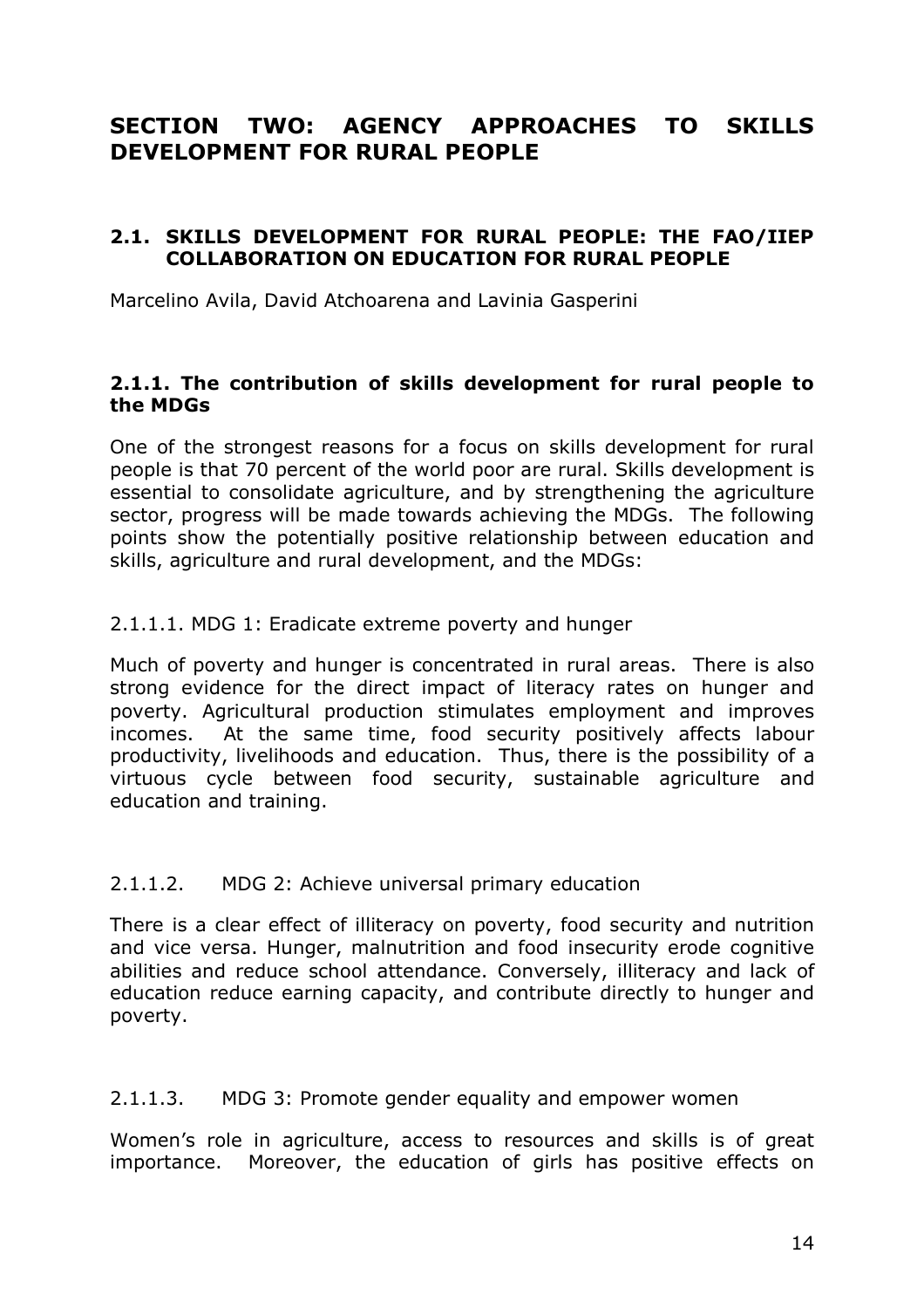family' health, productivity and well being. The gender gap is usually more pronounced in rural areas.

# 2.1.1.4. MDG 4: Reduce child mortality

There is a clear negative effect of hunger, malnutrition and lack of micronutrients on child health and mortality.

# 2.1.1.5. MDG 5: Improve maternal health

Improved education, the introduction of labour-saving technologies and better nutrition can all significantly improve maternal health.

2.1.1.6. MDG 6: Combat HIV/AIDS, malaria and other diseases

Improvements in both education and nutrition can reduce the incidence of such diseases and resistance to them. The protection of forests can also contribute as they provide a vital source of medicinal plants.

# 2.1.1.7. MDG 7: Promote environmental sustainability

This can be promoted through ecologically sustainable management of agriculture and natural resources. Moreover, it is clear that hunger and poverty compel over-exploitation of natural resources thus compromising environmental sustainability.

2.1.1.8. MDG 8: Develop a global partnership for development

A cross-sectoral focus such as that of education for rural development necessarily promotes the multi-agency mobilisation of resources for achievement of the MDGs.

# **2.1.2. Potential of agricultural systems**

#### 2.1.2.1. Benefits of agricultural growth

For the rural economy, developments in the agricultural system bring food, jobs, incomes and services for rural people. For the national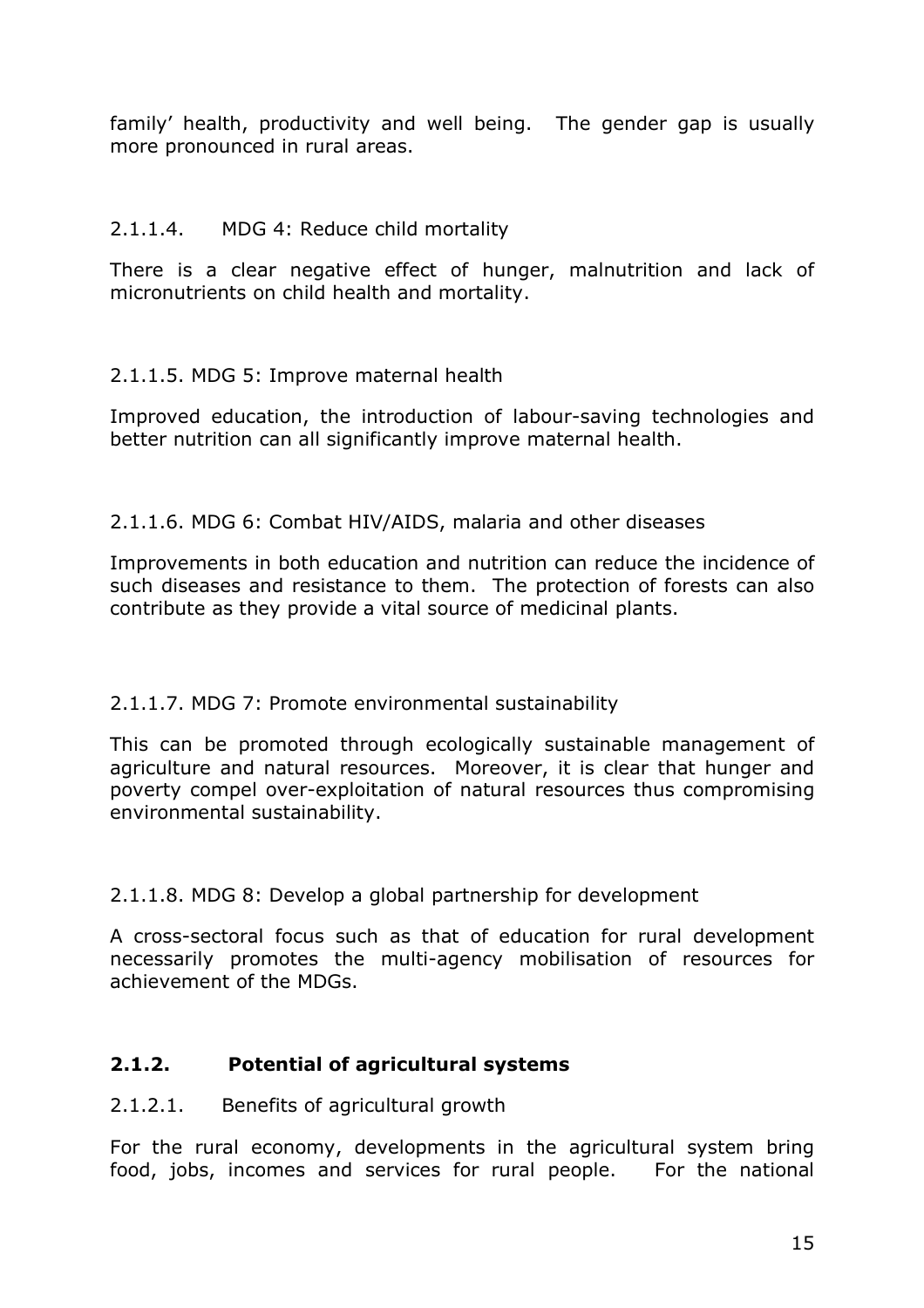economy, such improvements bring food for urban people, public revenue, skilled labour for other sectors, foreign exchange, jobs, income and investment.

### 2.1.2.2. Major farming systems deserve greater attention

There needs to be greater attention paid to the major farming systems: Maize Mixed, Cereal-Root Crop, Root Crop, Forest-based and Pastoral.

# 2.1.2.3. Major challenge of smallholders

Smallholders represent the vast majority of farmers in developing countries. Their inherent strengths include their ability to make effective decisions, manage labour efficiently, optimise land productivity and adopt new technology. However, their competitiveness is constrained in globalised markets with stringent standards and unfair trade. Moreover, they face constraints of services, investment, technology, etc.

# **2.1.3. Sustainable agriculture and rural development**

The FAO/UNESCO partnership is rooted in the notion of sustainable development and the crucial role that agriculture and rural development play in such framework. This had its origins in the Earth Summit (Rio) and was given further impetus by the Sustainable Development Summit (Johannesburg).

The approach is centred on people's livelihoods: what they have, they know, they want and they can do.

The approach is beneficial because it seeks to relate this livelihoods focus to a range of factors and contexts. In particular, it considers the cultural, social, economic and environmental dimensions. It focuses on agriculture, rural enterprises and the linkages between them. It considers policy, institutions, technology and investment.

Success stories for this approach at national level indicate a range of important issues. First, there is a clear pay-off for having a long term vision, clear strategy and priority on development of agriculture and the rural sector. Second, there are good returns on investment in human capital and key institutions for sustainable rural development. Third, similar benefits can be had from investment in rural infrastructure (roads, health, education, communication, etc.). Fourth, the approach provides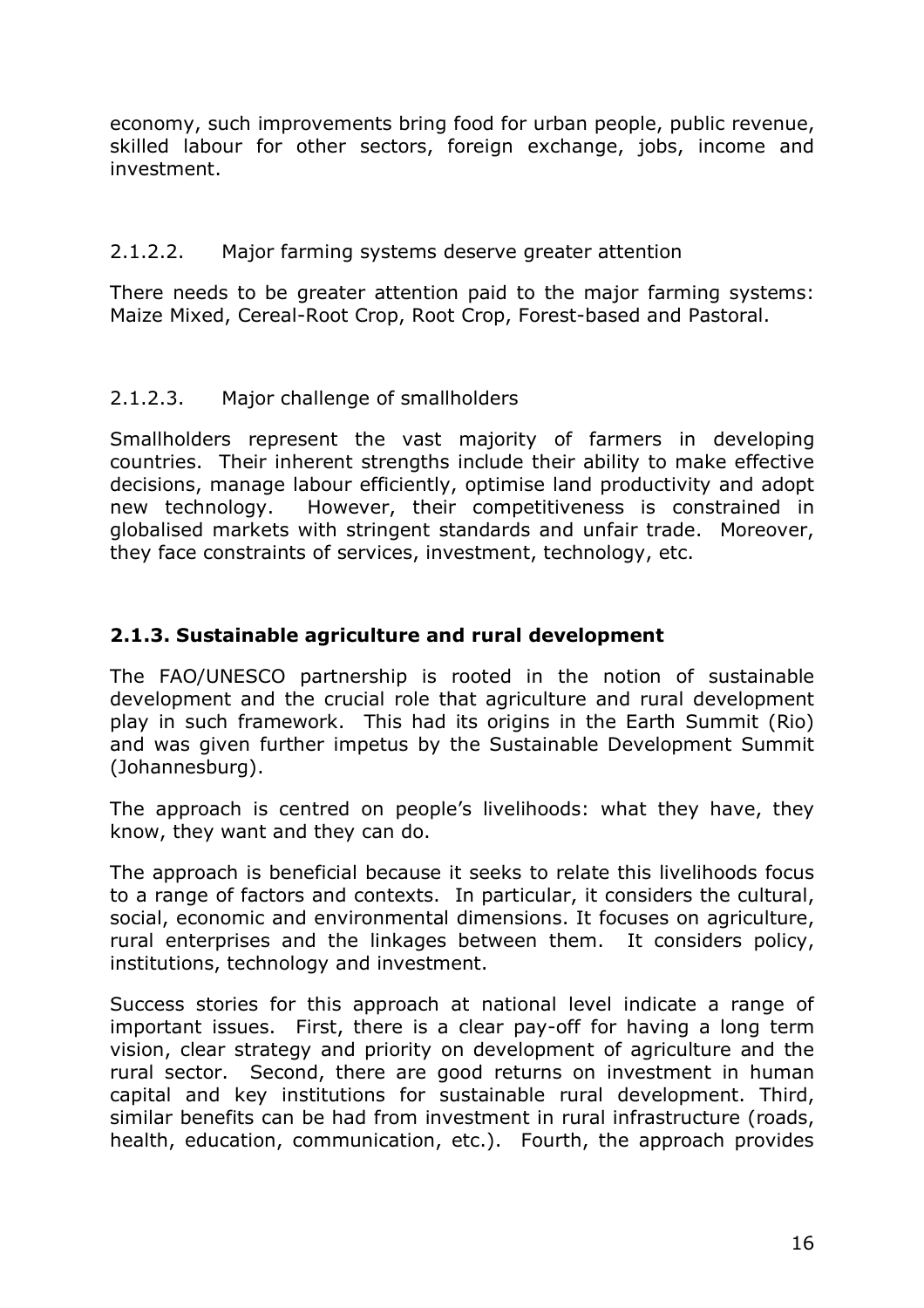an effective strategy for coordinating and working with international community.

# **2.1.4. Participatory monitoring and evaluation systems**

This approach stresses the importance of participatory monitoring and evaluation systems (PM&E). These are designed to learn what works, to draw lessons and to share innovations. Moreover, they engender real participation of local communities and households.

PM&E is an essential tool for using resources efficiently, leveraging collaboration and mobilising resources from all stakeholders.

PM&E encourages strengthening institutional and community capacities. It leads to the development of indicators that are meaningful to local people and using the information generated to assess policies, institutions and programmes.

However, there is a tendency in some projects to use the language of PM&E because the donors like it rather than really because there is a concern with local empowerment and democracy.

# **2.1.5. Transformation of rural labour markets**

Globalisation is having a powerful impact of on rural labour markets. There has been a strong rise in non-farm employment and income in many rural areas. This has been accompanied by a diversification of employment patterns.

# **2.1.6. Agricultural education and training: the main limitations**

Conventional agricultural education and training (AET) has tended to have an excessive focus on public sector jobs and on-farm employment. There has been a lack of consideration for new skill areas, such as environment and natural resource management, biotechnology, agribusiness, etc. Delivery has been fragmented, with a lack of clear learning pathways. There has been a growing lack of relationships between providers and the labour market as the latter diversifies. There has been an excessive focus on tertiary level qualifications but a weak articulation between research and training. Enrolment capacity remains low.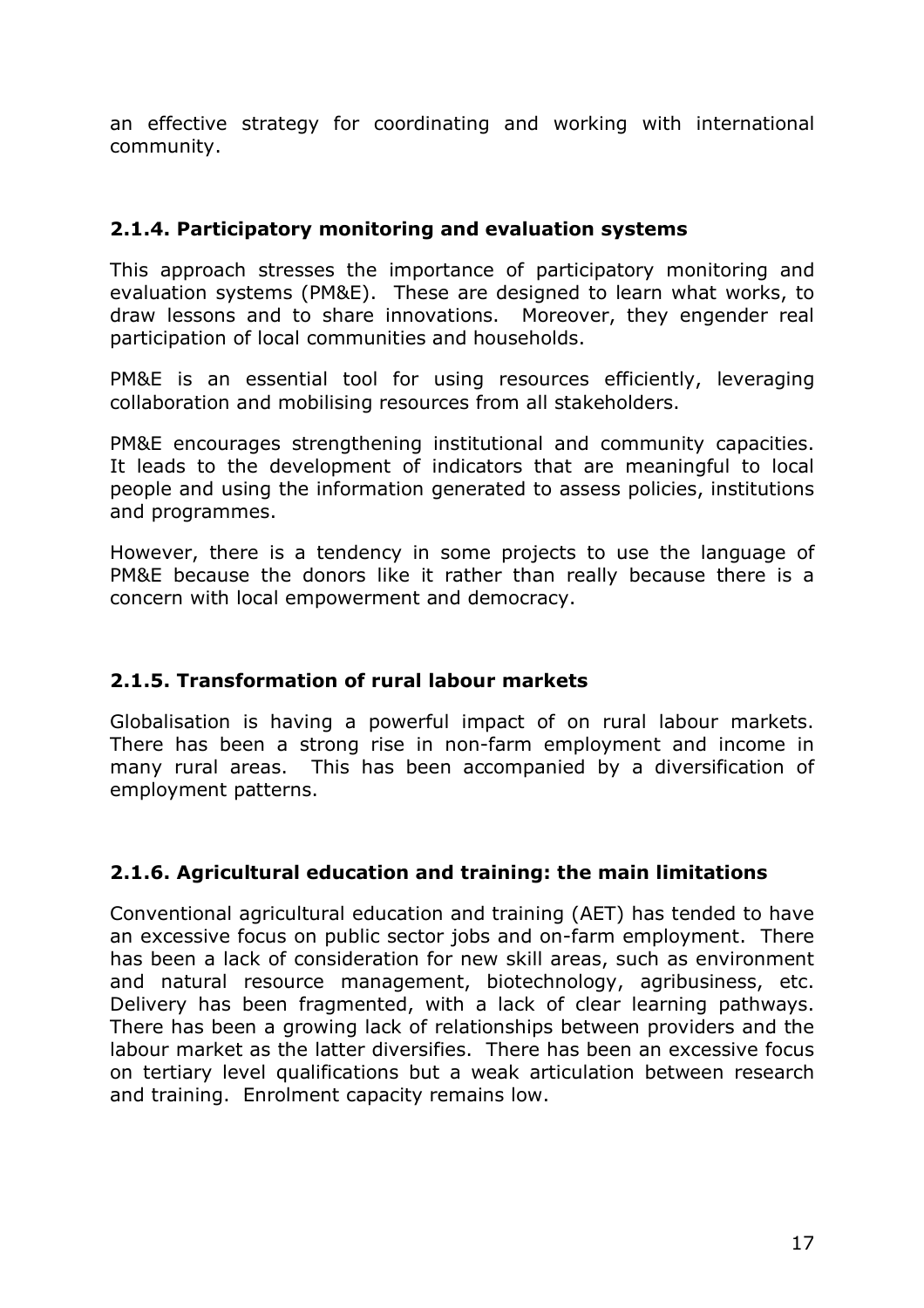# **2.1.7. The rationale for rural skills development**

Rural skills development is a necessary priority for a number of reasons. In Sub-Saharan Africa in particular, the food security challenge leads to an urgent need to increase productivity. Skills will be important here. Globally, the environmental challenge leads to the need for better skills for protecting the environment. An economic challenge highlights the importance of skills that can contribute to economic growth and the international competitiveness of the agricultural sector. There is also a social challenge of skills development for poverty reduction, employment generation and social capital creation.

# **2.1.8. A way forward: three policy options**

2.1.8.1. Reforming the TVET sector in relation to rural and agricultural development

This approach would require a greater insertion of agriculture-related and rural development skills within TVET and higher education policies. This approach assumes that TVET provision can be transformative in contributing to rural economic regeneration but also in offering a way to out-migration. It proposes TVET for rural development as a livelihood approach, embracing all skills for rural life rather than concentrating on agriculture education.

The approach also promotes articulating TVET programmes with rural development projects and developing a specific AET strategy.

2.1.8.2. Including rural skills interventions in poverty reduction strategies

Many PRSPs make special reference to TVET as a critical component of capacity building. When thinking in this way, it is important to remember that target groups include the poor but also civil society organisations and decentralised levels of government. Targeted sectors go beyond education to institutional, social and economic dimensions. However, only some PRSPs mention reform of TVET sector.

2.1.8.3. Broadening the EFA agenda to include programmes for rural youth and adults

National EFA Action Plan focus on school education, in particular UPE. As a result, the needs of out-of-school youth are overlooked. This is worst in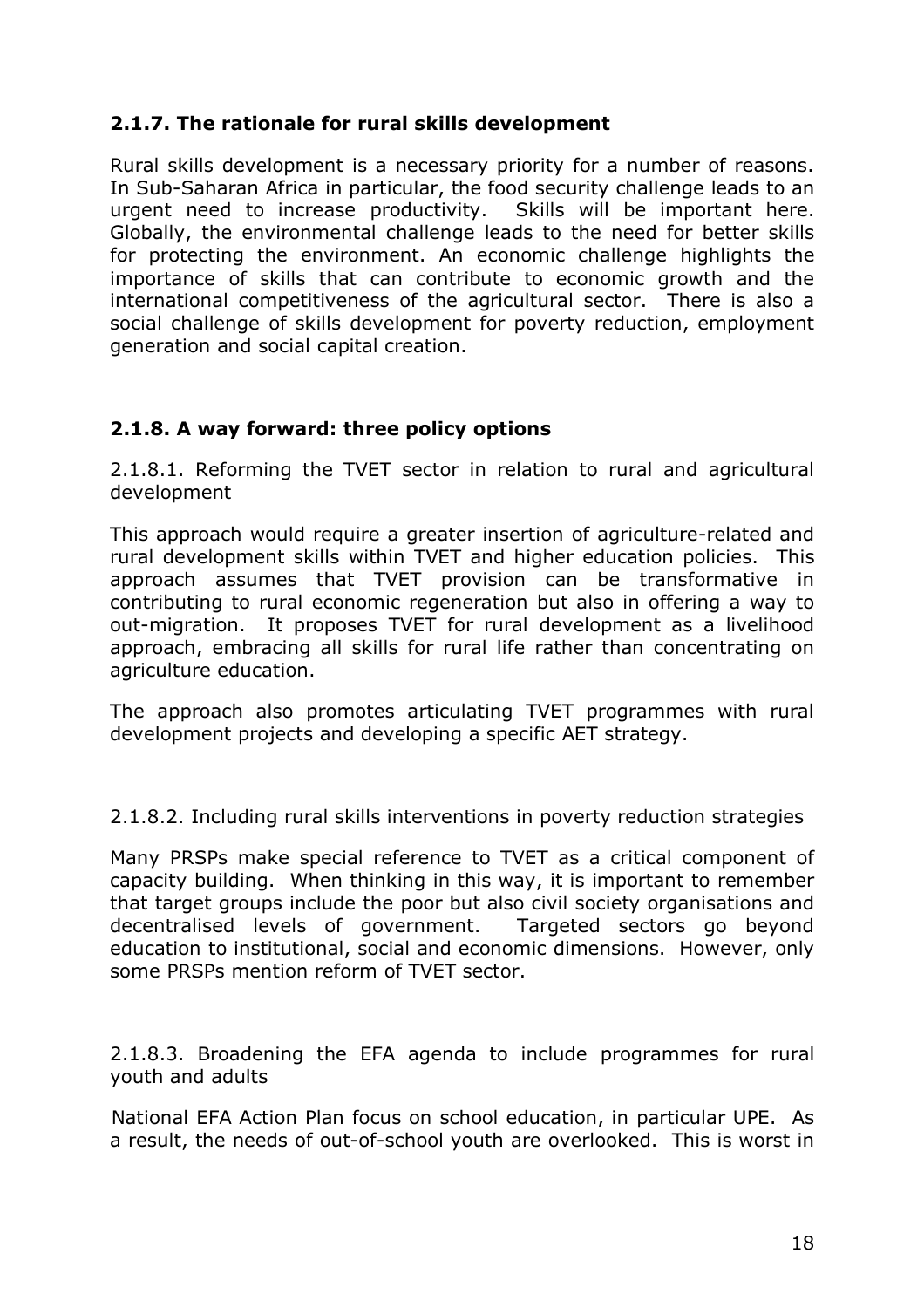the case of rural youth. However, goals 3 and 4 of the Dakar Framework relate to skills development for rural youth and adults:

Goal 3 : Ensuring that learning needs of all young people and adults are met through equitable access to appropriate learning and life skills programmes ; and

Goal 4 : Increasing adult literacy

There is a need to promote skills development for rural people. This should focus on the development of capacity for learning, innovation and productivity. It should be based on a view that skills are more than just narrow technical competencies. Rather, a view of skills is needs that also includes interpersonal, communication, teamwork and creative skills.

# **2.1.9. The Education for Rural People Flagship**

The ERP is a partnership launched at the Johannesburg Summit that bridges the agriculture and education sectors and the concerns of the World Food Summit and the Education for All initiative. It is conceived of in the spirit of MDG 8.

#### 2.1.9.1. ERP objectives

The ERP seeks to strengthen the capacity of Ministries of Education and Agriculture to

- Formulate adequate policies to address education needs of rural poor
- Improve quality and relevance of curriculum
- Ensure full participation of NGOs and private sector
- Mobilise donor support

#### 2.1.9.2. Main results

The ERP partnership has led to new alliances among more than 200 partners including governments, agencies and civil society organisations. It has been integrated into national rural development and EFA policies in several countries including Kosovo, China, Venezuela and Mozambique. Capacity has been built nationally, regionally and internationally. Research results have been incorporated in national policies and training materials produced in the ERP tool kit.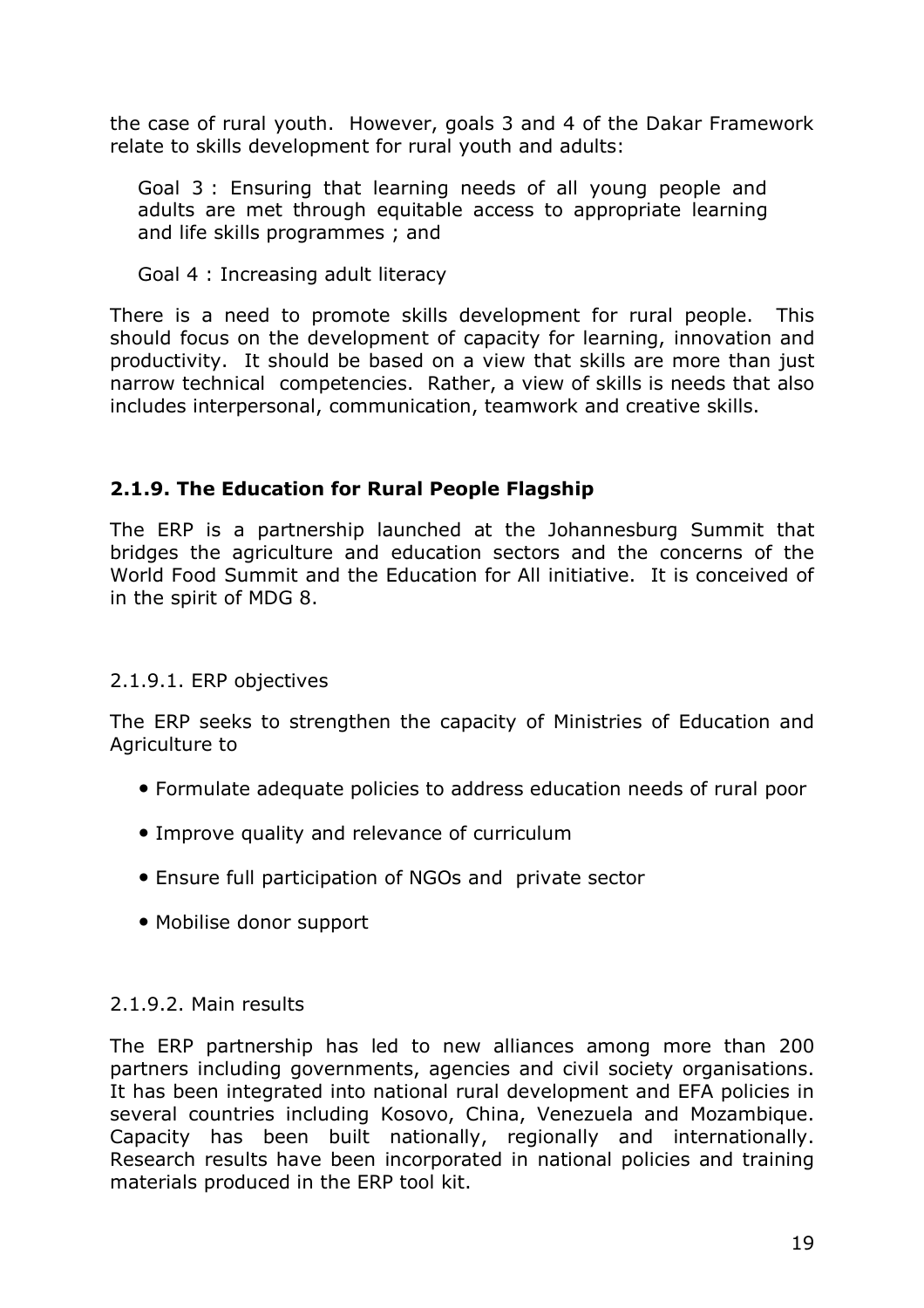### **2.2. TRAINING FOR LOCAL ECONOMIC EMPOWERMENT: AN ILO APPROACH**

Josiane Capt

# **2.2.1. Introduction**

This approach builds on previous ILO models such as TRUGA (Training for Rural Gainful Activities), SDSR (Skills Development for Self-Reliance) and CBT (Community-Based Training) to provide a tool that can promote local economic development that emphasises the central role of knowledge and skills in employment growth and which promotes new economic and employment opportunities for the poor. The approach seeks to provide individuals with the necessary skills and support to find a job or, more likely, to establish and sustain an income generating activity at the local level.

# **2.2.2. Four guiding principles**

First, the approach aims at mobilising and empowering partners at national and local levels. Second, it provides demand driven training. Third, it develops an integrated and coordinated network of support services. Fourth, it promotes key ILO values of decent work, social protection and equal opportunity.

# **2.2.3. Key elements of the approach**

The approach puts a strong emphasis on the creation of local partnerships to identify development opportunities and constraints, and help drive forward and manage programme implementation.

It links training to identified market niches, either for wage employment or self-employment opportunities. This includes two most important elements:

First, economic opportunity assessment (existing and visible demand; latent opportunities that are present but cannot necessarily be seen immediately; and creation of new or additional opportunities). This involves careful analysis of backward and forward linkages. It calls for strong capacity building as well as the involvement of local business persons and other key technical persons. The establishment of a data base of potential business ideas is also useful.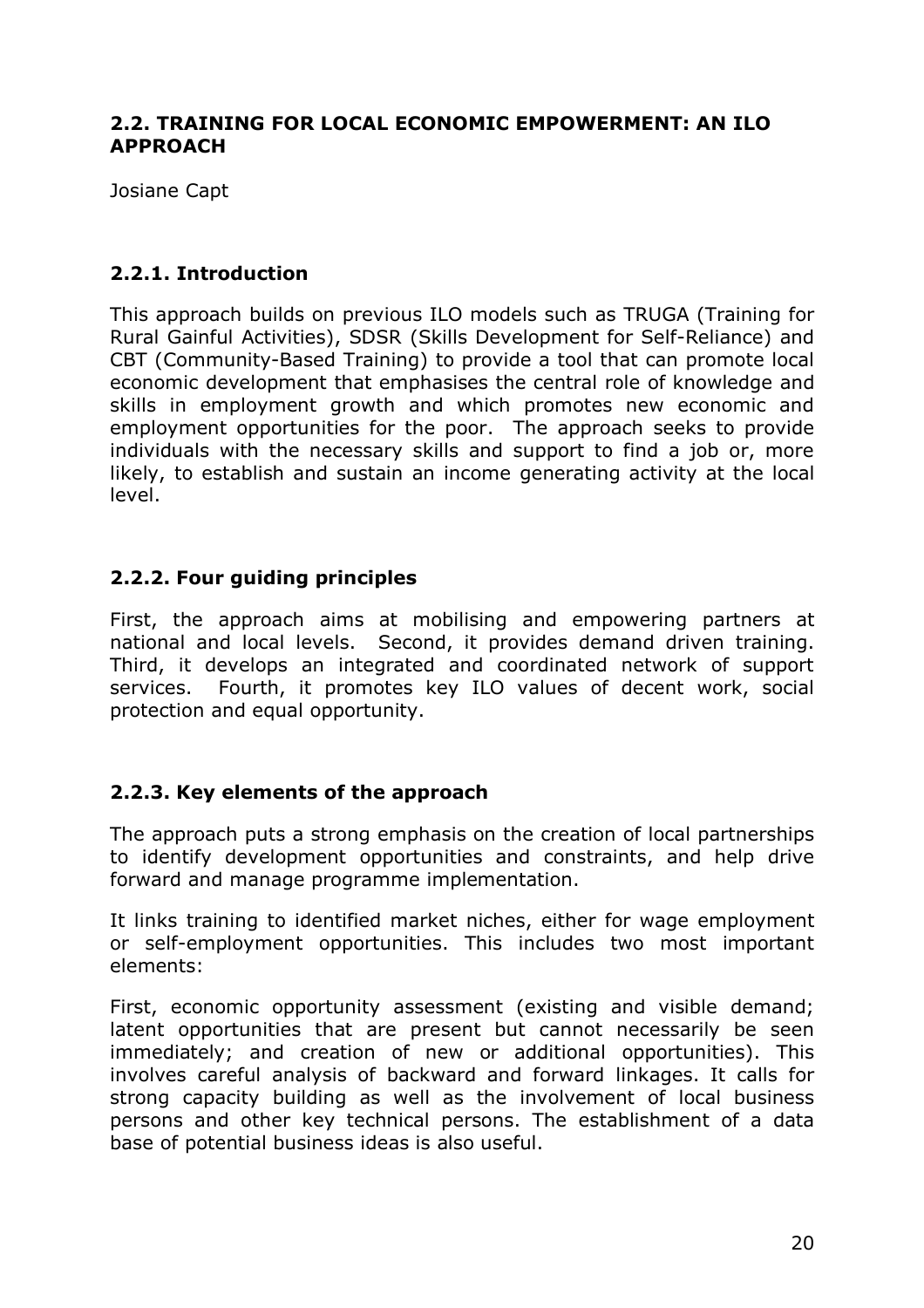Second, needs assessment to address not only training needs resulting from the economic opportunity assessment, but also social needs, technical capability and commitment to undergo training and undertake post-training economic activities, as well as an exploration of the social acceptability of proposed business ideas.

The model seeks to design flexible content and delivery systems. Elements can include

- initial technical training
- life skills
- gender sensitisation
- business skills
- refresher courses and skills upgrading

It provides formal and non formal training delivery in practical, short cycle courses. These are intended to be easily accessible, being adapted to low levels of literacy and delivered in accessible venues. It uses participatory methods, building on participants' existing knowledge base. Quality training is emphasised in a model that is tailored to local needs.

As well as training, the approach provides access to a range of other services. These may include micro-finance, business advisory services, bulk purchasing, marketing, export services, technology transfer, social protection, and health and safety advice.

The approach also seeks to integrate initiatives aimed at the economic sphere to efforts to develop adequate social protection mechanisms and the conditions for decent work in the workplace.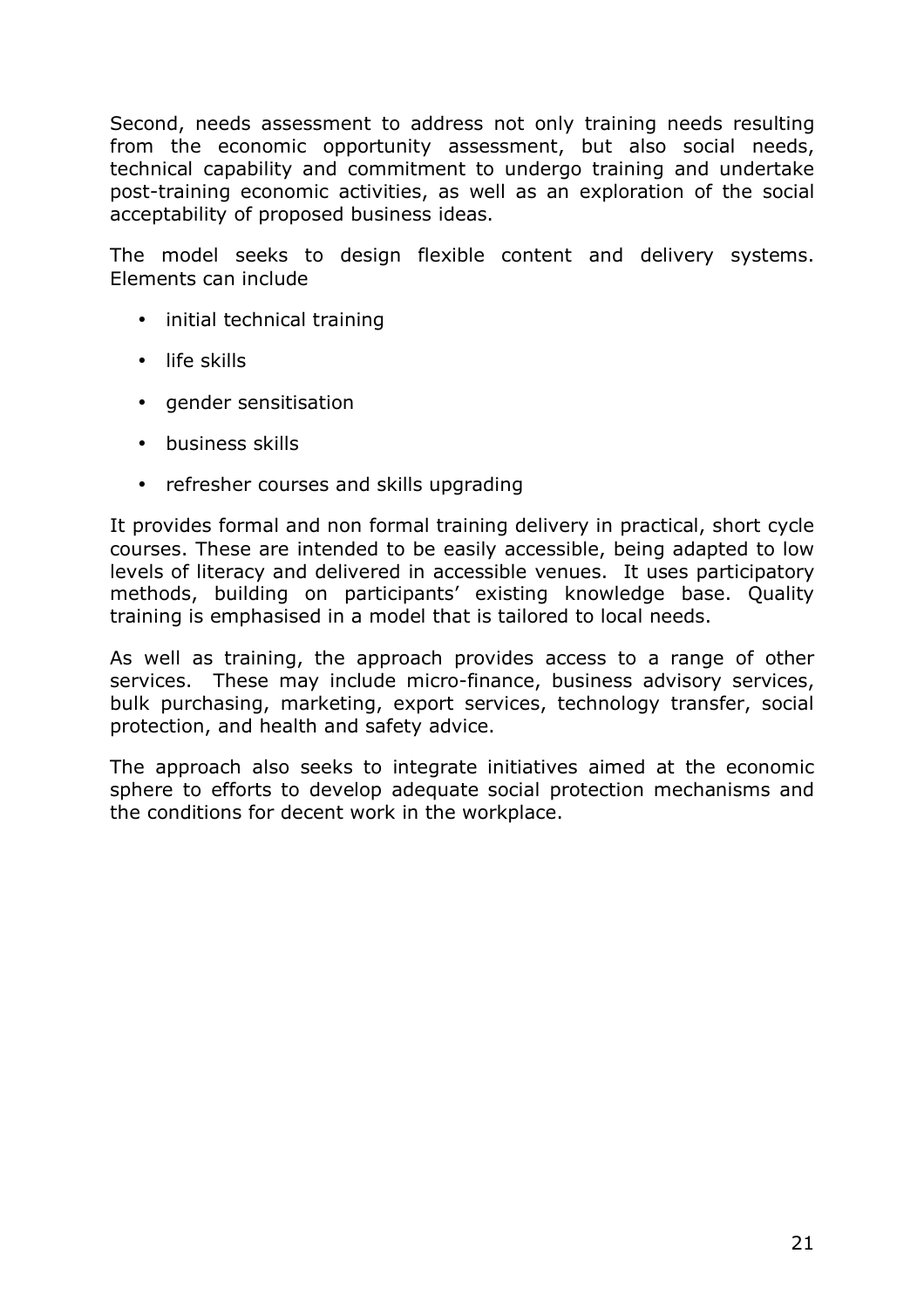

### **2.2.4. Achievements**

Between 70 and 90% of persons trained went on to be engaged in gainful activities (mainly through self-employment). In the Muslim contexts in which the programme has been piloted, it has been important in showing how women are capable of earning an income. For instance, in Bangladesh, rural women achieved a breakthrough in non-traditional trades. The programme has resulted in new products and services being available locally.

Awareness of rights, privileges and opportunities has increased. This has been linked to increased self-esteem. Local organisations have been created and/or strengthened.

#### **2.2.5. Outstanding challenges**

In spite of these achievements, it is evident that in some settings new approaches are not easily accepted. It is important to be aware of cultural constraints. Outreach can be difficult and there are often serious challenges in involving all stakeholders, and complications in working with government agencies at different levels. In the most needy locations, there is almost inevitably a lack of infrastructure and low educational background amongst target groups.

It is often difficult to access the necessary expertise for programme delivery. The challenges of mainstreaming the concerns of the rural poor into training policies and formal training systems is equally problematic. Finally, more needs to be done to address sustainability issues.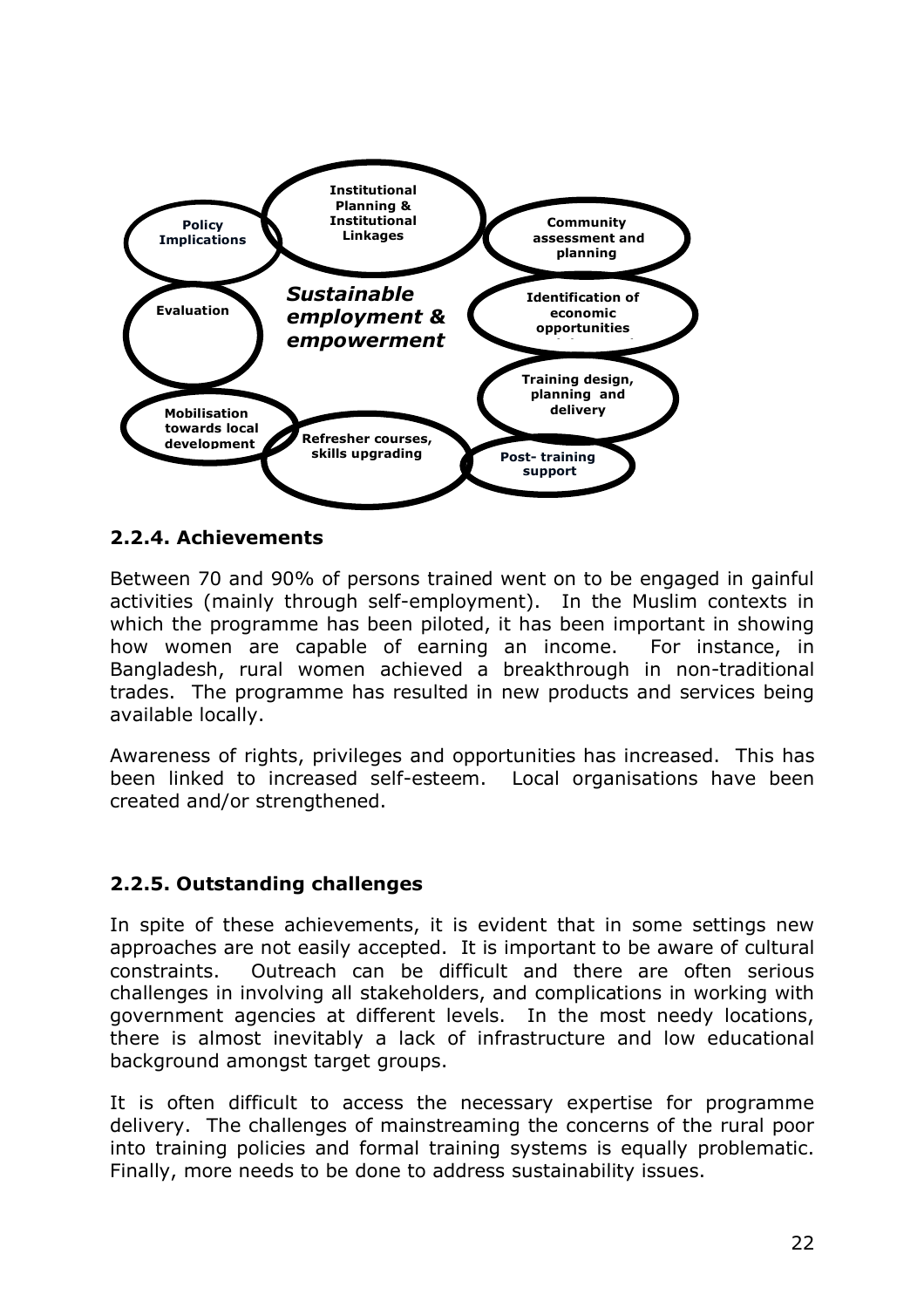# **2.2.6. Lessons learned**

Experience in the programme to date points to the need for strong, committed implementing partners, as well as a clear definition of government's roles and responsibilities. It also highlights the need for capacity-building for institutions and key persons in the community to act as mentors. Macro policies, appropriate structures and linkages should be in place while leaving room for local initiatives.

Matching training to economic demand is most important. Technical skills are not sufficient. Social and communication skills, including selforganisation, bargaining, and, of course, entrepreneurial skills are also required. It is important to be able to offer flexible training delivery in the proximity of rural households.

Finally, training is important but not sufficient in itself. In particular, the ease of access to micro-finance is often crucial.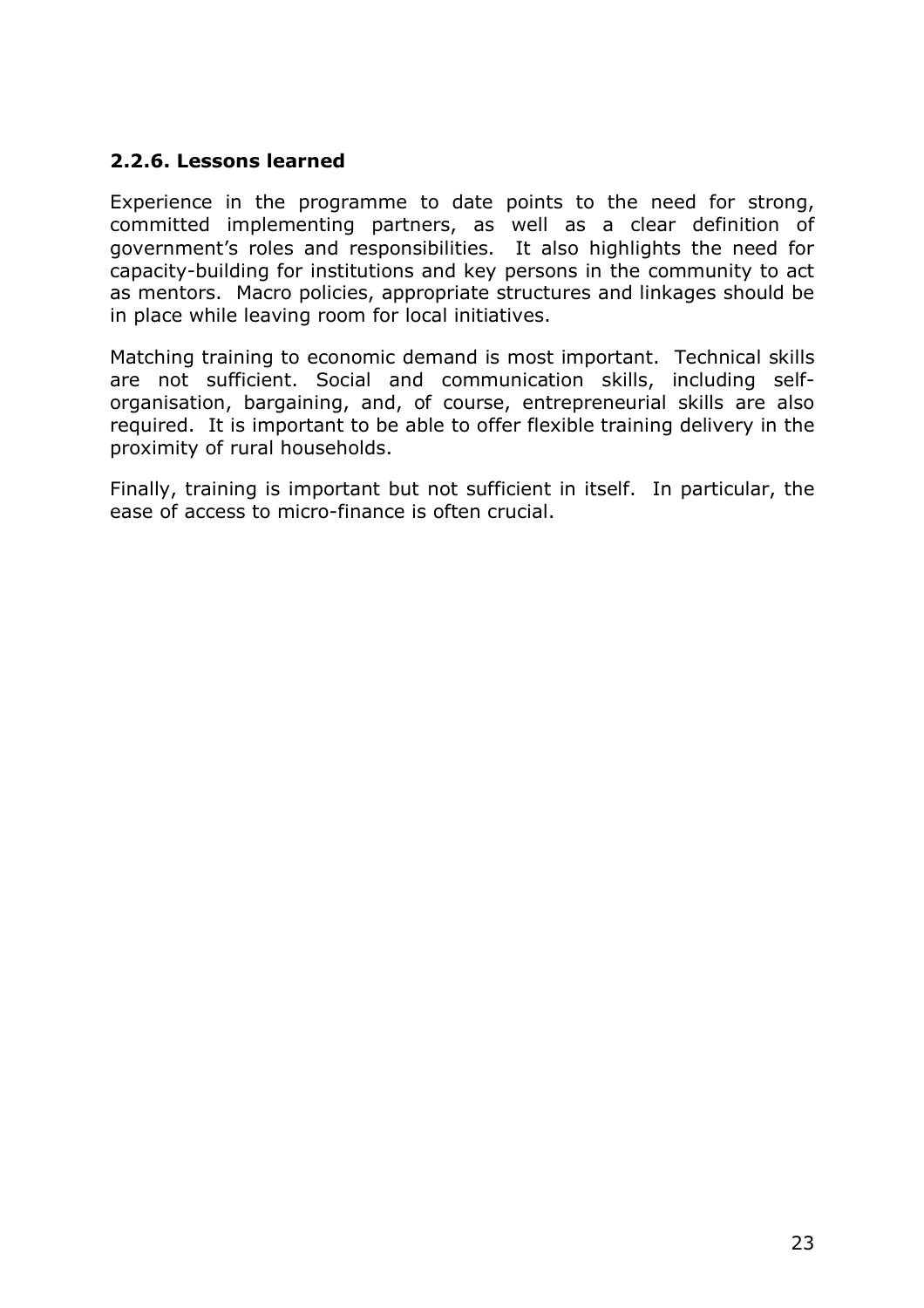### **2.3. SKILLS FOR LOCAL ECONOMIC DEVELOPMENT IN CENTRAL ASIA: THE ETF APPROACH**

Henrik Faudel

# **2.3.1. Introduction**

As noted in previous WGICSD Discussion Papers, the specific mandate of the European Training Foundation is training reform in transition economies. In all such efforts, ETF is focused on supporting reforms that are relevant to the specific national contexts in which they are intended to operate. Inevitably, in some such contexts the rural dimension is of particular importance.

# **2.3.2. Experiences in Central Asia**

In the Central Asian region, there is a specific challenge of growing impoverishment since the collapse of the Soviet Union. One effect of this is a greater reliance on agriculture as other sources of income have declined.

Transition countries such as the Central Asian republics have extensive formal VET systems. The challenge is to reform them so that they can respond to changed economic context. In a country such as Tajikistan, the existing formal VET system to a large extent still operates within the logic of a planned economy. As a result VET schools still receive centrally decided planning figures for how many VET graduates they have to produce in different occupations. The profiles chosen often correspond to the former needs of industry and cooperative farms whether these still exist or not. On the contrary only few schools have been in a position to react to a completely different type of labour market where many individuals have to create their own jobs, where new jobs created are rarely in industry and the nature of farming has changed. An important element of the effort is to focus on local responsiveness, including to rural development needs. This has led the ETF and its partners to focus on why many public VET institutions struggle to become locally responsive. Some of the reasons often cited are a reluctance on the part of the central authorities to allow schools any initiative, a tradition that makes schools expect to receive guidelines and orders from above, and the disappearance of centrally organised partnerships.

ETF's response to this challenge is largely to promote the usefulness of developing partnerships at the local level at the same time as working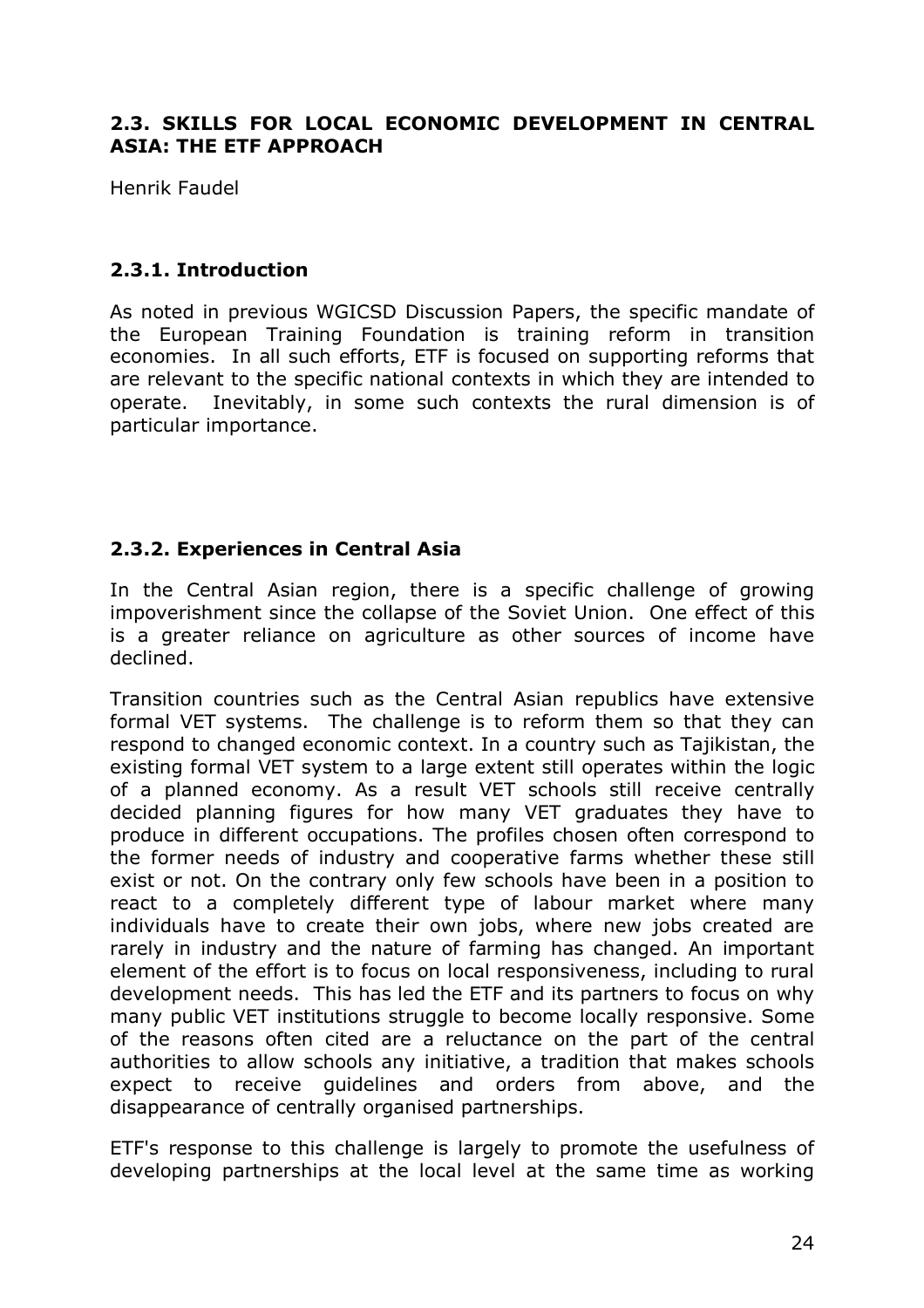with the central authorities to dismantle some of the obstacles that prevent schools from becoming more active. It has also increased its attention to seeking to ensure that VET reform is made an integral part of PRSPs.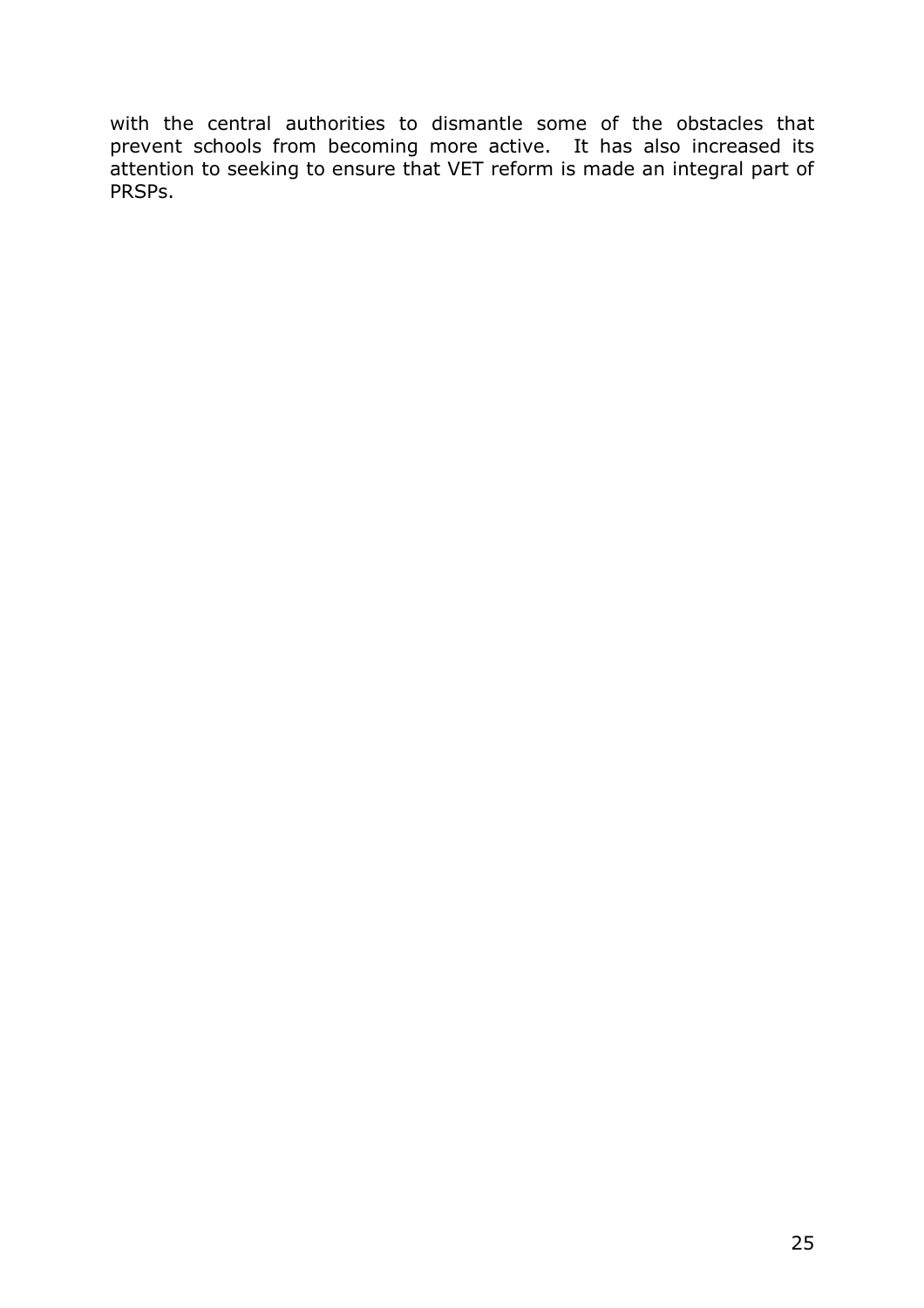# **2.4. SKILLS DEVELOPMENT IN RURAL AREAS: A GERMAN PERSPECTIVE**

Edda Grunwald

#### **2.4.1. Skills development in rural areas: why might it be important?**

Skills development may be seen, first, as part of a group of concepts linked to the challenge of developing rural areas in the sphere of employment and self-employment. This includes a focus both on the agricultural and non-agricultural sectors. It may lead to attention to rural areas or to rural target groups. All of this is done in order to contribute to poverty reduction.

Skills development may also be seen as the outcome-oriented provision of skills and knowledge through individuals learning things that are related to their specific livelihood needs.

### **2.4.2. Skills development in rural areas: what for?**

Depending on the context, skills development in rural areas may have multiple objectives. For instance:

- to broaden and strengthen the subsistence basis through diversification away from dependence on agricultural production only (e.g., German experiences in technical cooperation for rural Africa);
- to become part of the market economy through the strengthening of production chains and economic clusters (e.g., German experiences in technical cooperation for rural Latin America and Asia); or
- to remain part of the market economy through retraining and broadening narrow specialisation (e.g., German experiences in technical cooperation for rural areas of transition countries).

#### **2.4.3. Skills development in rural areas: some of the challenges**

Skills development in rural areas faces particular challenges. First, it needs to overcome the traditional division between agricultural training and vocational education and training for the urban economy. It must also address the conventional urban bias in training. Both national structures and international agencies tend to be structured in ways that make the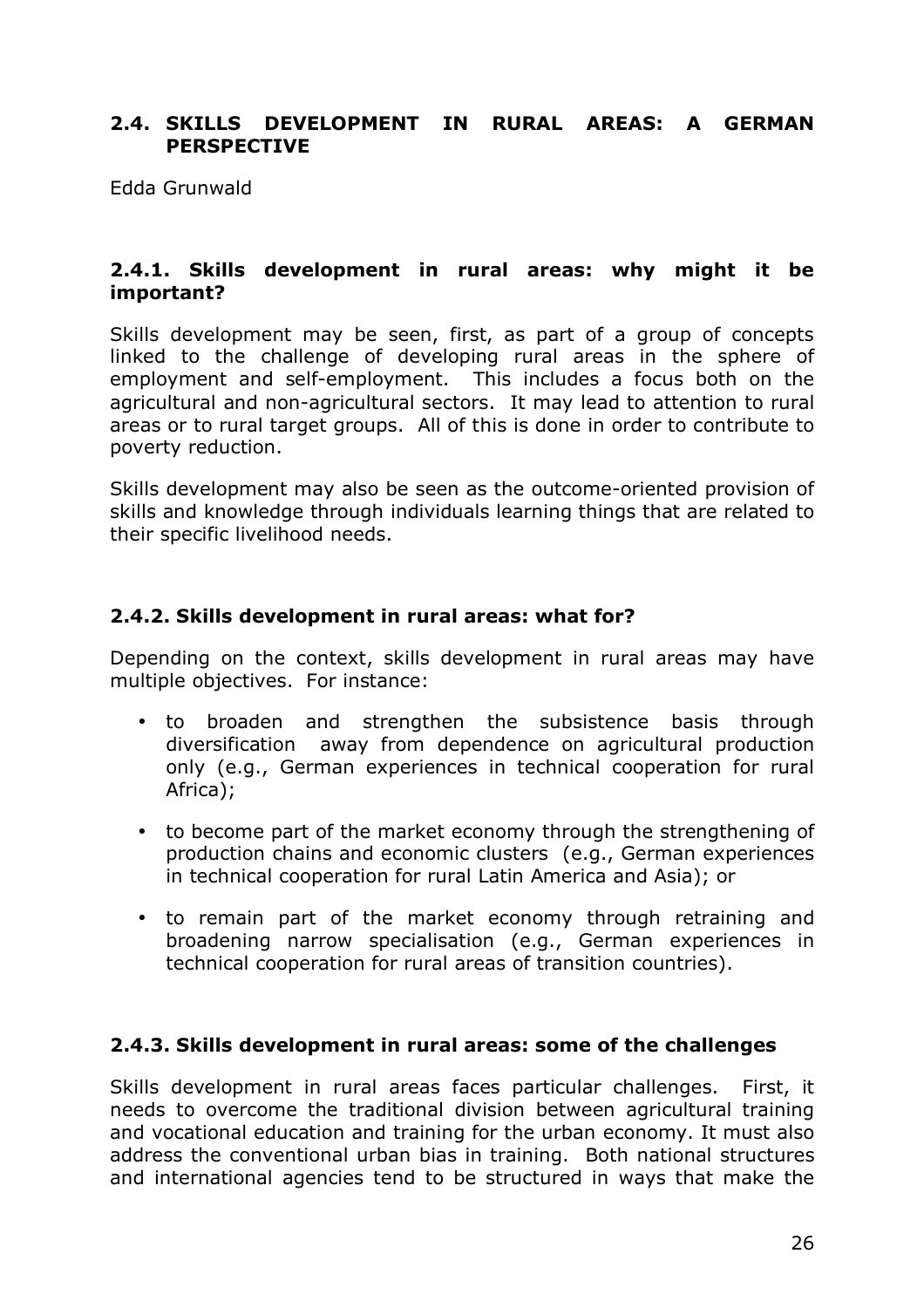overcoming of such issues difficult. As with other debates about TVET reform, there are particular needs for rural training to be less supplydriven.

# **2.4.4. Skills development in rural areas: some limitations**

Skills development's impact in rural areas is inevitably constrained by the other factors that negatively effect rural development. These include:

- rural susceptibility to natural disasters and disease pandemics;
- the higher transaction costs in rural areas;
- limited rural access to information and basic services due to fragile infrastructure;
- the double burden of women, which is particularly powerful in rural contexts; and
- the limited nature of the rural cash economy

### **2.4.5. Skills development in rural areas: consequences for provision**

Skills development in rural areas is characterised by a range of approaches coming from different traditions. Some programmes come out of a non-formal training tradition. Others see skills development as a small element of a bigger focus on extension.

For Germany, as with many other donor countries, formal, centre-based, long-term agricultural education and training plays a less important role than was historically the case. This is due to problems of access and outreach as well as of financial sustainability. However, higher education is relevant for national technical staff and advisors as is research.

# **2.4.6. Skills development in rural areas: an issue of poverty reduction strategies?**

Pro Poor Growth (PPG) strategies are varied, with important consequences for skills development. In the German view, there is a strong sense that poverty reduction is driven by economic growth. Policies that can stimulate growth whilst minimising income inequalities are to be encouraged, but there is a sense that some increase in inequality might be justifiable as long as all are enjoying increased incomes.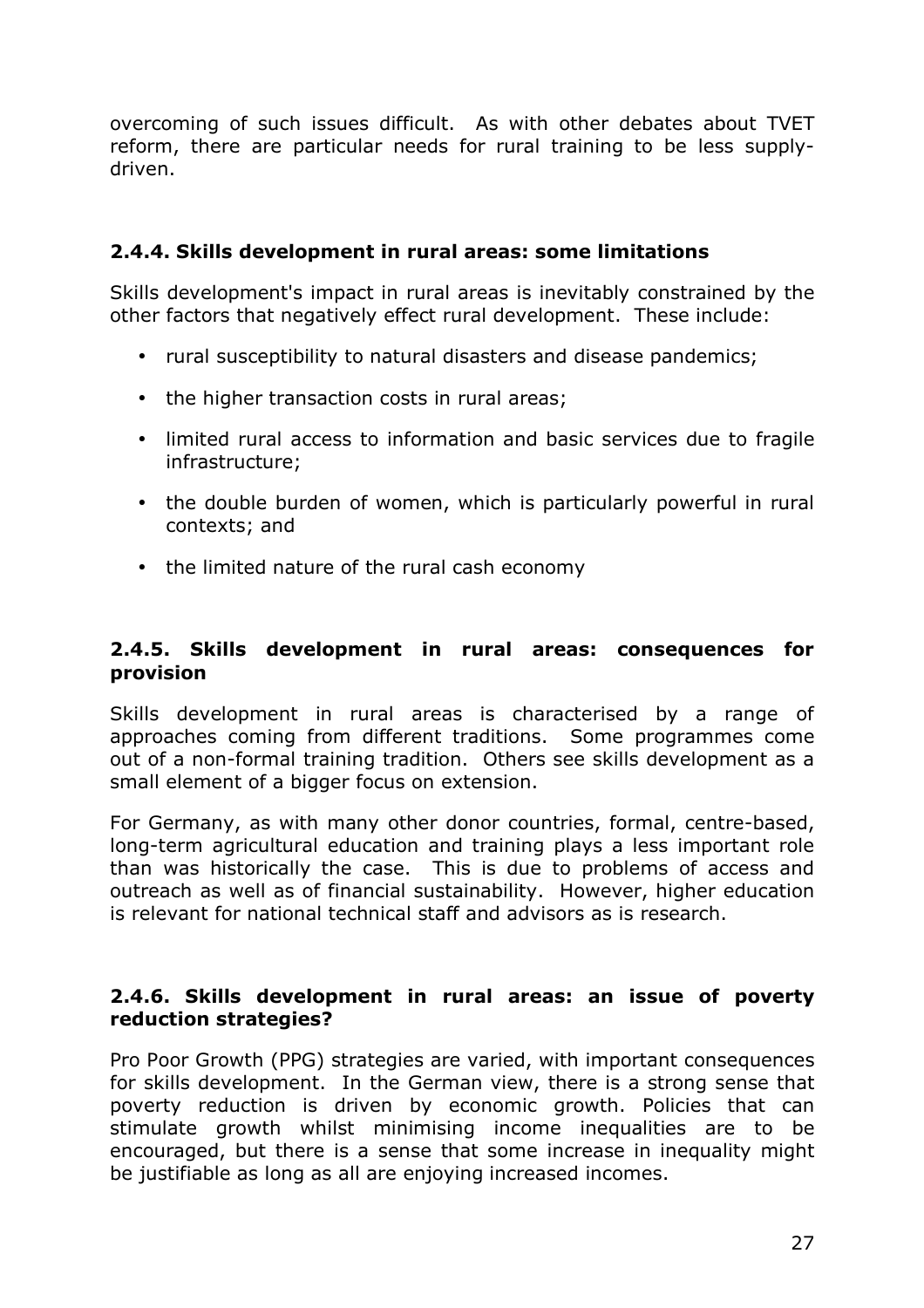However, the German approach also shows elements of other view of PPG. Some programmes have a clear focus on social stabilisation or productive processes targetted at the poorest. There are also elements of rights- and livelihoods-based approaches.

This mixture of approaches is partly driven by the way that German development cooperation is organised and the specific responsibilities therein for poverty reduction strategies. Within BMZ, there are separate sections working on outlining poverty reduction strategies that impact on skills development; on economic reform and development of market systems; and on health, education and vocational training. Moreover, German development cooperation is also strongly shaped by regional sections. Furthermore, the high degree of decentralisation of programme responsibility to country and regional offices also complicates this picture.

### **2.4.7. Skills development for rural areas: an emerging German model**

Currently, a new Local Skills Development Project is being implemented in Uganda, which uses a LearnNet approach and is linked to an education SWAP - interestingly in the context of a bilateral development programme of economic reform and market development.

In Burkina Faso, a project is being designed that uses a value chain approach to focus on skills development in rural areas.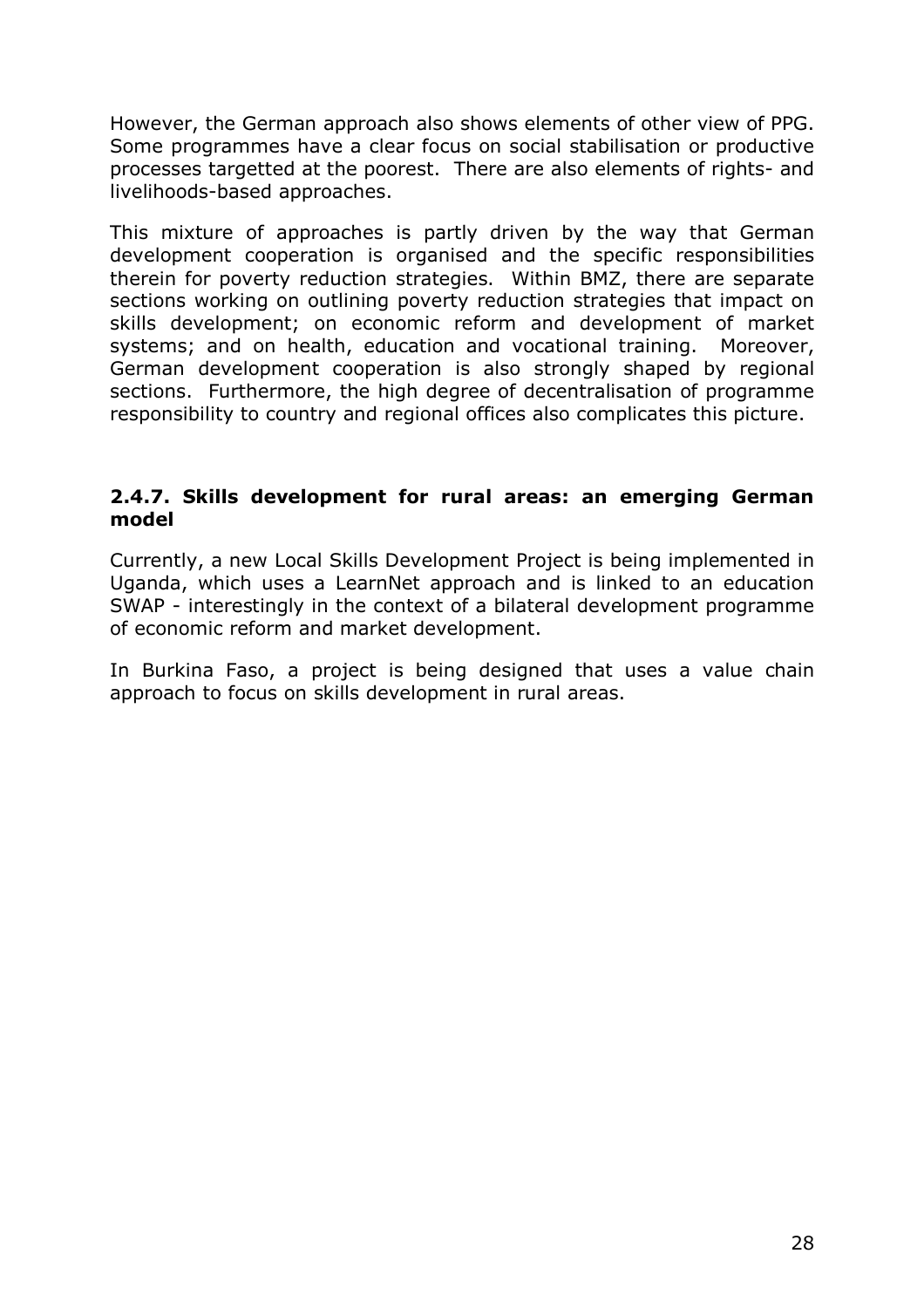# **2.5. SKILLS FOR RURAL EMPLOYMENT: A FRENCH PERSPECTIVE**

Jean Bosco Bouyer, Pierre Debouvry and Alain Maragnani

# **2.5.1. The importance of agricultural and rural training for sub-Saharan Africa**

It is important not to forget that in almost all Sub-Saharan countries, the number of farms has never declined, but has actually increased. Each year in every country, between 15 000 and 50 000 farms get new owners whilst others come into existence without any external support. It is these new farmers who will be central in the fight against poverty.

# **2.5.2. The weight of demography and urbanisation**

Sub-Saharan countries are experiencing "intense" demographic growth of 2.3 to 3% after having reached a 3 to 4% increase in earlier decades. The shift to high demographic growth has been accompanied by a trend towards urbanisation. With current urbanisation rates of 5 to 7%, the urban population doubles every 10 to 15 years without necessarily generating a population decline in rural areas, where it continues to grow at a slower rate.

Owing to its very young population, with 37% under the age of 14 in North Africa and 46% in Sub-Saharan Africa, the continent is faced with serious difficulties in achieving literacy among the new generations and guaranteeing employment or self-employment of working-age populations. The high rates of illiteracy and chronic unemployment lead to poverty and a growing under-utilisation of human capital.

#### **2.5.3. An agricultural and rural sector finding it harder and harder to execute its national mission**

Agriculture is struggling to meet its multiple goals.

#### 2.5.3.1. Feeding urban and rural populations

The generalised increase in "per capita" cereal imports since 1960 is proof of the sector's inability to feed the cities' populations. Consequently, food safety has become compromised.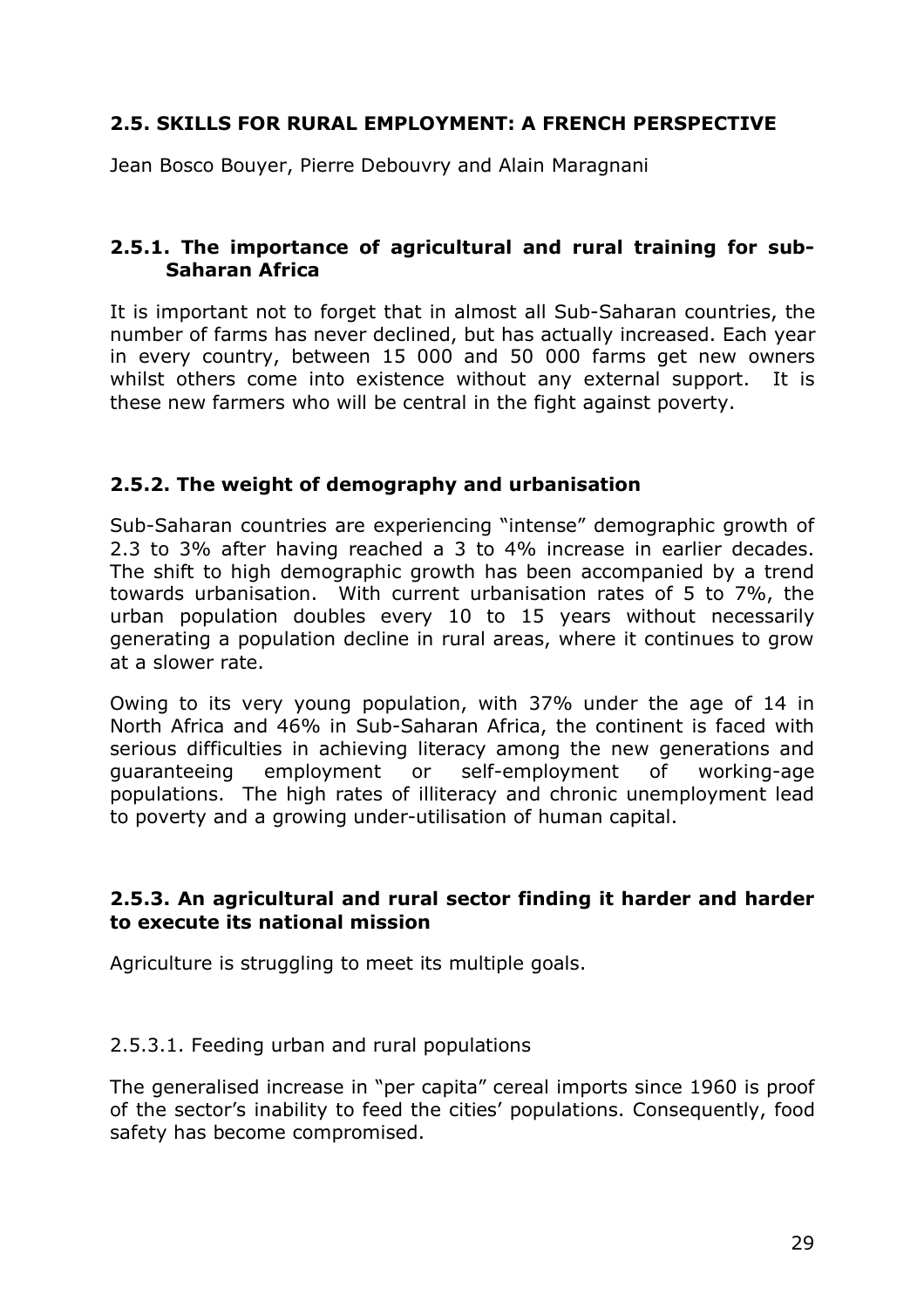### 2.5.3.2. Generating foreign currency through exports

With the emergence of the urban market, offering producers new alternatives in terms of financial resources, and with heightened and often unequal competition between producing countries due to globalisation, traditional export products tend to reach a ceiling and even lose ground.

#### 2.5.3.3. Protecting and improving natural resources

Demographic growth brings about higher rural population densities, which have significantly increased since 1930 (a fourfold increase) and this trend should continue over the next 20 years (a sixfold increase from 1930 to 2020). The more densely populated rural areas become, the less time is allowed for land to lie fallow and the faster natural resources are removed without real changes made to farming systems and management methods. These movements have caused intensive deforestation; excessive exploitation of soil and pastures; a decrease in biodiversity, serious erosion risks; and general deterioration of the environment.

2.5.3.4. Ensuring stakeholders a decent standard of living that is also improving

Research consistently shows that poverty and extreme poverty strike the rural sector in particular. The cost of farming commodities, illiteracy and the scarcity of social infrastructures make this population group extremely vulnerable.

2.5.3.5. Maintaining and increasing employment and self-employment:

The rural sector, a large source of employment (from 45% in Morocco to 85% in Burkina Faso), has experienced an increasing exodus of the youth, who no longer accept the same working conditions as their parents. Upstream and downstream production activities that promote the development of rurality, are still too underdeveloped.

It would not be wrong to conclude that the farming and rural sector no longer meets its traditional objectives and that this situation carries a considerable risk in terms of intensifying the rural exodus towards cities – where employment is scarce too – and immigration to Northern countries.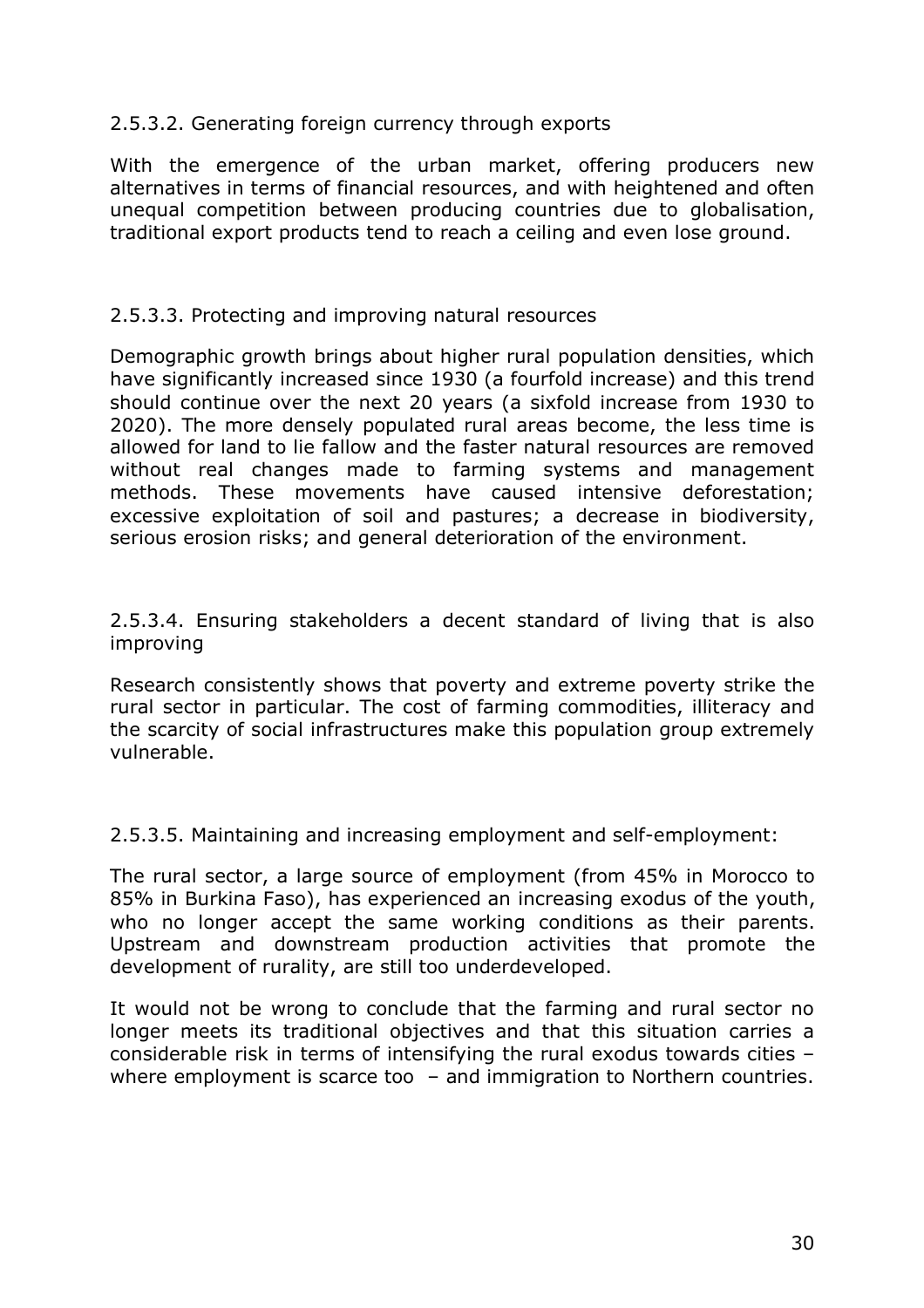# **2.5.4. A sector with major issues**

Historically, migrations within and between countries eased the problem of decreasing soil fertility that occurred when traditional practices were being maintained as populations grew. However, this option is increasingly unavailable. Thus, there is a growing issue of improving productivity in a sustainable manner.

In 40 years, the ratio of urban to rural dwellers has increased from 1:20 to 1:2. In order to maintain levels of food self-sufficiency, the marketable surplus of rural farms should have multiplied in parallel. This is not the case, as illustrated by the spectacular escalation in cereal imports. With prospects of a sharp rise in urbanisation, this imbalance may intensify if the current state of labour productivity prevails. Producing more per work unit per person also seems to be another priority issue.

In order to respond to these two issues, rural societies must become "professional": this means moving away from a peasant society to a body of organised farmers to defend and manage their interests in all areas:

- joining the national and international market economy;
- managing agri-food imports;
- participating in drawing up planning regulations;
- participating in the implementation of agricultural credit policy;
- becoming part of regional development agencies; and
- participating in the definition and management of rural and farming education systems.

#### **2.5.5. The necessity of preparing the new generation for tomorrow's farming and rural professions**

The new generations will have to drive a difficult transformation whereby farms in the rural areas are adapted to meet the requirements of an emerging market context and many of the bases of traditional production systems are called into question. The great challenge of the farming sector for the years to come is the preparation of its youth to lead this process of farm transformation.

Faced with the extent of the training needs of rural sector stakeholders, the agricultural education system is clearly inadequate. The current system trains more engineers than technicians and few producers, and no longer meets the requirements of a profoundly-changed farming profession.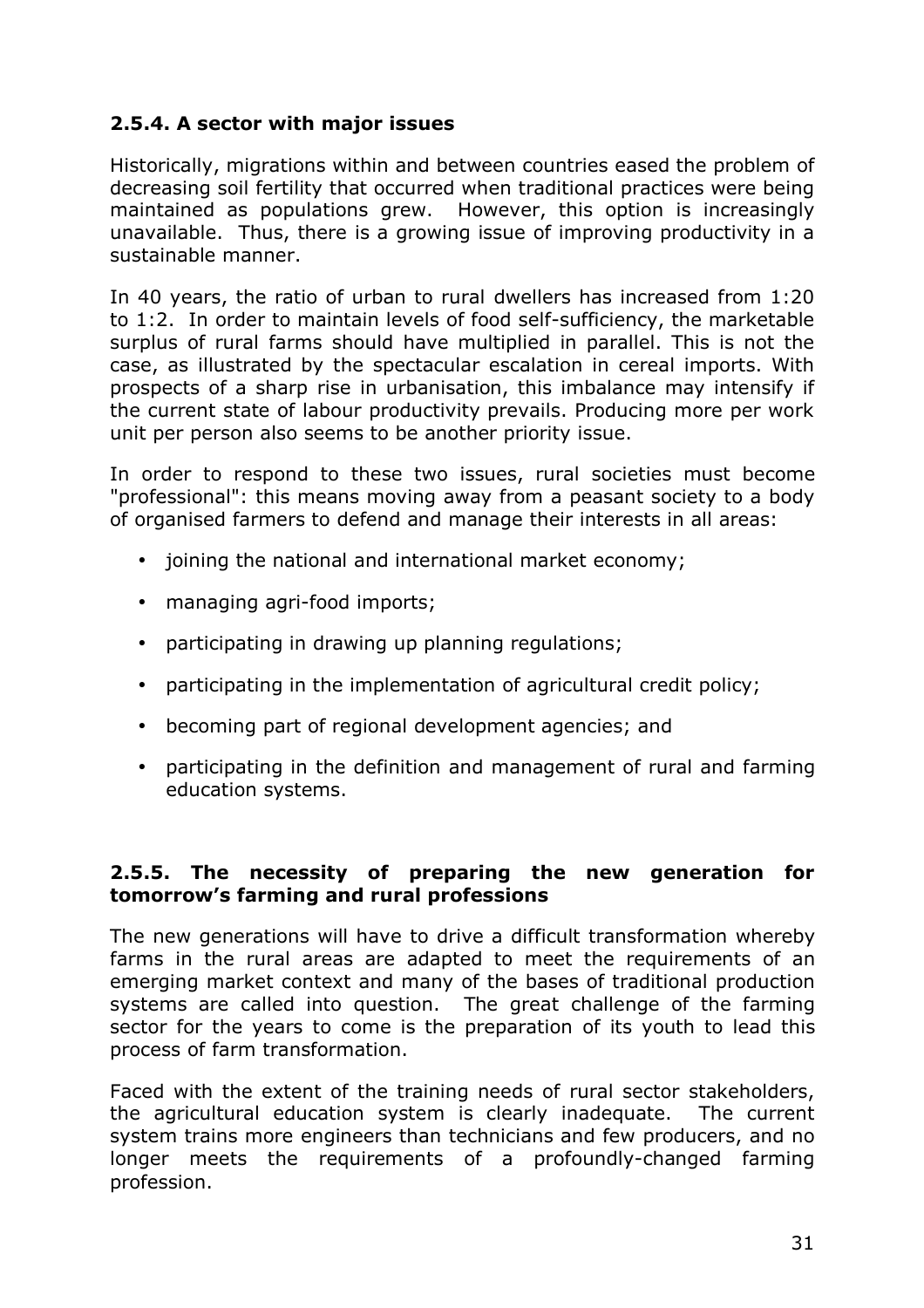### **2.5.6. The necessity of international mobilisation based on national strategies of mass farming education**

The implementation of a mass training strategy involves

- 1. refocusing on producers through "post-primary" training systems that can swiftly train a critical mass required to transform the profession;
- 2. rebalancing flows of graduates based on the new sectoral needs;
- 3. redefining educational content that takes farming into account in its overall environment and schemes for change;
- 4. regionalising the system to make its integration easier in the framework of decentralistion measures; and
- 5. securing sustainable funding for these reforms

This type of "re-establishment" has to be part of a national strategy, determined by all the stakeholder groups, itself a product of an agricultural framework law.

The vital necessity of re-establishing agricultural and rural training by the yardstick of the new century's challenges is a matter of urgency. It requires joint and coordinated consideration and support from bi- and multi-lateral cooperation agencies.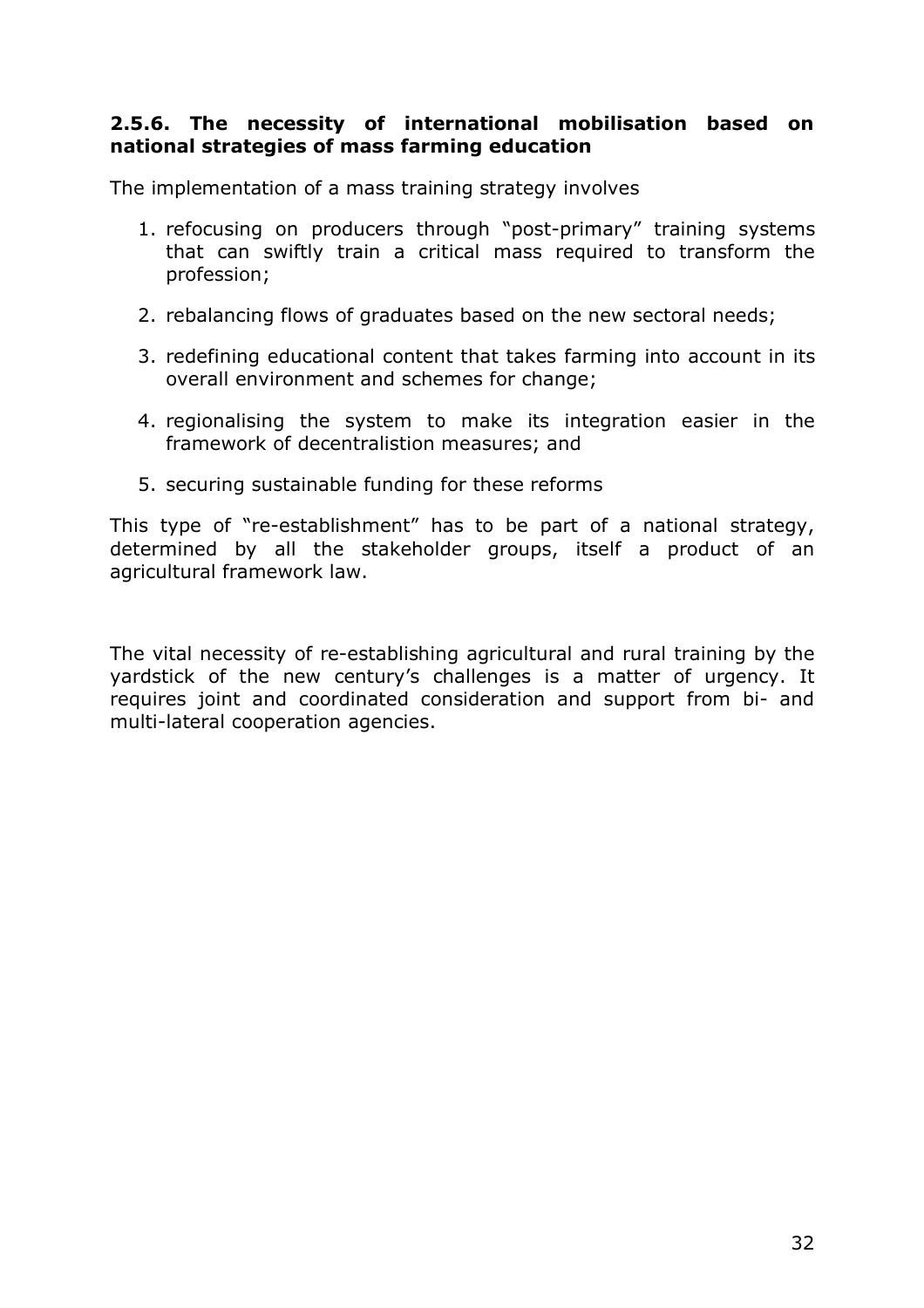# **2.6. RURAL SKILLS DEVELOPMENT: A SWISS PERSPECTIVE**

Fabienne Lagier

# **2.6.1. Introduction**

Rural development in general and skills development/capacity building in particular have been important priorities for the two past decades for the Swiss Agency for Development Cooperation (SDC). In its partner countries in West Africa (Benin, Burkina Faso, Chad, Mali, Niger and Senegal), SDC focuses on five priorities:

- 1. rural development;
- 2. decentralisation and governance;
- 3. the informal sector;
- 4. education and training; and
- 5. health.

# **2.6.2. The Importance of rural development**

Rural development is going to remain a priority for SDC because the vast majority of the populations of these countries still live in rural areas, and these are where the largest share of wealth is created. Despite this fact, rural areas are characterised by underinvestment and lack of development policies, especially regarding small farmers.

#### **2.6.3. Supporting farmers' organisations**

In this context, particular attention has been paid by SDC to supporting the strengthening of farmers' organisations. Such support is generally necessary on a long term basis (for at least 10 years). It is crucial to help farmers to both:

1) improve their livelihoods (by, for example, making informed choices about what and how they produce/market, accessing social services, acting collectively on the basis of their common interest, etc.), and

2) represent their political interests locally, nationally and internationally.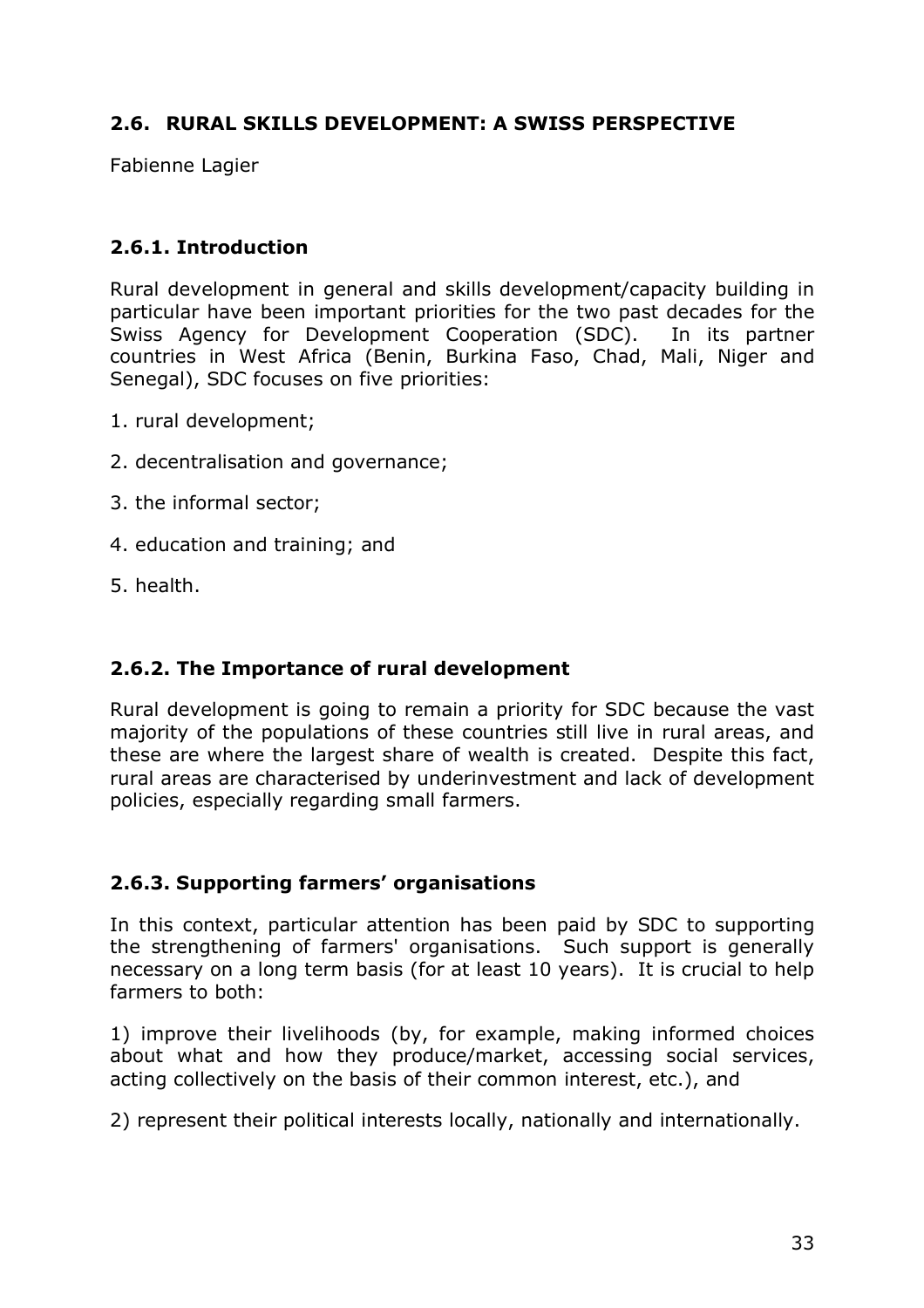# **2.6.4. Supporting rural education and training**

SDC will continue to support different actors (states, NGOs, farmers' organisations) in the provision of various types of education and training programmes in rural areas:

- With **farmers' organisation**: strengthening of their organisational and institutional capacities to improve both production and political representation. Training (provided by farmers' organisations themselves) includes basic education (literacy, numeracy, etc.) and skills development ("post-literacy" or other forms of technical training related to production, management of natural resources, etc.).
- **Training of rural households for better livelihoods**: this type of programme is broader than training for agriculture. It aims at helping farmers to develop and express their vision and aspirations for their whole lives. It then seeks to build a broader view of their context and to support them in defining appropriate strategies for improved livelihoods. The training includes various components: economic (make informed choices in a changing environment, develop more accurate understandings of the global economy as it relates to the farm, etc.), ecological, technical, and cultural (attitudes towards knowledge and innovation, etc.). Some elements and lessons learned of this approach could also be used in the training of younger farmers at the post-primary level.
- **Literacy programmes**: these go beyond learning how to read and write to include the acquisition of knowledge, critical thinking and skills relevant for the learners' life and preoccupations. Through specific "post-literacy" components, they intend to equip learners with skills needed for improved livelihoods (e.g. agricultural production, natural resources management, cereal bank management, handicrafts, etc.). They are often connected to microcredit opportunities. Improvements could be made to insure better collaboration between "educators" and other specialists (in agriculture, handicrafts, etc.).
- **Non formal education for children and young people (9**-**15 years old):** In several countries many out-of-school children are too old to attend formal schools and too young to be integrated into literacy programmes. They deserve specific attention. Various SDC partner organisations have identified this need and started to provide programmes that combine "basic education" and "prevocational skills".
- **Post**-**primary education for young people**: In the majority of the countries in West Africa where SDC is working, there is almost no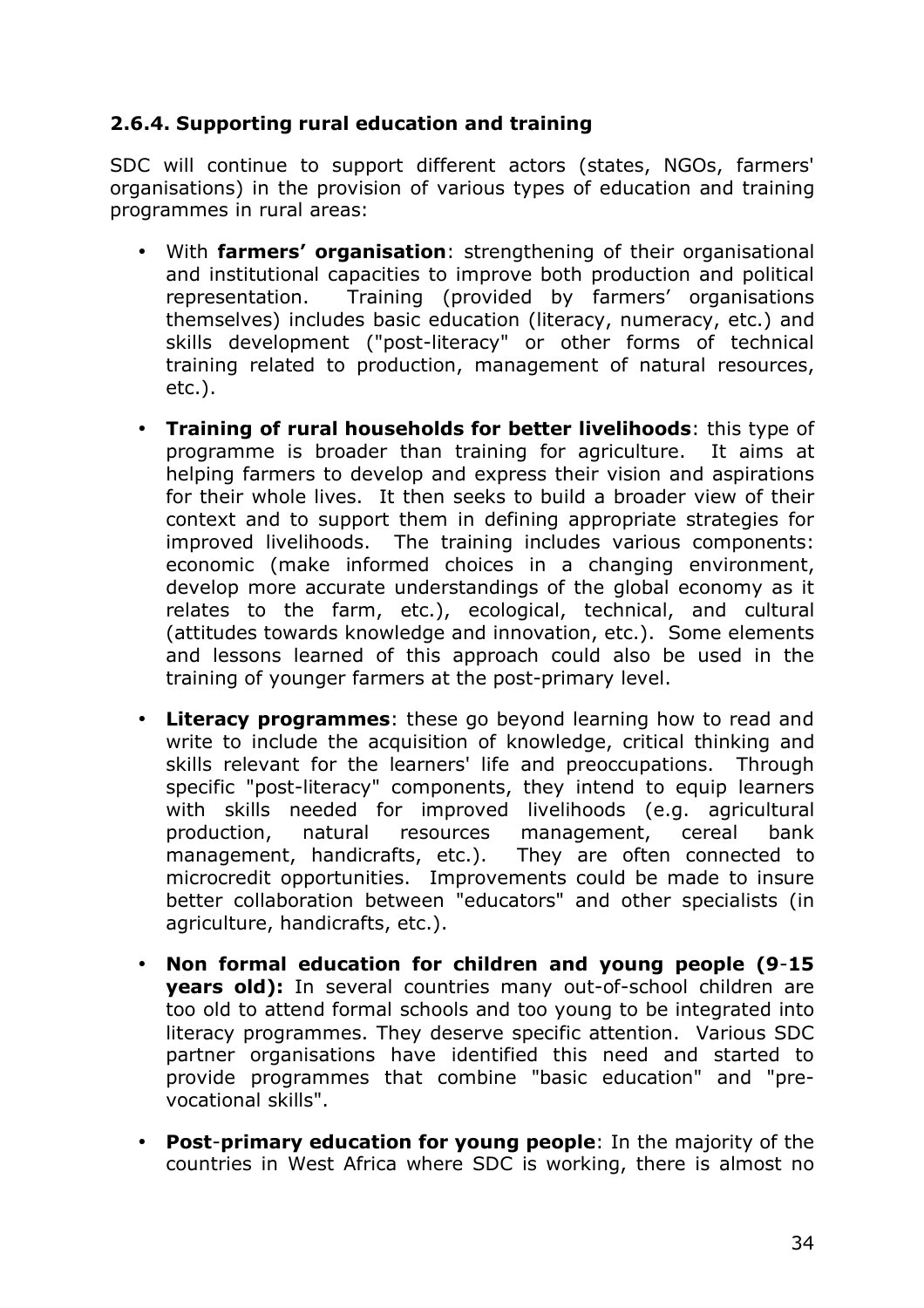example of education and training provision that prepares young people to become good farmers. Indeed, farmers often are the largest socio-professional category that starts work without proper training. Various partner organisation of SDC are now in the process of developing education and training provision responding to the demand of communities and parents in rural areas, who wish that the school could offer their children an alternative to migration to the cities.

• **Community schools (non formal education for children)**: Such programmes usually compensate for the absence of State education but can also be a real chance of bringing innovations into the public system. Many of them have shown important progress in making schools more relevant for the learners' social context. The knowledge and skills that are taught and learned tend to be closely linked to (and useful for) the children's environment. However, despite their specificity, it is very important that community schools are recognised as equivalent to public schools in order to allow children who would wish to do so, to join, for example, public secondary schools.

# **2.6.5. Some as yet unanswered questions**

Based on SDC's experience, we know that the skills needed for improved livelihoods in rural areas are not merely technical nor solely linked to agriculture. Can sectoral policies respond to the multidimensionality of needs in terms of skills? How can different "sectors" and stakeholders work closer together, especially at the decentralised level?

As already stated, technical skills are not enough. Farmers (and other socio-professional categories in rural areas) need to develop a broad understanding of their socio-economic and political situation, to define their own vision and objectives for their future as well as to make informed choices. Who can support them in this long-term process? Will this support come from public agencies, from NGOs, from farmers' organisations?

The political dimension of rural development policies is very often silenced. What kind of rural development are we talking about? Are we talking about the promotion of agro-business for export or the improvement of sustainable livelihoods for small land owners? What can development agencies do in this context? Should they facilitate a dialogue between conflicting visions of rural development? Should they promote the acquisition of knowledge and skills that can allow people living in rural areas to position themselves more powerfully in this debate?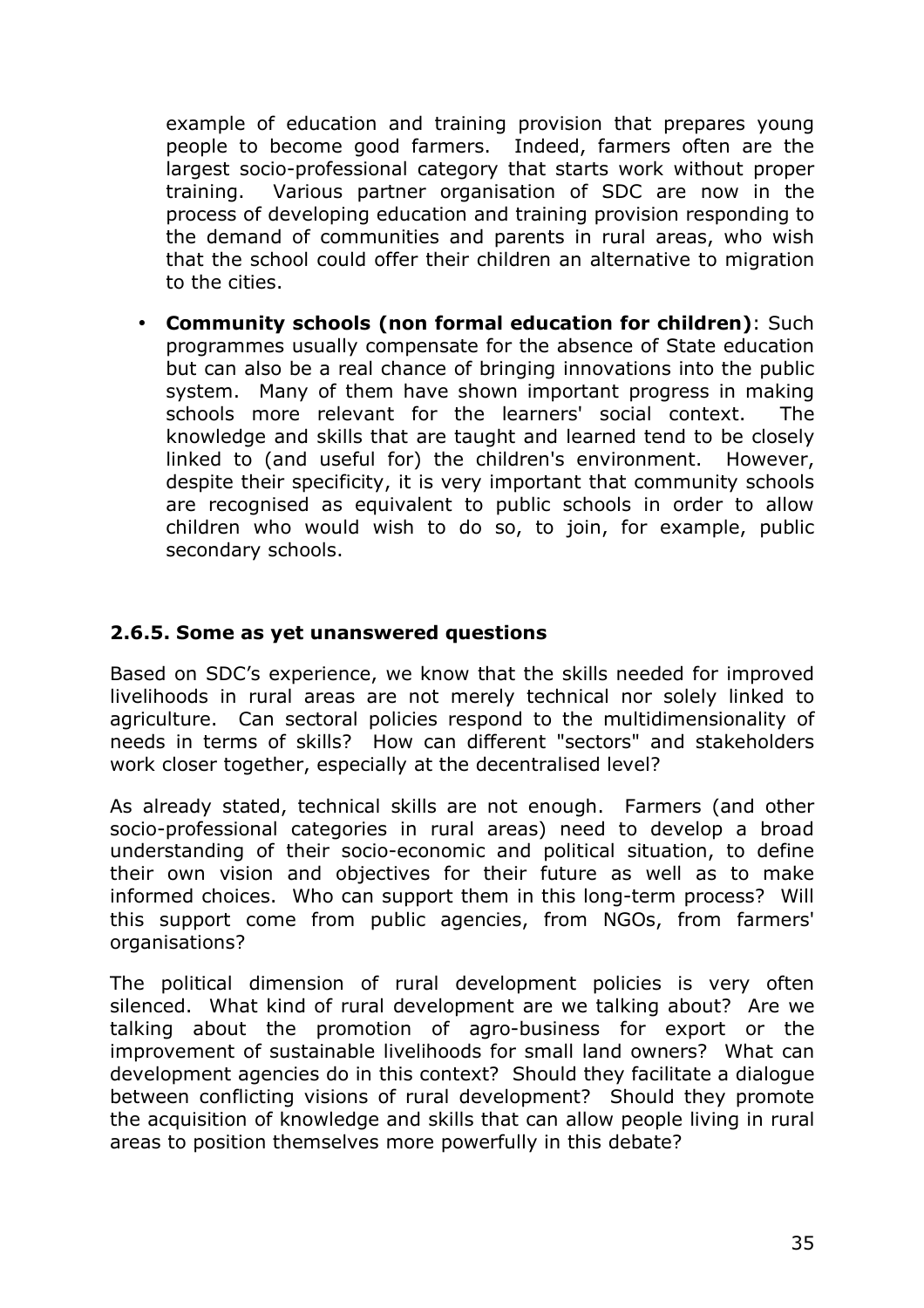# **SECTION THREE: WHO UNDERSTANDS AFRICAN AGRICULTURE? TOO FEW! TOWARDS A WORLD BANK STUDY**

William Saint

### **3.1. Human resource constraints in African agriculture**

Human capital shortages constitute a major constraint on Africa's agricultural development. An awareness of this has led to recent attempts to respond to the educational needs of rural people and farmers' organisations. However, this strategy needs to be part of a broader range of initiatives if it is to have the intended impact.

The World Bank is planning to engage with this challenge through a new research initiative. It proposes focusing on the strengthening of Africa's institutional capacities for technical and professional education for the agricultural sector, especially at the post-secondary level.

The Bank believes that tertiary education has an important role to play in supporting countries' national innovation systems in agriculture. The health of such systems is an important element of competitive advantage in a globalising economy.

A national innovation system is a web comprised of:

1. knowledge-producing organisations in the education and training system;

2. a proper macro-economic and regulatory framework;

- 3. innovative private enterprises and NGOs;
- 4. adequate communications infrastructure; and

5. other factors such as access to global knowledge resources and market conditions that support innovation.

Tertiary education institutions are important for such systems, both as developers of high level skills but also as information hubs.

# **3.2. Investments in agricultural education and training**

Post-secondary agricultural education and training (AET) in Africa developed considerably between 1960 and 1990. The output of graduate agricultural researchers quadrupled. However, domestic investment in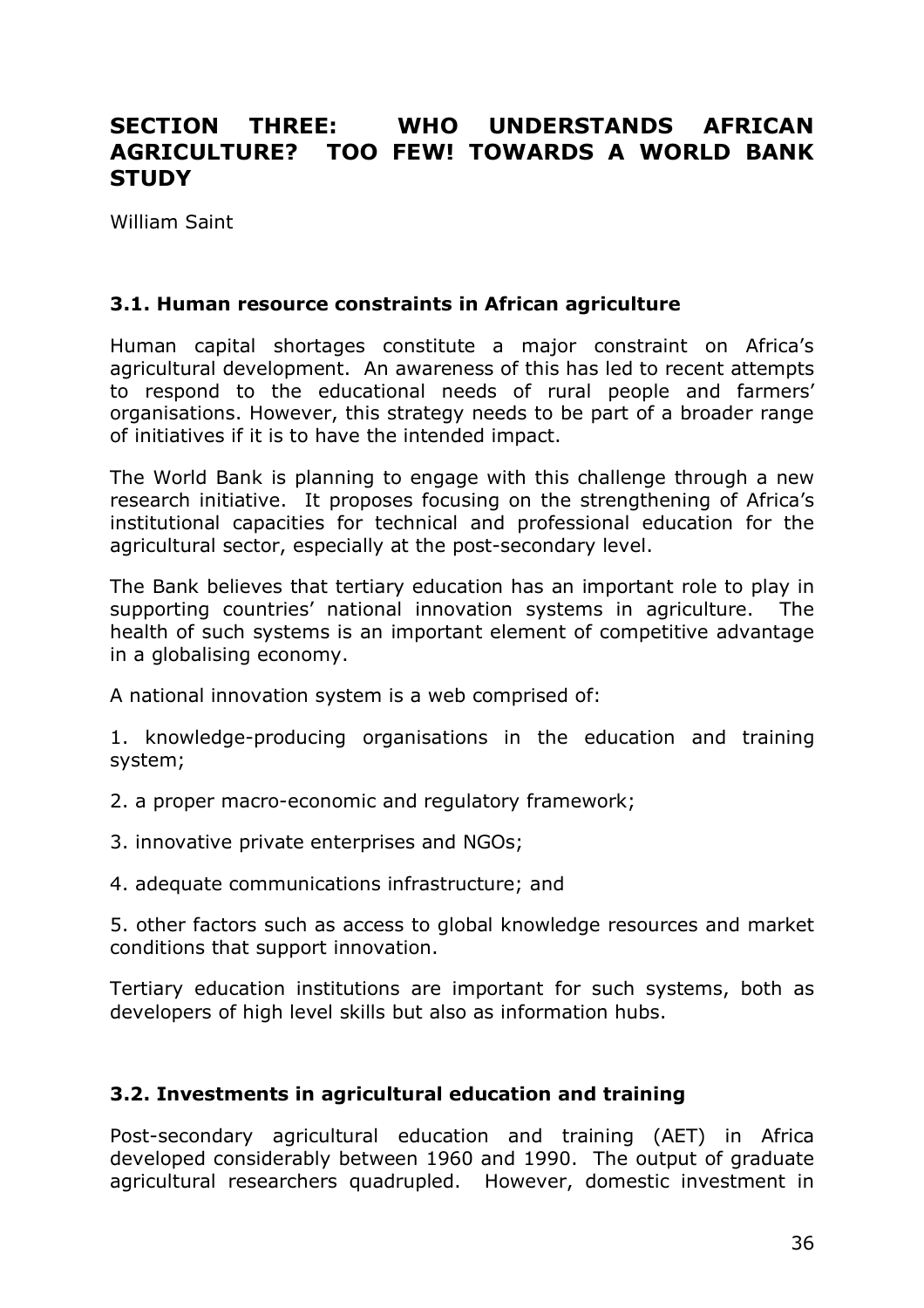AET collapsed in the 1990s in the wake of structural adjustment. This impacted negatively on tertiary teaching, on research and on extension services.

At the same time, the reforms associated with structural adjustment led to the liberalisation of agricultural markets, further reshaping the demand for agriculturalists. The period since 1990 has also seen the rapid growth of private AET provision, now offered by more than 100 institutions in Africa.

During the 1990s, development assistance to Africa declined in parallel to reductions in government funding of AET. Over this period, donor support for the three components of the agricultural knowledge triangle (education-research-extension) became highly imbalanced, with education receiving very little donor support. For instance, between 1997 and 1997, support to AET was only 2% of Bank investment in agriculture and rural development.

# **3.3. Specific constraints**

Originally, higher level AET programmes were intended to produce technical staff for public sector jobs in research and extension. Curricula still largely reflect this original intention. However, the labour market for agricultural graduates has significantly diversified. Employers stress that graduates lack the necessary practical skills as well as the attributes needed in private sector employment. Institutions typically have no formal links with such employers. Recent studies in West Africa also conclude that many graduates also lack the basic skills that their degrees should have developed.

Chronic underinvestment in the skills of women farmer is a handicap for African agriculture. Women play a dominant role in African agriculture and produce the majority of agricultural output in most cases. However, AET has continued to focus almost entirely on males both as deliverers and recipients of knowledge and skills. Only 5% of tertiary agriculture students in Ghana 1995-200 were female. This gender imbalance is bad for investment, growth and incomes.

The poor state of human capital in agriculture and AET in Africa has been further undermined by HIV/AIDS. At the farm level, the loss of one or both parents to AIDS can mean that younger family members are trying to survive without the necessary agricultural knowledge, skills and experience on top of their other problems. However, as the need for AET to support such farmers becomes more acute, so the response capacity of the AET system is itself undermined by AIDS morbidity and mortality.

AET systems have also been weakened by brain drain. Low salaries and meagre promotion opportunities in the public service have prompted an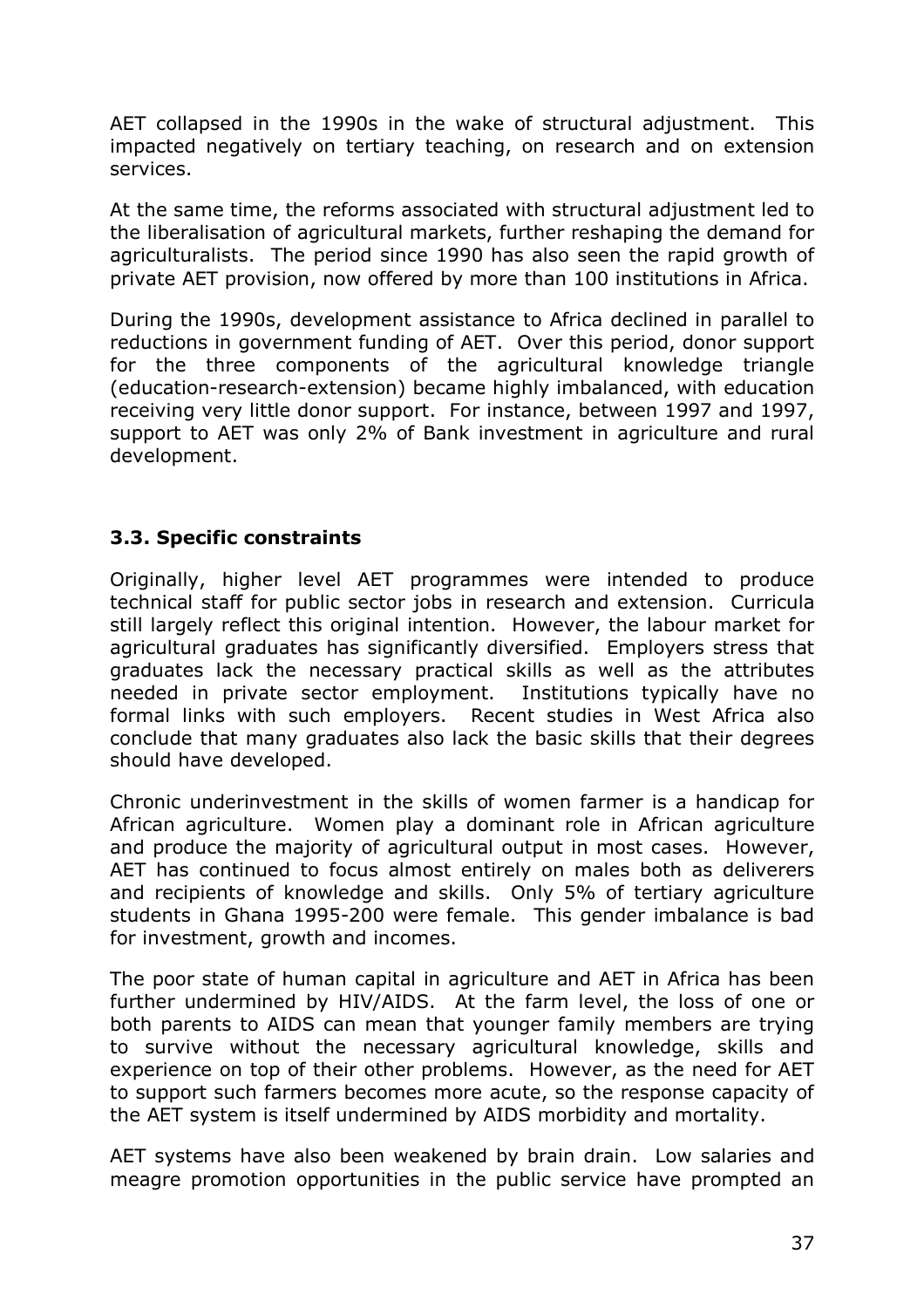exodus of senior academics to the private sector and overseas jobs. UNCTAD estimates that approximately 30% of all African universitytrained professionals live outside the continent.

# **3.4. Issues in agricultural education and training**

The purpose of AET is to enable rural producers to realise higher returns on their labour and investments. This can be done directly through farmer training. It can also be achieved indirectly by educating extension staff, by developing researchers or by building the technical capacities of producer organisations and input suppliers. These different audiences are reached through different levels and types of AET, ranging from informal farmer training, through intermediate level agricultural colleges that prepare farm managers and extension specialists, to post-graduate faculties of agriculture where researchers are trained.

As was noted above, these institutions are poorly attuned with labour market realities and hardly in touch with key labour market actors. In many parts of Africa, AET has limited relevance to the needs of farmers or to prevailing farming situations. Although the practice of agriculture is a multidisciplinary activity often guided by indigenous knowledge, agricultural education is frequently structured around primary disciplines derived from formal science. As a result, AET often fails to embrace agricultural economics, agro-processing, environmental management and agro-business, even though much value-added occurs not on farm but between the farm and the market. AET also typically is split among several ministries that lack mechanisms for coordination.

AET institutions also suffer problems of inputs that lead to inadequate quality of education and training. Students are mostly male and urban. University systems have seen massive expansion alongside declining resources, with inevitably negative consequences for quality. Curricula are often too narrow and out-dated and materials and equipment are inadequate. Too few in-service courses are offered for upgrading practitioners.

Teaching staff are often poorly trained. Many are former civil servants from ministries of agriculture with little preparation for teaching. The lack of opportunities for study abroad frequently leads to an inbreeding of teaching staff. They have few opportunities to upgrade their knowledge or to build linkages to professional groups and stakeholders. They also tend to be poorly paid and unmotivated, creating conditions conducive to brain drain.

Financing is a chronic problem. The growth of enrolments ahead of budgets has led to an increased budgetary concentration on salaries as staffing increases to cope with student numbers. This crowds out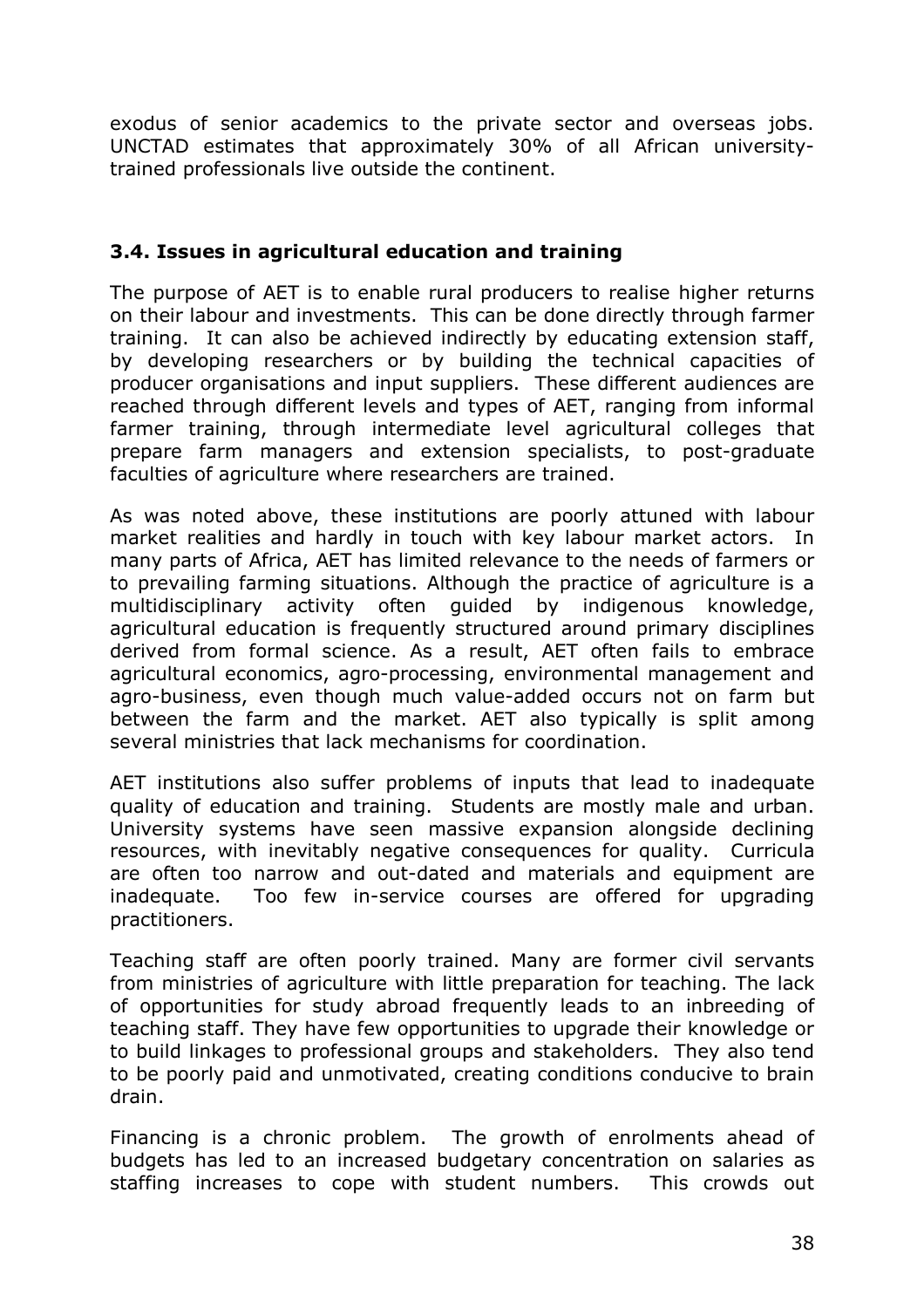expenditure on vital non-salary items (e.g. teaching materials, textbooks, equipment). Funding contributions from non-public sources are rare. The smallest countries face a particular challenge of supporting the full array of necessary AET activities.

Management of AET is often too centralised, bureaucratic and unresponsive to change. Institutions lack sufficient autonomy to respond to local needs and have weak systems of accountability.

# **3.5. AET, the World Bank and regional initiatives**

The need to invest more in building capacities for AET has been acknowledged in a series of current World Bank strategy documents. The Bank acknowledges that many studies have shown high economic returns to improving farmers' information and skills to enable more efficient use of technologies. Rapidly changing market conditions require a major shift in the content of agricultural education from a production to a market orientation. Thus, the Bank's agricultural strategy recommends that it should recommit to AET.

This is echoed by the Bank's Africa strategy. This stresses the importance of agriculture to African development and recommends the strengthening of AET, with a particular focus on women farmers.

Similar sentiments can be found in a range of regional documents, linked to the NEPAD process. NEPAD has designed a *Framework for African Agricultural Productivity* (FAAP). A main component of the FAAP is *Building Africa's Scientific and Institutional Capacity* (BASIC) in agriculture and natural resources at the post-secondary level.

To support FAAP, and as its main vehicle for carrying forward the strategies noted above, the Bank has put forward an African Agriculture Productivity Programme (AAPP). Project preparations are presently under way for a West Africa Agricultural Productivity Programme (WAAPP), and a similar operation for Southern Africa is scheduled to follow. Both initiatives anticipate significant investment in post-secondary agricultural education.

Although the above regional initiatives recognise the general importance of agricultural education and training, they offer little specificity on what should be done and how it might be put into effect.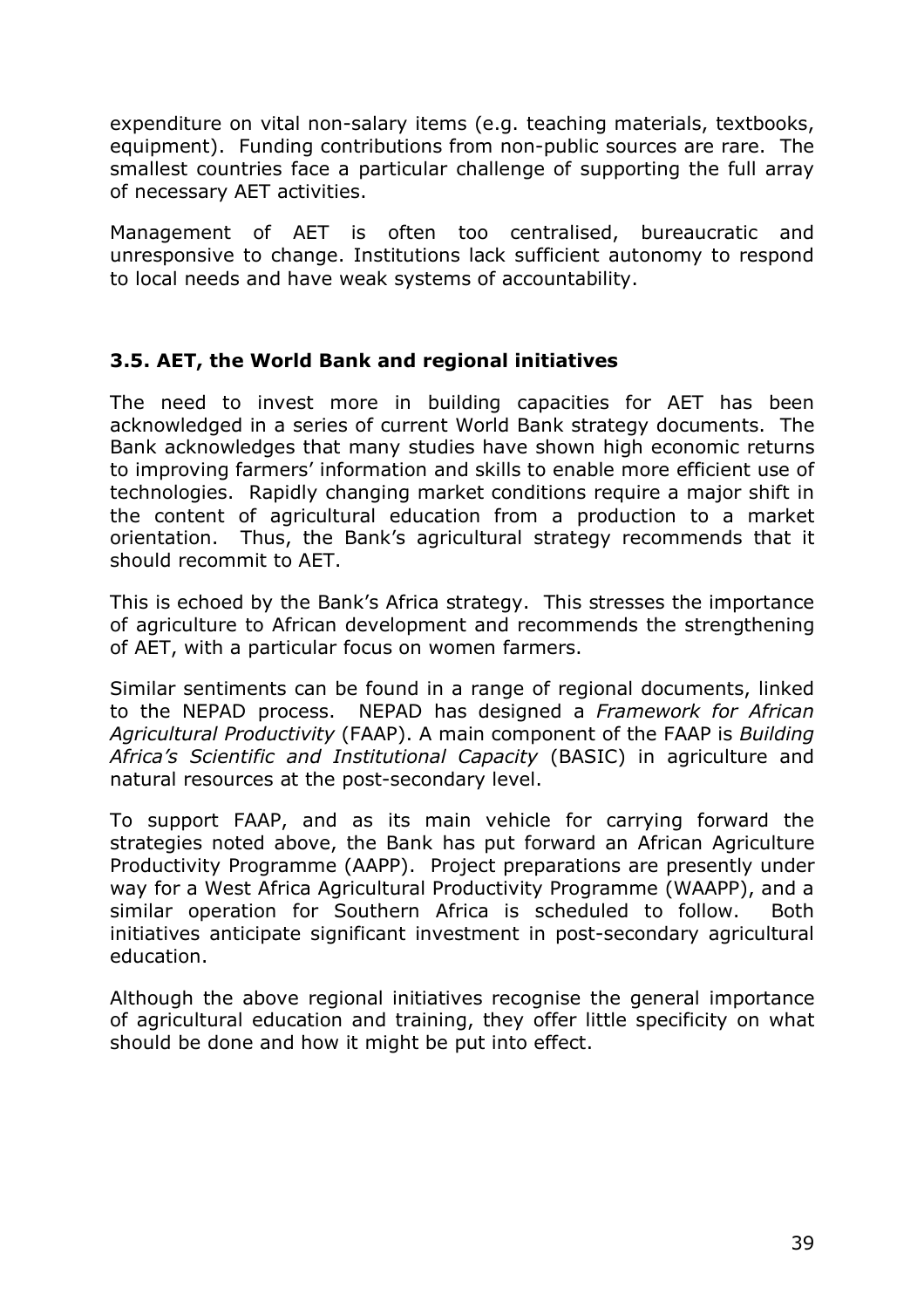# **3.6. Analytical proposal**

To address this need, the Bank is undertaking a regional needs assessment of AET during 2005/2006. This task will comprise seven sequential activities, as follows:

- 1. Initial consultations with stakeholders;
- 2. A further review of donor experience;
- 3. Thematic studies on AET;
- 4. Country Studies;
- 5. Synthesis of the findings;
- 6. Final consultations with stakeholders; and
- 7. Dissemination.

### **3.7. Emerging messages**

What should be done? At this point, the following messages seem worth considering for inclusion in the eventual report. They will certainly be reinforced or modified as the results of the various studies become available.

Governments and donors should strive for better balance when investing in the agricultural knowledge triangle of education, research and extension, where agricultural education is often under-resourced.

Short cycle study programmes with a practical orientation are needed to produce the greater diversity of skills sought by the labour market.

Post-secondary agricultural education needs to complement its existing disciplinary programmes with inter-disciplinary offerings that address the rising needs for specialists in agri-business, post-harvest processing, marketing, policy analysis, trade promotion, and environmental management.

Specific incentives are necessary to increase the number of women who study and work in the field of agriculture and rural development.

Development partners should join with the governments of smaller countries in multi-country collaboration to produce agricultural graduates in important specialised disciplines for which there is a limited national employment demand.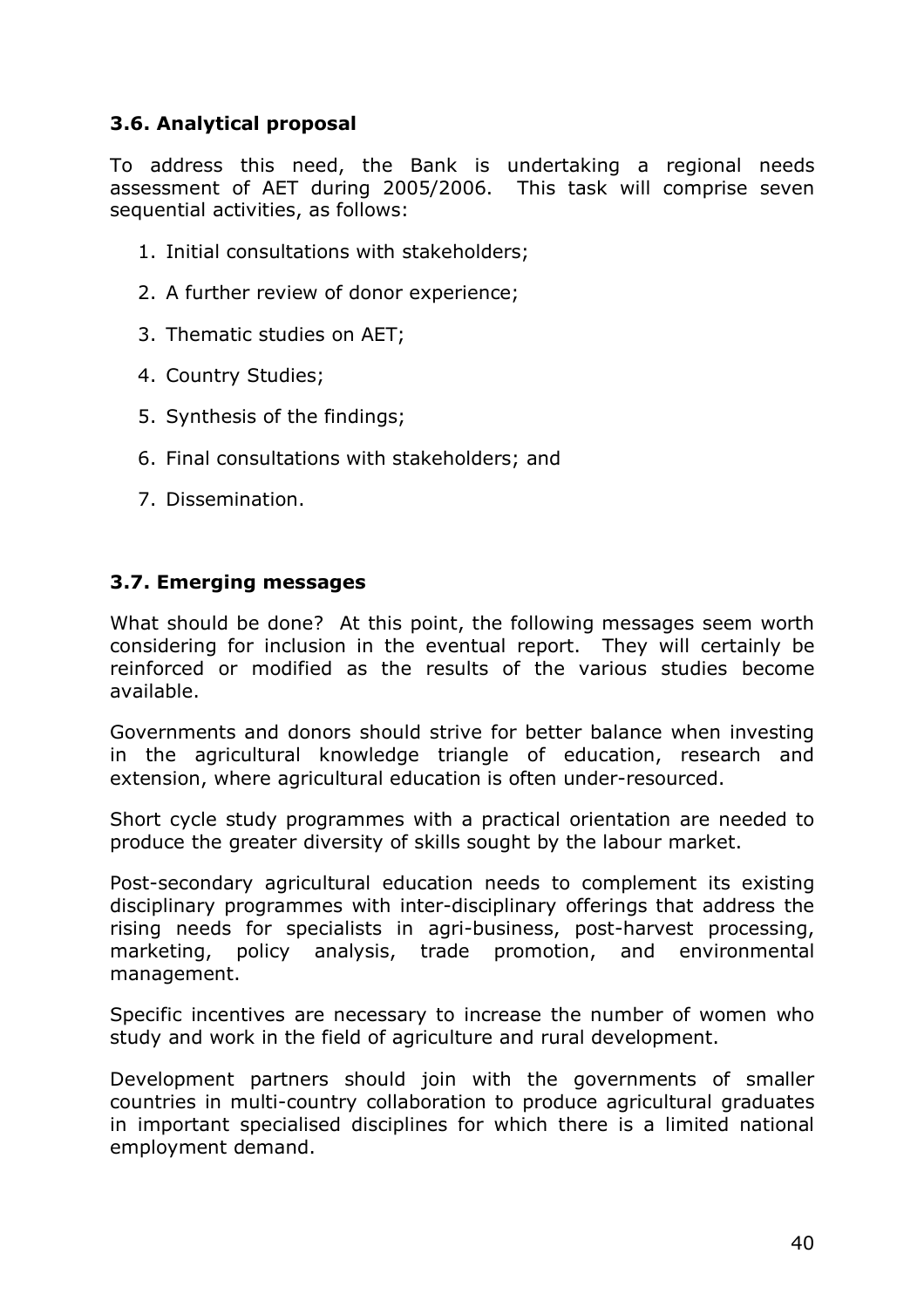The governance mechanisms of post-secondary agricultural education institutions need to be re-structured to incorporate representative public and private sector employers so as to increase institutional responsiveness to changing labour market demands.

Because it is foremost a teaching and learning activity, all institutions providing agricultural education at the post-secondary level should be managed by the Ministry of Education. This will strengthen their ties with the wider education system and its resources for pedagogical development.

Because a growing number of their students come from urban backgrounds, agricultural education programmes ought to incorporate adequate practical training opportunities, including fieldwork, rural community internships, and training attachments to public and private organisations that serve rural people. For the same reason, rural development practitioners and researchers should be drawn upon as teaching resources.

In-service education programmes are needed for rural development workers and distance learning methods should be considered as a means of providing them.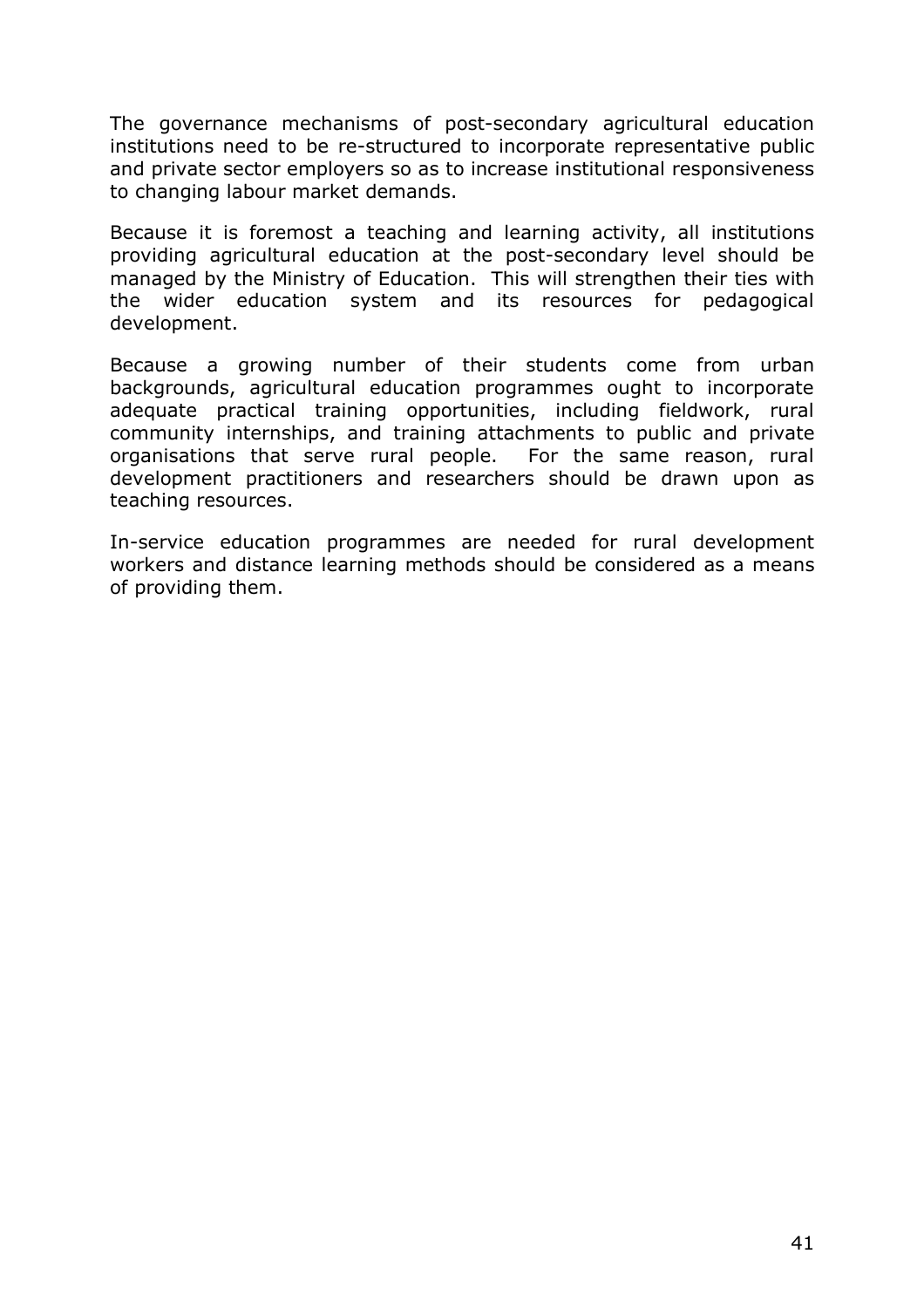# **APPENDIX ONE: THE PROGRAMME**

#### **THURSDAY NOVEMBER 10th**

Venue: Malaysia Room B227 FAO, Viale delle Terme di Caracalla, Rome

#### **Chair: Michel Carton**

- **9:00 – 9:10 Welcome** (FAO Assistant Director General, Sustainable Development Department)
- **9:10 – 9:30 Presentation** (Michel Carton) Presentation of the meeting and presentation of the background document.

#### **9:30 – 10:30 Introduction to Skills Development for Rural People and the Skills dimension of the Education for Rural People (ERP) Flagship /Partnership**

(Marcelino Avila (FAO / SDAR), David Atchoarena (IIEP), Lavinia Gasperini (FAO /SDRE) What are the specificities of Skills Development for Rural People? Evolution of supply and demand in Skills Development for Rural People. Presentation of different discourses and approaches on RuralDevelopment and on Skills Development for Rural People. The ERP flagship.

#### **10:30 – 10:45 Discussion on the first presentations**

**10:45 – 11:15 Coffee Break**

#### **AGENCIES ORGANISATION FOR AND ACTIVITIES IN SKILLS DEVELOPMENT FOR RURAL POPULATION**

#### **11:15 – 12:30 First Panel: Multilateral agencies**

This panel and the panel that will take place in the afternoon will be devoted:

a) to the challenges in terms of organisational structure when dealing with Skills Development (SD) for Rural People in co-operation agencies: What kind of collaboration is there between SD and rural development sectors in agencies? Is SD an element within a sector or a sector?

b) to the lessons learned in SD for rural people

During the first panel, these issues will be illustrated with experiences drawned from concrete projects of ILO and ETF. Other participants will have the opportunity to contribute with their own experiences.

#### **12:30 – 12:45 Questions and comments**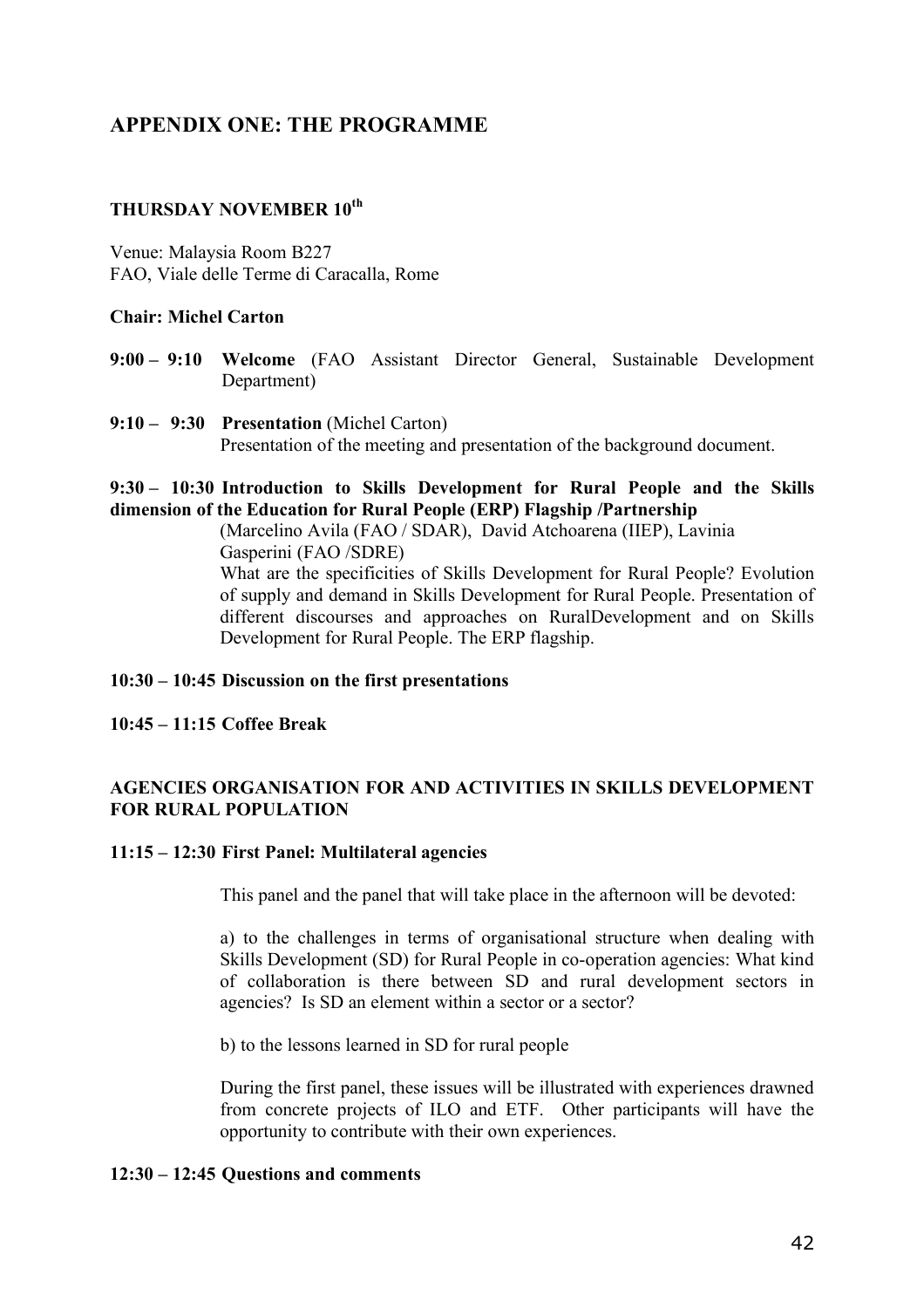#### **12:45 – 14:00 Lunch**

#### **14:00 – 15:30 Second panel: Bilateral agencies**

This panel will deal with the same issues as the first panel. This time they will illustrated with experiences from BMZ/GTZ, French Ministry of Foreign Affairs and SDC. Again, other participants will have the opportunity to contribute with their own experiences.

#### **15:30 – 16:00 Coffee Break**

#### **SKILLS DEVELOPMENT FOR RURAL POPULATION: THE CASE OF AFRICA**

**16: 00 – 18:00World Bank Study on Agricultural Education and Training in Sub-Saharan Africa** (William Saint).

Presentation of the preliminary results by the authors and discussion. The discussion will start with reactions from Tom Vandenbosch (International Centre for Research in Agro-Forestry) and Christian Fauliau (Agricultural and Rural Training Specialist).

#### **FRIDAY NOVEMBER 11th**

Venue: Malaysia Room B227, FAO Viale delle Terme di Caracalla, Rome

#### **Chair: Kenneth King**

- **9:00 - 9:30 Synthesis of the previous day discussions** (David Atchoarena) Review of the main elements of the previous day discussions, linking them with FAO/IIEP/ADEA "Regional Capacity-Building Seminar on Education of Rural People in Africa" (Addis Abeba, September 2005).
- **9:30 – 10:15 Lessons learned from the previous sessions**, in two working groups
- **10:15 – 10:45 Coffee Break**
- **10:45 – 12:00 Discussion**
- **12:00 – 12:30 Conclusion**
- **12:30 - 13:00 Closure** Next WG activities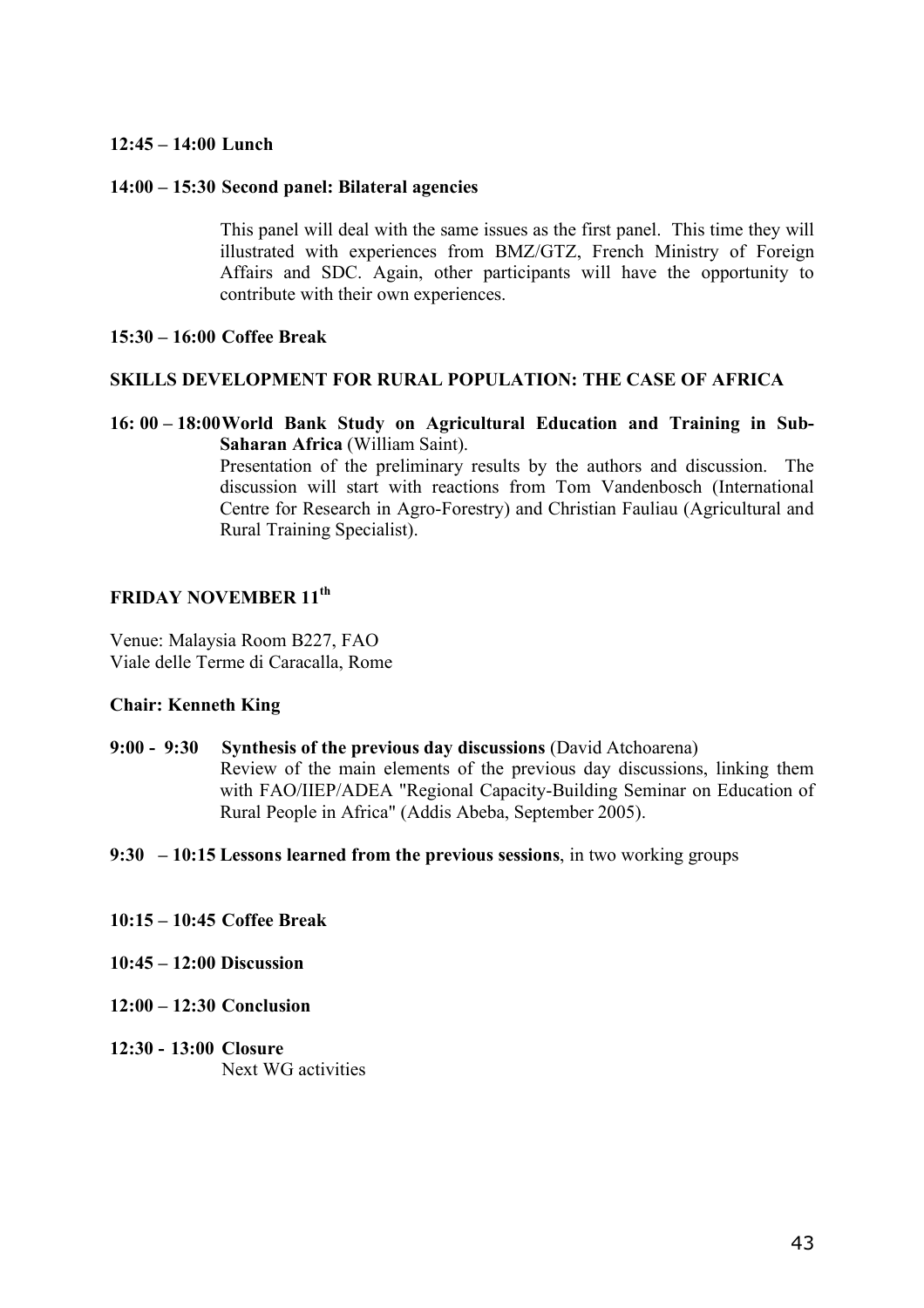#### **APPENDIX TWO: PARTICIPANTS**

ASMINKIN Yakov, Mr. "Tahlil" Center for Social Research 15A, Chilanzar-10 Tashkent 700123, Uzbekistan T e l . : +998 (712 ) 75 02 33 , +998 (71)182 20 95 asminkin@albatros.uz, ya\_asminkin@yahoo.com

ATCHOARENA David, Mr. UNESCO / IIEP 7-9, rue Eugène Delacroix 75116 Paris, France Tel.: +33 (1) 45 03 77 00 Fax: +33 (1) 40 72 83 66 d.atchoarena@iiep.unesco.org

AVILA Marcelino, Mr. FAO (formerly) 16 St Peters Stree, King's Park Belize City, Belize T e l . : +501 223 2364 c eom a f@yahoo. com

BABAJANOV Rustam, Mr. T rus t Fund P R S Rud aki avenue , 27, 734025 Dushanbe, Tajikistan T e l . : +992 372 275370 F ax: +992 372 27537 barumi@tfprs.tajikistan.com

BEISHEMBAEVA Anar, Ms. Forum for Educational Initiatives, P . O . Box 1100 B i shkek 720038, Kyrgyz s t an. T e l : +996 (312) 663247, 665306 Fax: +996 (312) 663247, 665306 anar@mail.kg

BELOSLUDTSEVA Valentina, Ms. Association "Education for all in Kazakhstan" Zhambyl street, 25, room 210 050100, Almaty, Kazakhstan T e l . : + 7 3272 930032 F ax: +7 3272 930032 E-mail: valentina2205@yahoo.com

BOUKARY Hamidou, Mr.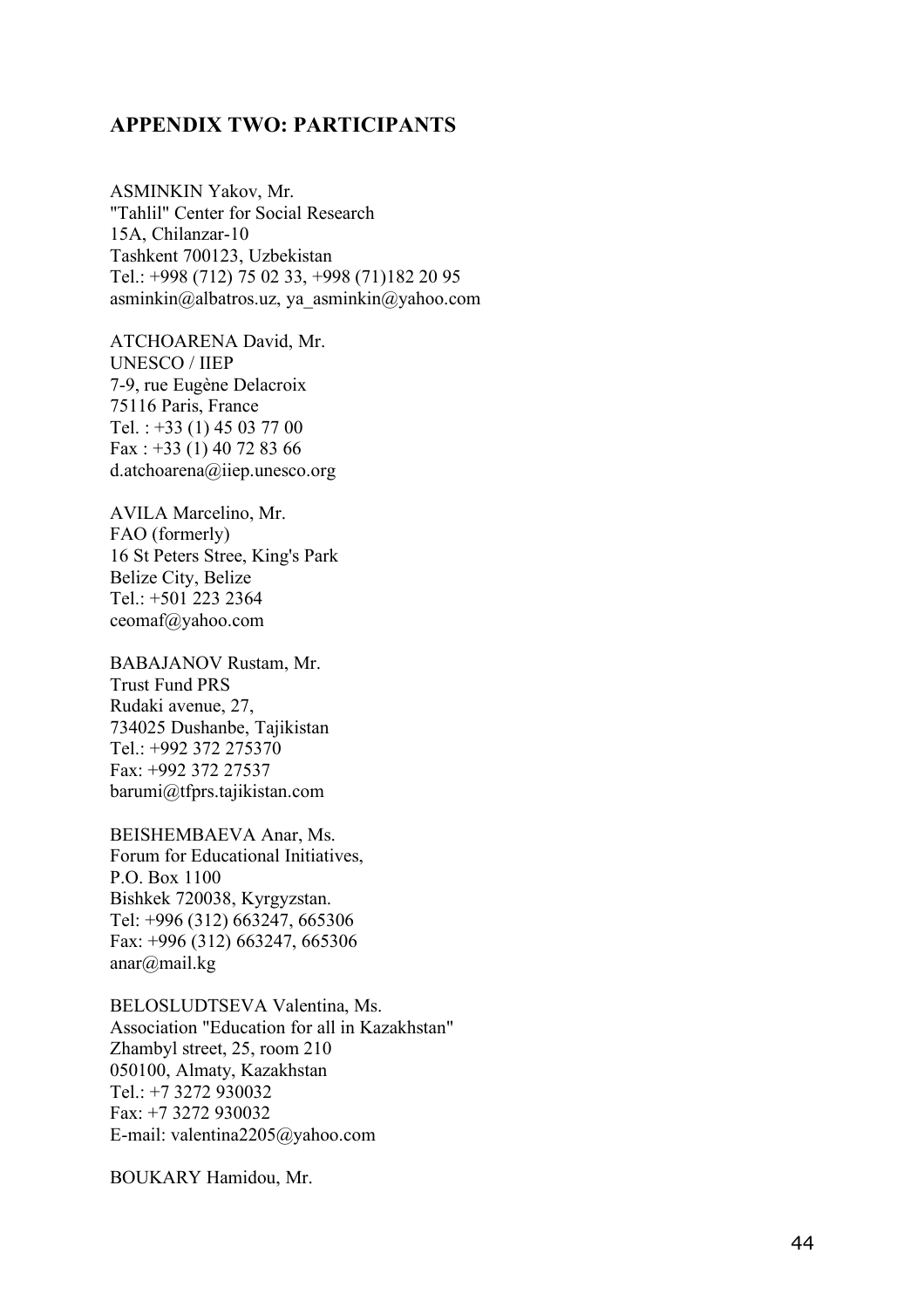**ADEA** 7-9, rue Eugène Delacroix 75116 Paris, France Tel.:  $+33/(0)$  145.03.77.57 Fax:  $+33/(0)$  145.03.39.65 h.boukary@iiep.unesco.org

BOUYER Jean Bosco, Mr. French Ministry of Foreign Affairs 20, rue Mons i eur 75007 Paris, France Tel.: +33 (1) 53 69 30 00 jeanbosco.bouyer@diplomatie.gouv.fr

CAPT Josiane, Ms. I L O 4 rout e de s Mor i l lons CH-1211 Genève 22, Switzerland T e l . : +41 22 799 6111 Fax: +41 22 798 868 capt@ilo.org

CARTON Michel, Mr N O R RA G – I U E D 24, rue Roths chi ld - C P . 136 CH - 1211 Genève 21, Switzerland T e l . [ +41] 22 906 59 01 Michel.Carton@iued.unige.ch

CHOLPONKULOV Taalaybek, Mr. Ministry of Labour and Social Protection Mederov Str., 42 720031 Bishkek, Kyrgyzstan Tel.: +996-312-544 130 Fax: +996-312-544 130 E-mail: dtve@elcat.kg, of proj@elcat.kg

DE NIE Chris, Mr Ministry of Foreign Affairs, The Netherlands P O Box 20061 2500 EB The Hague, The Netherlands T e l . : [ +31] (70) 3486486 chris-de.nie@minbuza.nl

FAUDEL Henrik, Mr European Training Foundation Villa Gualino Viale Settimio Severo 65 I - 10133 Torino - Italy T e l . : [ +39] (011) 630 2340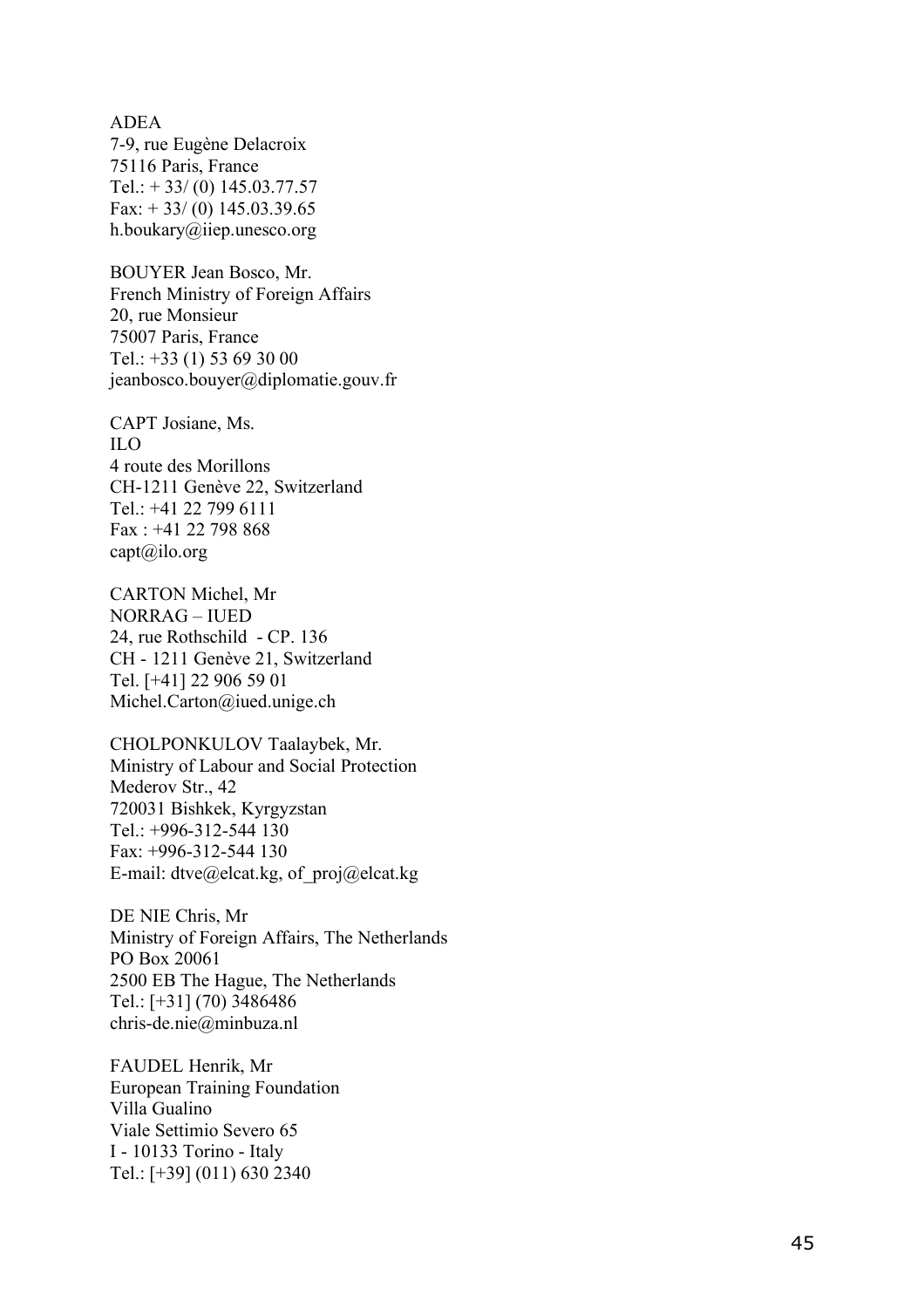#### henrik.faudel@etf.eu.int

FAULIAU Christian, Mr. 9 Chemin de Pontac 33880 Saint Caprais de Bordeaux, France Tel. : +33 (0)5 56 20 49 09, +33 (0)6 24 31 15 77 Christianfauliau@yahoo.fr

FLUITMAN Fred, Mr ILO-TC Viale Maestri del Lavoro, 10 I - 10127 Torino - Italy Tel.: [+39] (011) 69 36450 f.fluitman@itcilo.it

GASPERINI Lavinia, Ms. FAO Viale delle Terme di Caracalla 00100 Rome, Italy Tel.: [+39] 06 57051 Fax: [+39] 06 570 53152 Lavinia.Gasperini@fao.org

GROOTINGS Peter, Mr European Training Foundation Villa Gualino Viale Settimio Severo 65 I - 10133 Torino - Italy Tel.: [+39] (011) 630 2210 peter.grootings@etf.eu.int

GRUNWALD Edda, Ms GTZ-HQ Dag-Hammarskjöld Weg 1-5 D - 65726 Eschborn - Germany Tel. [+49] (6196) 79-1222 edda.grunwald@gtz.de

KING Kenneth, Mr NORRAG Flat A5, 5/F, Block AB, Rodrigues Court, 350 Victoria Road Hong Kong, China Tel.: [+852] 2818 4788 (home); [+852] 2241 5797 (office); [+852] 9853 8012 (mobile) kenneth.King@ed.ac.uk

LAGIER Fabienne, Ms Swiss Agency for Development and Cooperation 130, Freiburgstrasse CH -3003 Berne - Switzerland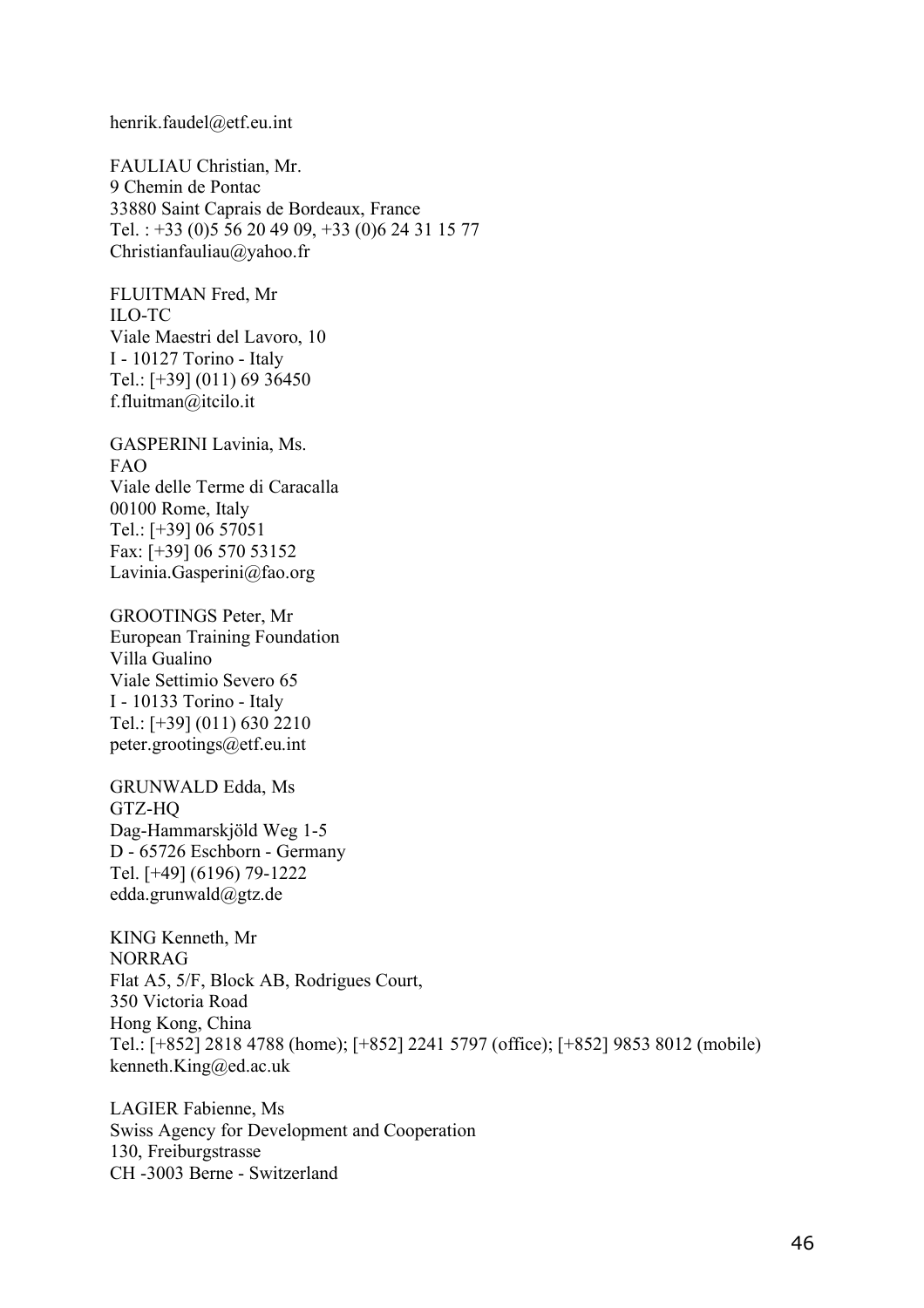Tel. [+41] (31) 323 17 34 Fabienne.lagier@deza.admin.ch

LARSEN Arne, Mr NORAD P.B. 8034 Dep 0030 Oslo - Norway Tel.: [+ 47] 22240553 arne.larsen@norad.no

LENGLET Franz, Mr ILO-TC Viale Maestri del Lavoro, 10 I - 10127 Torino - Italy Tel.: [+39] (011) 69 36 651 / 111 F.Lenglet@itcilo.it

LEVESQUE David, Mr DFID 1, Palace Street London SWIE 5HE - England Tel. [+44] (20) 70 23 06 87 d-levesque@dfid.gov.uk

MARUYAMA Takao, Mr. JICA 2 -1-1, Yoyogi, Shibuya-ku 151-8558 Tokyo, Japan Tel: +81-3-5352-5311/5314  $Fax + 81 - 3 - 5352 - 5032$ Maruyama.Takao@jica.go.jp

McGRATH Simon, Mr NORRAG – University of Nottingham Centre of Comparative Education Research, School of Education The Dearing Building, Jubilee Campus Wollaton Road Nottingham, NG8 1BB England tel: [+ 44] (0)115 951 4508 fax: [+ 44] (0)115 951 4397 Simon.Mcgrath@nottingham.ac.uk

MITSCHKE Marion, Ms. UNESCO / UNEVOC (formerly) Delegation of the European Commission to Bangladesh House 7, Road 84 Dhaka 1212, Bangladesh Phone +880 (2) 882 4730 Fax +880 (2) 882 3118, 988 8622 Email delegation-bangladesh@cec.eu.int; marion\_mitschke@hotmail.com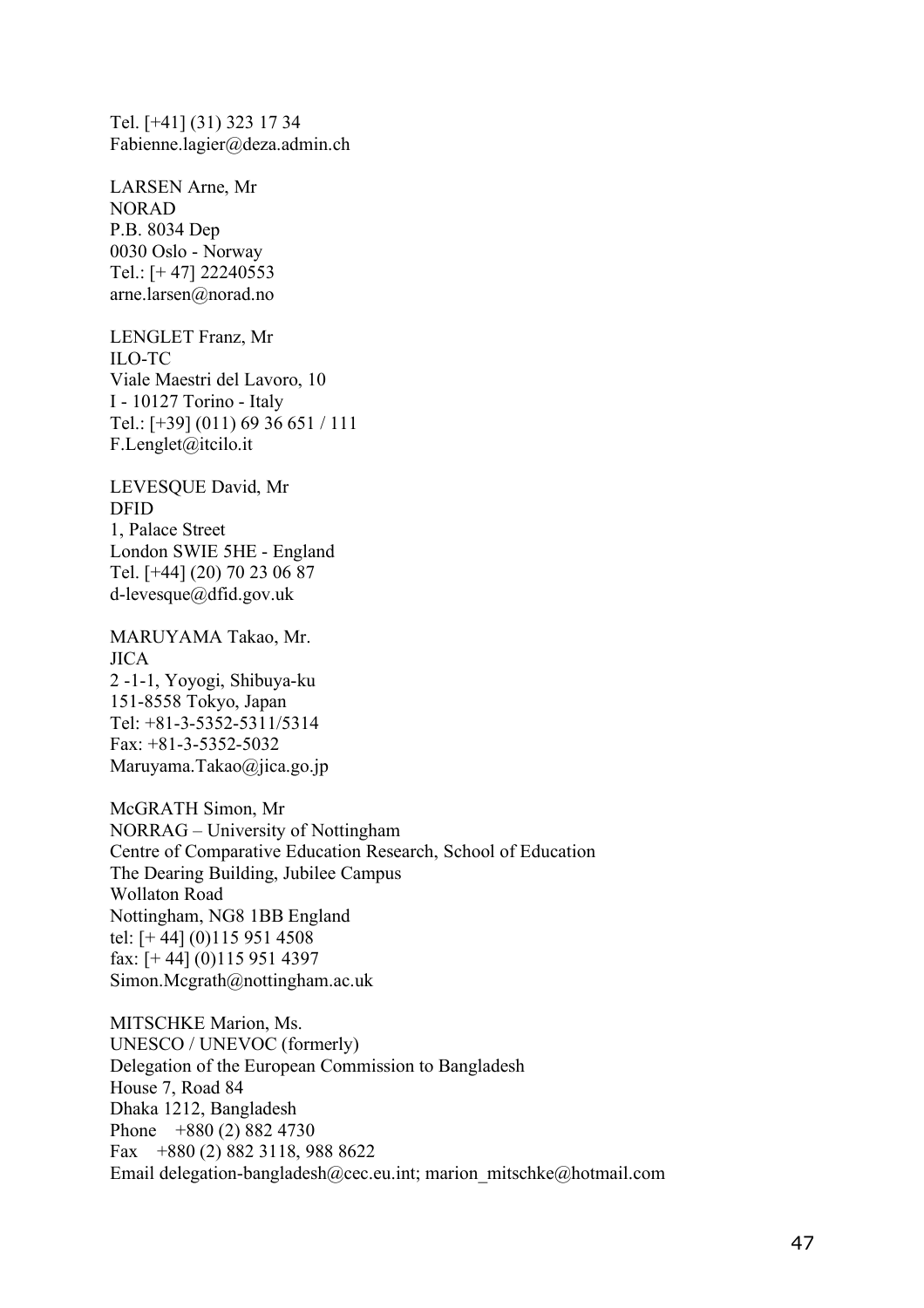NAVOTNIY Aleksandr, Mr. Ministry of Labour and Social Protection Avloniy Str., 20A 700100 T a shkent T e l . : [ +998] 711 394655; [ +998] 97 3303101 F ax: [ + 998]712 796036 E-mail: asminkin@albatros.uz; polina@uzsci.net

PALMER Robert, Mr NORRAG - Centre of African Studies Edinburgh University 21, George Square Edinburgh - EH8 9LD - Scotland T e l . [ +44] (131) 650 38 79 Rob.Palmer@ed.ac.uk

RASMUSSEN Poul Erik, Mr Danish Ministry of Foreign Affairs Asiatisk Plads 2 DK 1448 Copenhagen, Denmark T e l . : [ +45] 33921923 Fax.: [+45] 3254 0533 pouras@um.dk

SAINT William, Mr. The Wor l d B ank 1818 H Street, N.W. Washington, D.C. 20433 - U.S.A. Tel.: [+1] (202) 473-7578 Fax: [+1] (202) 473-8107 Wsaint@worldbank.org

SOLODJANKINA Nadezhda, Ms. European Training Foundation Villa Gualino Viale Settimio Severo 65 I - 10133 Torino - Italy T e l . : [ +39] 011 6302280 F ax: [ +39] 011 6302200 Nadezhda. Solojankina@etf.eu.int

VANDENBOSCH Tom, Mr. I C RA F United Nations Avenue, Gigiri PO Box 30677-00100 GPO Nairobi, Kenya T e l ephon e : [ +254] 20 722 4000 F ax: [ +254] 20 722 4001 t.vandenbosch@cgiar.org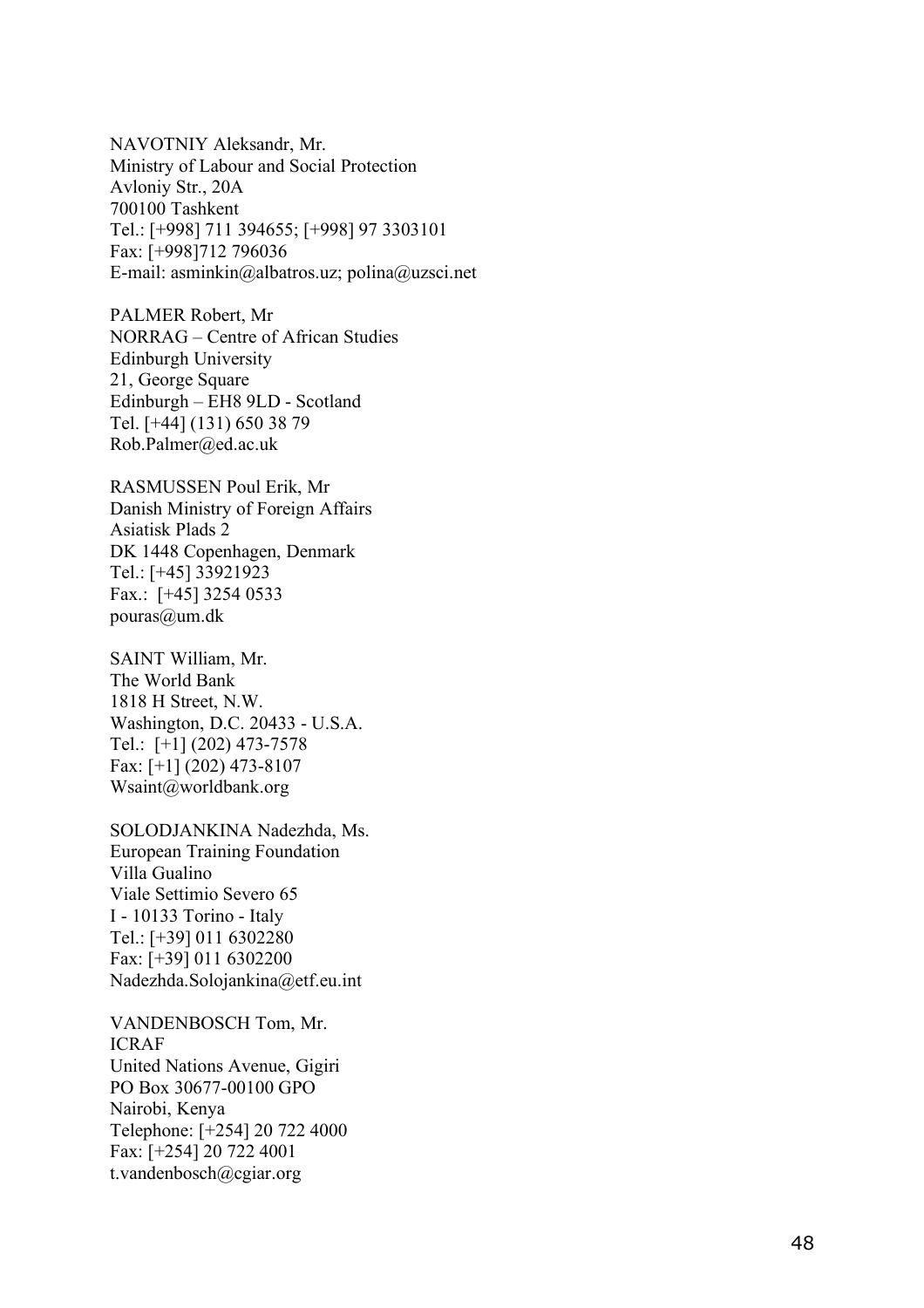WEYER Frédérique, Ms NORRAG – IUED 24, rue Rothschild - CP. 136 CH - 1211 Genève 21 – Switzerland Tel. [+41] (22) 906 59 87 Frederique.Weyer@iued.unige.ch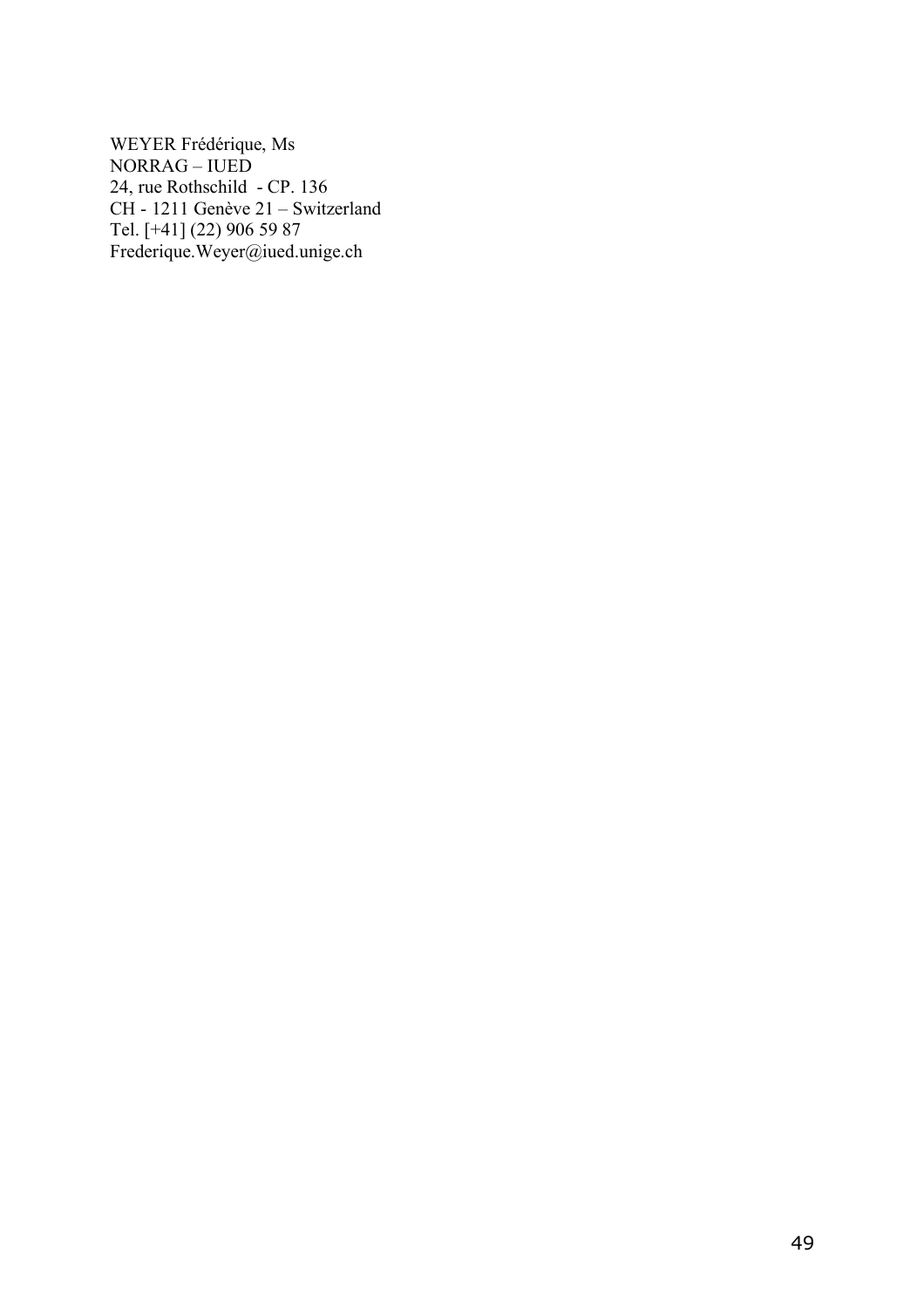# **APPENDIX THREE: ABOUT THE WORKING GROUP**

#### 1. LAUNCHING THE WORKING GROUP

The Working Group was launched in April 1996 with the following goals:

- » to increase the impact of development assistance
- » to reduce duplication and fragmentation of effort
- » to provide a forum for the discussion and dissemination of new ideas and good practice.

The following themes were identified around which information sharing would be focused:

- » conceptual frameworks of skills development (SD) and technical and vocational education and training (TVET)
- » donor and national policies
- » experiences in programme support to SD
- » project design and implementation
- » specific examples of donor co-operation
- » approaches to evaluation

#### 2. COOPERATION: OLD MYTH OR NEW CHALLENGE?

Cooperation among agencies involved in development assistance is a long standing and commonly agreed objective. However, its attainment has been compromised by a range of factors, not least the rapidly changing global context within which development and assistance are taking place. The notion of cooperation has, thus, to be revisited and a number of questions addressed:

\* what is the future of cooperation at a time when competition appears the dominant form of relations?

\* what does cooperation mean in a context of many "norths" and multiple "souths"?

\* what becomes of cooperation when agencies are decentralising operations and the emphasis is shifting towards the development of southern capacities?

\* what effect do attempts to impose intra-sectoral coherence across aid policies have for policies in sectors such as skills development?

\* what is the implication of the cross-sectoral nature of skills development for cooperation between agencies?

\* what lessons can be learnt from other fora dedicated to agency cooperation?

#### 3. SKILLS DEVELOPMENT: A BRIDGE BETWEEN EDUCATION, TRAINING AND PRODUCTION?

The Group has chosen to use the notion of vocational and technical skills development rather than technical and vocational education and training.

This reflects a concern to take notice of the move away from a focus on the large, homogenising institutions of the state in favour of more varied modalities of skills development which prevail in many countries.

The concept places the emphasis on the exploration of skills development across a range of institutional locations, in education, training and production systems. The process of coming to terms with this is an on-going one, both in the « north » and in the « south. » As far as